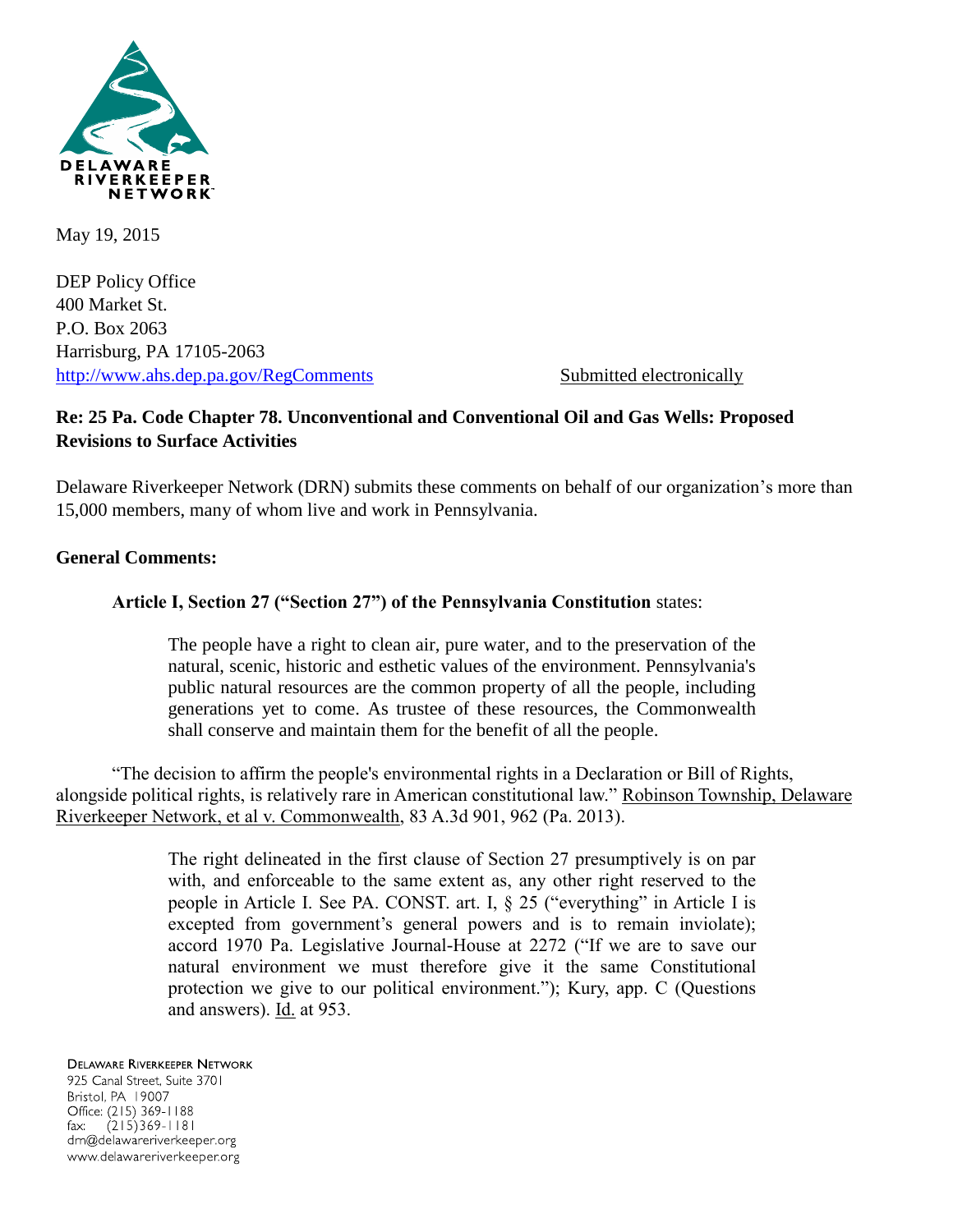The Environmental Rights Amendment speaks of the rights of "the people." The only other constitutional provision similarly formulated is interpreted to guarantee a constitutional right personal to each citizen. Compare PA. CONST. art. I, § 27 with PA. CONST. art. I, § 8 ("The people shall be secure in their persons, houses, papers and possessions from unreasonable searches and seizures . . . ."); see, e.g., Commonwealth v. Russo, 934 A.2d 1199 (Pa. 2007) (criminal defendant's evidentiary challenge premised upon Section 8 of Article I); Edmunds, 586 A.2d at 898 (unlike federal counterpart, Article I, Section 8 analysis premised, inter alia, upon individual right to privacy); accord 1970 Pa. Legislative Journal-House 2269, 2273 (April 14, 1970) (first clause of Section 27 affirms constitutional right "in individual citizens").

Id. at 951, note 39; see also id. at 976 (citing PA. CONST. art. I, § 27) (citizens seek "to vindicate fundamental constitutional rights"); Nat'l Wood Preservers, Inc. v. Commonwealth, 414 A.2d 37, 44 (Pa. 1980) (citing same) ("maintenance of the environment is a fundamental objective of state power").

*En banc* panels of the Commonwealth Court have held that the location of the Environmental Rights Amendment within the Declaration of Rights signifies a particular constitutional constraint on the Commonwealth's actions. See Pennsylvania Environmental Defense Foundation v. Commonwealth, 108 A.3d 140, 160 (Pa.Commw. Ct. 2015) ("The General Assembly's powers, like the other branches of government, are tempered by the Declaration of Rights in the Pennsylvania Constitution, which includes the Environmental Rights Amendment.") (PEDF I); see also Com. v. Nat'l Gettysburg Battlefield Tower, Inc., 8 Pa. Commw. Ct.. 231, 243, 302 A.2d 886, 892 aff'd sub nom. Com. by Shapp v. Nat'l Gettysburg Battlefield Tower, Inc., 454 Pa. 193, 311 A.2d 588 (1973) (comparing political rights and environmental rights under Article 1 and concluding Environmental Rights Amendment is "more than a declaration of rights not to be denied by government; it establishes rights to be protected by government.").

The Pennsylvania Supreme Court has noted, "[w]here laws infringe upon certain rights considered fundamental, such as the right to privacy, the right to marry, and the right to procreate, courts apply a strict scrutiny test." Nixon v. Com., 576 Pa. 385, 839 A.2d 277, 287 (2003)(citing state and federal cases). Under this test, government action that infringes on a fundamental right is cannot be allowed unless supported by a compelling state interest and unless the least intrusive means is chosen. McCullen v. Coakley, 134 S.Ct. 2518 (2014). In other words, the government's action must be "narrowly drawn to accomplish a compelling governmental interest," Pap's A.M. v. City of Erie, 812 A.2d 591, 605 (2002) citing Pap's A.M. v. City of Erie, 719 A.2d 273, 275 (1998), rev'd on other grounds, 529 U.S. 277 (2000); DePaul v. Commonwealth, 600 Pa. 573, A.2d 536 (Pa. 2009).

Section 27 restrains the EQB from enacting regulations that will: 1) cause unreasonable "actual or likely degradation" of air or water quality, or other protected constitutional features, such as natural and scenic values of the environment; and/or 2) allow the "degradation, diminution, or depletion of public natural resources, whether such degradation, diminution, or depletion would occur through direct state action or indirectly, e.g., because of the state's failure to restrain the actions of private parties." Robinson Twp., Delaware Riverkeeper Network, et al. v. Com., 83 A.3d 901, 951-955, 957 (Pa. 2013)(plurality). Section 27 restrains the EQB from unduly infringing upon individual environmental rights protected by Section 27, and from breaching its duties as a trustee of public natural resources under Section 27.

Page **2** of **39** Government officials, including EQB members, are "vested by law with the duty to protect and preserve our natural resources," and "the people of Pennsylvania are entitled to expect that those officials will 'support, obey and defend' Article I, Section 27 of the Pennsylvania Constitution in the discharge of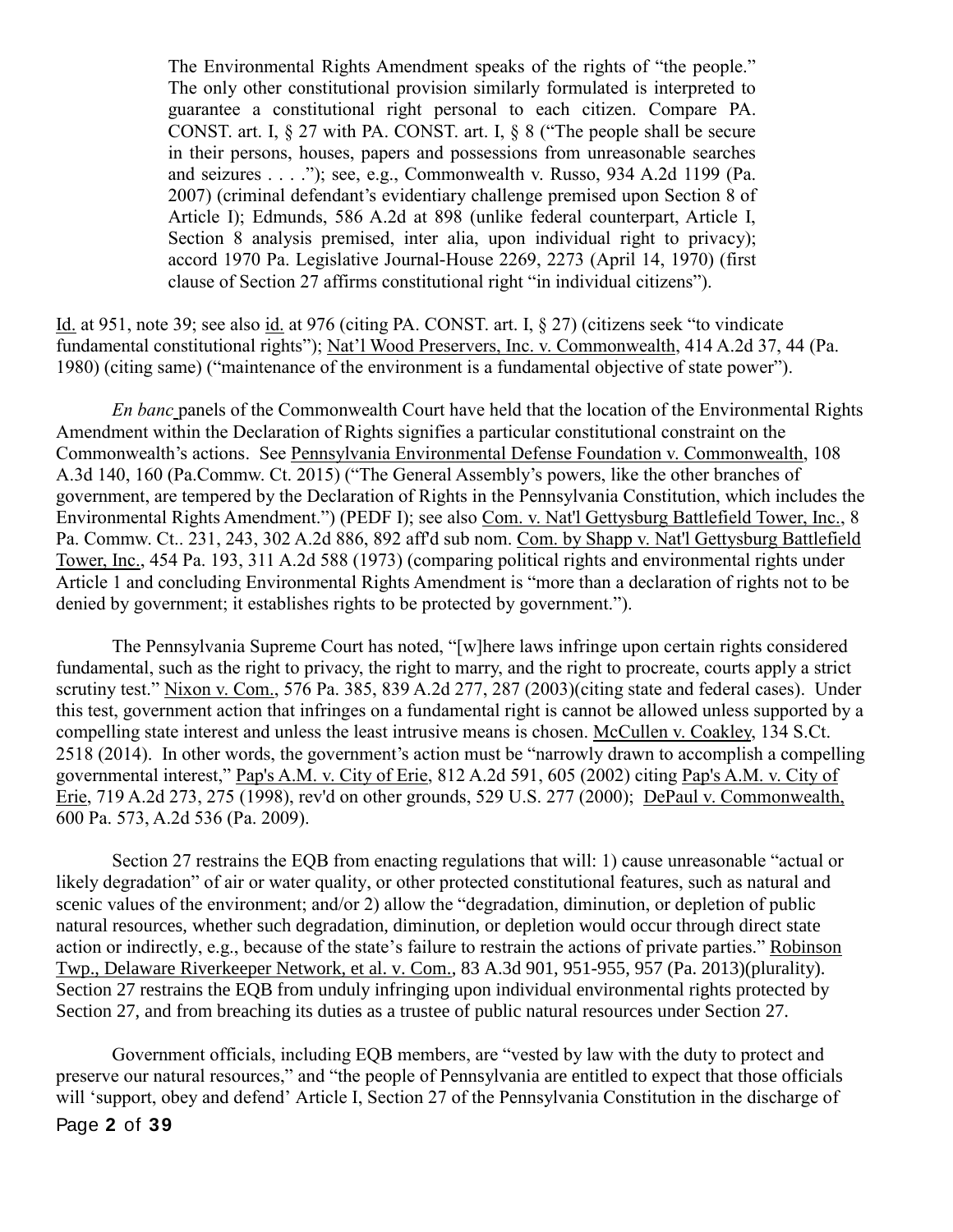their powers and duties …" Pennsylvania Envtl. Def. Found. ("PEDF") v. Com., 108 A.3d 140, 171 (Pa. Commw. Ct. 2015).

These duties require that the EQB avoids unduly infringing on citizens' rights to "clean air, pure water, and to the preservation of the natural, scenic, historic and esthetic values of the environment" in which they live every day in their community. Article I, Section 27. The rights stated in this provision are protected against governmental interference to the same degree as those rights protected by Article I, Section 21, which requires government officials to avoid unduly infringing upon citizens' rights to bear arms. ("The right of the citizens to bear arms in defense of themselves and the State shall not be questioned.").

In order to avoid infringing on the people's inherent individual environmental rights, the EQB must make decisions that are science-based. As the Commonwealth Court, sitting *en banc,* recently noted, "The first clause of the Environmental Rights Amendment 'requires each branch of government to consider in advance of proceeding the environmental effect of any proposed action on the constitutionally protected features.'" PEDF, 108 A.3d at 156 (quoting Robinson Twp., Delaware Riverkeeper Network, et al. v. Com., 83 A.3d 901, 952 (Pa. 2013)(plurality)).

The Pennsylvania Constitution, Article I, Section 27 makes every level of government a trustee of public natural resources. PEDF, 108 A.3d at 171 (stating that government officials are "vested by law with the duty to protect and preserve our natural resources," and "the people of Pennsylvania are entitled to expect that those officials will 'support, obey and defend' Article I, Section 27 of the Pennsylvania Constitution in the discharge of their powers and duties …"); Robinson Twp., Delaware Riverkeeper Network et al v. Com., 83 A.3d 901, 919-21 (Pa. 2013)(majority); id. at 956-57, 977-78 (plurality); Franklin Tp. v. Com., Dept. of Envt'l Res., 452 A.2d 718, 721-22 (1982)(plurality; affirmed by majority in Susquehanna Cnty. by Susquehanna Cnty. Bd. of Comm'rs v. Com., Dep't of Envtl. Res., 458 A.2d 929 (Pa. 1983); 53 P.S. § 65501 (setting forth requirement for Township officials' oath of office)).

Public natural resources include both publicly-owned land, and "resources that implicate the public interest, such as ambient air, surface and ground water, wild flora, and fauna (including fish) that are outside the scope of purely private property." PEDF, 108 A.3d at 167 (quoting Robinson Twp., 83 A.3d at 955).

As part of the Commonwealth's obligations as a trustee of public natural resources, the EQB cannot approve any regulations unless it first makes a science-based determination that the proposed governmental action will not cause or allow unreasonable degradation, diminution, or depletion of public natural resources. PEDF, 108 A.3d at 172 (stating that adequate lease protections are not sufficient and that the state agency must consider whether further gas development impacting state forest land is in the best interests of the Commonwealth *and* consistent with Section 27 obligations); see also Robinson Twp., , 83 A.3d at 957.

As a trustee under Section 27, the Commonwealth has a duty of prudence, and as part of that duty, cannot perform its obligations unreasonably. PEDF, 108 A.3d at 157; Robinson Twp., , 83 A.3d at 957. As the Superior Court has said, "[T]he trustee's action must represent *an actual and honest exercise of judgment* predicated on a *genuine consideration* of existing conditions." In re Scheidmantel, 868 A.2d 464, 492 (Pa. Super. Ct. 2005); see also PEDF, 108 A.3d at 167 (quoting In re Estate of Warden, 2 A.3d 565, 572 (Pa.Super.2010)) ("The primary duty of a trustee is the preservation of the assets of the trust and the safety of the trust principal."); 20 Pa.C.S. § 7203(a) & (c)(5); 20 Pa.C.S. § 7773.

Page **3** of **39** Further, the Commonwealth has a fiduciary duty to "deal impartially with all beneficiaries and ... the trustee has an obligation to balance the interests of present and future beneficiaries . . . . The Environmental Rights Amendment offers protection equally against actions with immediate severe impact on public natural resources and against actions with minimal or insignificant present consequences that are actually or likely to have significant or irreversible effects in the short or long term." PEDF, 108 A.3d at 157 (quoting Robinson Twp., 83 A.3d at 958-59 (citations omitted)); see also 20 Pa.C.S. § 7773. If the EQB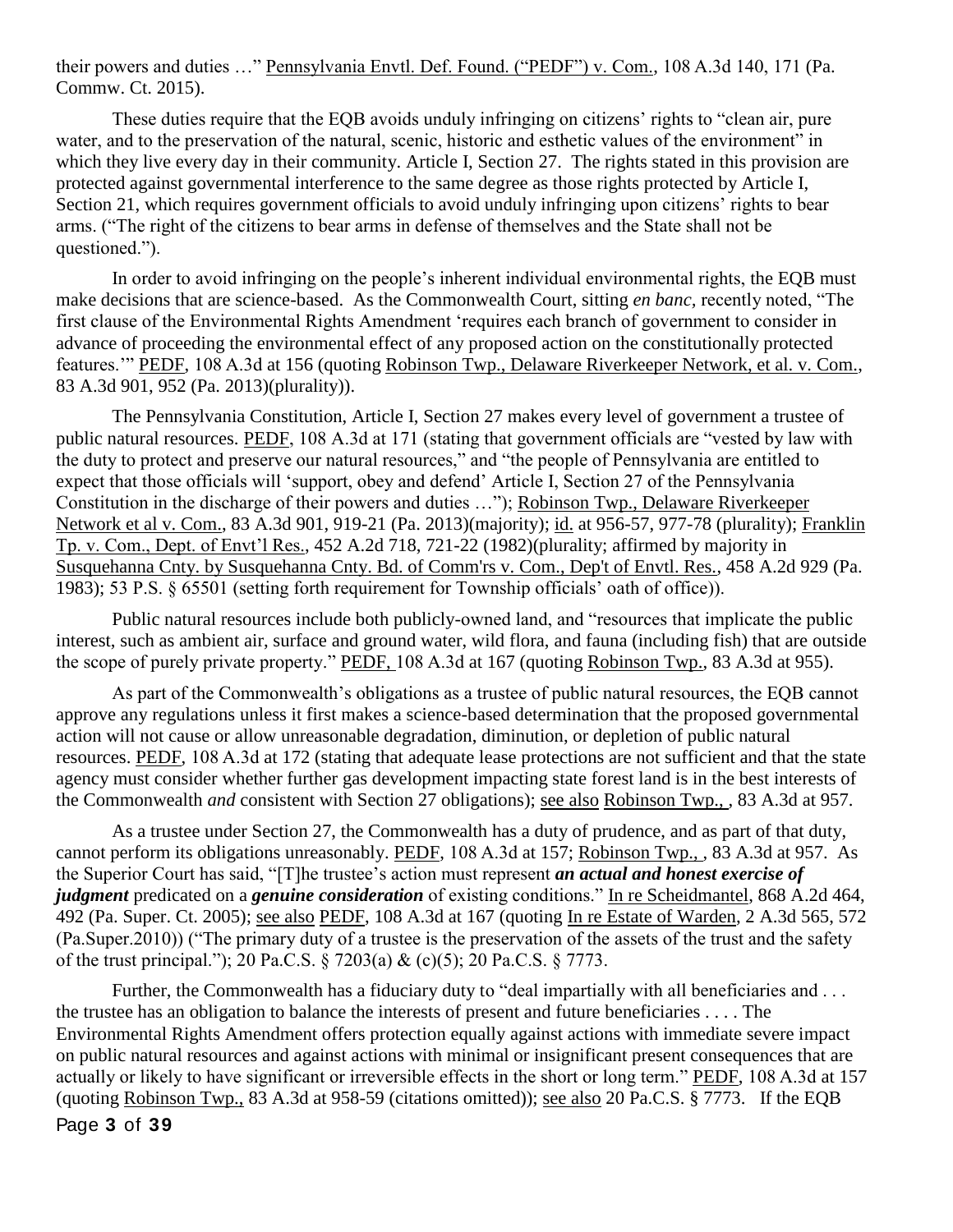fails to consider and address these issues, and enacts the proposed regulations anyway, the EQB would breach the duty of impartiality. This duty mandates that the EQB, as a trustee, treat the beneficiaries of the Section 27 public trust – present and future Pennsylvanians – equitably in light of the trust's purposes. Robinson Twp., 83 A.3d at 957, 959, 980.

"When environmental concerns of development are juxtaposed with economic benefits of development, the Environmental Rights Amendment is a thumb on the scale, giving greater weight to the environmental concerns in the decision-making process." PEDF, 108 A.3d at 170; Robinson, 83 A.3d at 973 n.55. Indeed, as a trustee under Section 27, the EQB is bound by the duty of loyalty to act *solely* in the interest of the beneficiaries of the public trust. Robinson, 83 A.3d at 957 & 959 n.45; 20 Pa.C.S. § 7772(a) (describing trustee's duty of loyalty). Thus, the EQB may not elevate private interests over the interests of present and future Pennsylvanians to an environment of quality, and of the enjoyment of their public natural resources.

Section 27 prevents the EQB from taking a narrow view in its regulations to focus only on technical requirements for segmented parts of the oil and gas process development process. As a trustee, and as a government agency whose actions could unreasonably infringe upon individual environmental rights, the EQB cannot be blind to a holistic view of the public natural resources and people being impacted. It equally cannot rely on the regulation of individual segments of the oil and gas development process to substitute for examining and addressing the impact of the process as a whole. The EQB cannot allow its focus on technical regulations to obscure broader considerations of whether the particular regulated action will damage the environment and human health.

A **cumulative analysis** of the impacts of oil and natural gas development and operations in Pennsylvania is essential to show how to address the cumulative, chronic and large impacts of changes to land, forest integrity, water resources, and all living communities, including human and nonhuman. Without assessing cumulative and long-term impacts -- prior to allowing the regulatory program to continue and prior to adopting any of the standards proposed – the EQB fails to satisfy its obligations under Article I, Section 27 of the Pennsylvania Constitution. Likewise, without requiring DEP to assess cumulative and long-term impacts prior to issuance of any permit, the proposed regulations fail to conform to constitutional obligations.

**Conventional Drilling** should be equally regulated as unconventional. The legislation did not say that the conventional regulations had to be less strict or less protective than the unconventional regulations. They should be at least as protective even though they are separate. These comments apply to Chapter 78 as well as Chapter 78a.

There is no definition for **freshwater** in the regulations and the manner in which it is used ("freshwater impoundments") is opportunistic and does not reflect a factual definition of freshwater; the fluids in "freshwater impoundments" are waste fluids that contain contaminants; freshwater impoundments should only contain uncontaminated fresh water.

**Pits and Centralized Impoundments**, both waste and "freshwater" impoundments, should be prohibited unless the container is equipped with a sealed lid for all fluids used on sites and at centralized locations. All containers should be equipped with filtering systems to prevent the emission of air pollutants and secondary containment systems that do not allow the discharge of materials they are meant to contain unless permitted under the National Pollution Discharge Elimination System. Areas where oil and gas development is occurring, storage at impoundments are located, and oil and gas operations are occurring should be equipped with air monitoring of the region's air that could potentially be affected by emissions from the storage areas to assess the cumulative impacts of oil and gas development. Clean air standards

Page **4** of **39**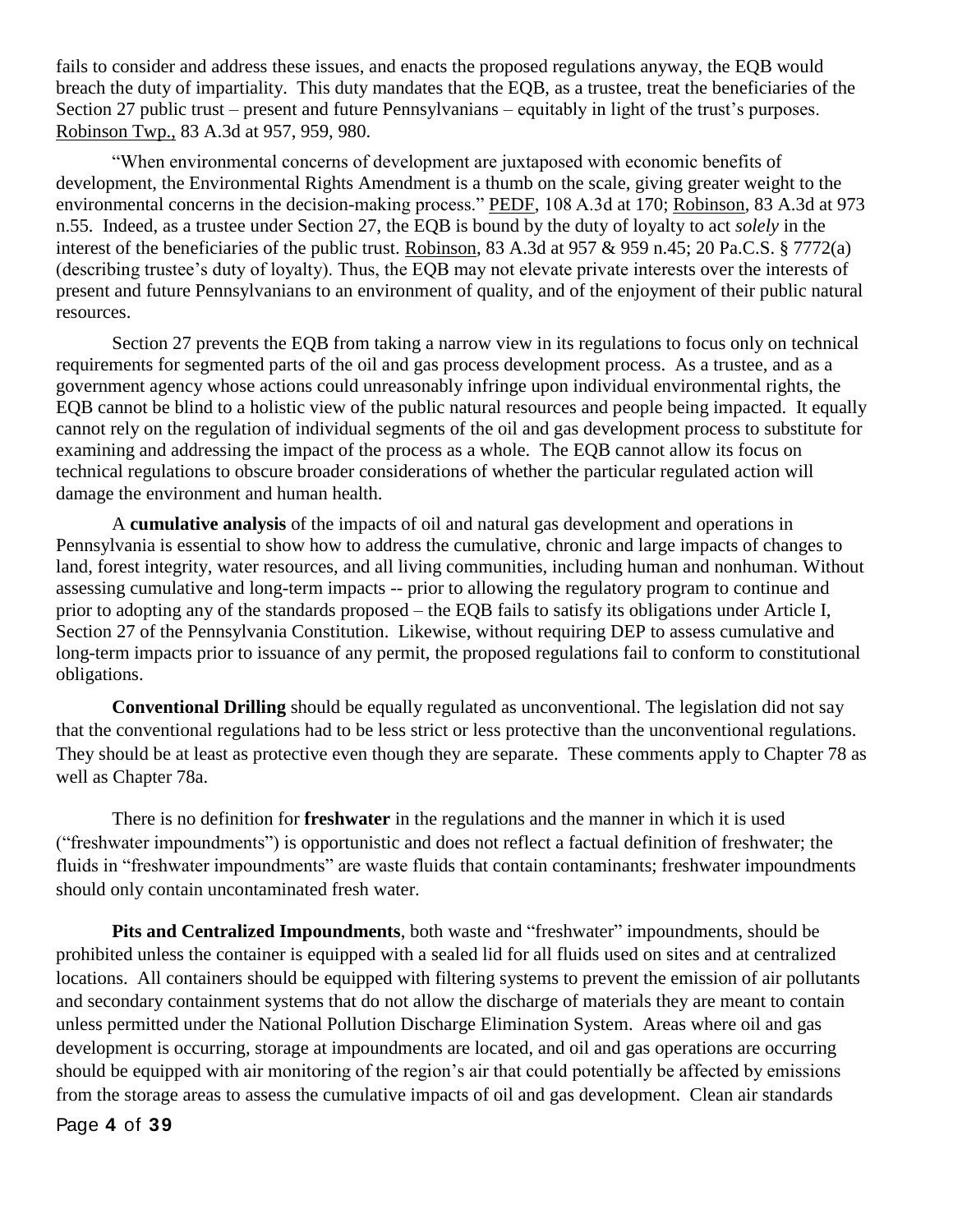must be enforced at local and regional levels to protect the public and the environment from air pollution related to these activities.

The State Review of Oil and Natural Gas Environmental Regulations Inc. (STRONGER) recommended in its most recent state review of DEP oil and gas regulations (September 2013): "The review team recommends that the DEP consider adopting regulations or incentives for alternatives to pits used for unconventional wells in order to prevent the threat of pollution to the waters of the Commonwealth".

The definition of **"freshwater" impoundments** allows fluids that are not fresh uncontaminated water such as "mine influenced water" (including Acid Mine Drainage) and reused frack water. Chapter 105 Dam safety regulations should apply to all centralized impoundments to protect public health and safety and the environment.

**Stormwater management** planning and systems and **erosion and sediment** controls at gas and oil well sites must include all earth disturbances such as roads, pipelines, borrow pits, staging areas, and other disturbed areas. Post construction stormwater management, as per Chapter 102, must be an integral part of restoration of all disturbed areas for all aspects of oil and gas development and operations. The use of DEP's ESCGP-2 is not adequate for erosion and sediment control and stormwater management at gas and oil operations. The protection of land, vegetation, forests, streams and their riparian buffers, and other water dependent features requires comprehensive stormwater management (both during and post disturbance) that addresses the land use changes that produce stormwater runoff and that address the water quality and water quantity aspects of stormwater and erosion and sedimentation. To accomplish this it is critically important that the PA Stormwater Best Management Practices Manual and the PA Erosion and Sedimentation Manual must take precedence over the Oil and Gas Operators Manual for design standards.

**Seismic analysis** of fracking needs to be done by DEP to understand and forecast potential for unforeseen damages and changes from fracking of gas wells and injection of waste into wells for storage. There is no provision for investigating and studying this issue but the increase in earthquakes in some states emphasizes this is an important area of study for the Commonwealth. The United State Geologic Survey acknowledges that earthquakes are being induced by the injection of waste into disposal wells and by hydraulic fracturing.<sup>ii</sup>

The **onsite processing, burial and land application of waste** from oil and gas development and operations will continue to be a source of pollution, resource degradation and long-lasting, generational contamination in areas where drilling is occurring. No drill cuttings, frack waste or materials that are generated by oil and gas well development, including oil and gas well drilling and fracking, can be justified for burial or land application on well sites. The only responsible practice is for all waste and produced materials to be disposed of in facilities designed and permitted for this purpose.

The **spreading of brine or fluids** produced by extraction on roadways as de-icer or dust suppressant will continue to result in pollutants being released with adverse environmental impacts. Ground water, surface water, vegetation, habitats and drinking water supplies are all being harmed by this practice, which has inadequate regulation, oversight and tracking.

It is essential that brine spreading be codified as recommended by the State Review of Oil and Natural Gas Environmental Regulations Inc. (STRONGER) recommended in its most recent state review of

Page **5** of **39**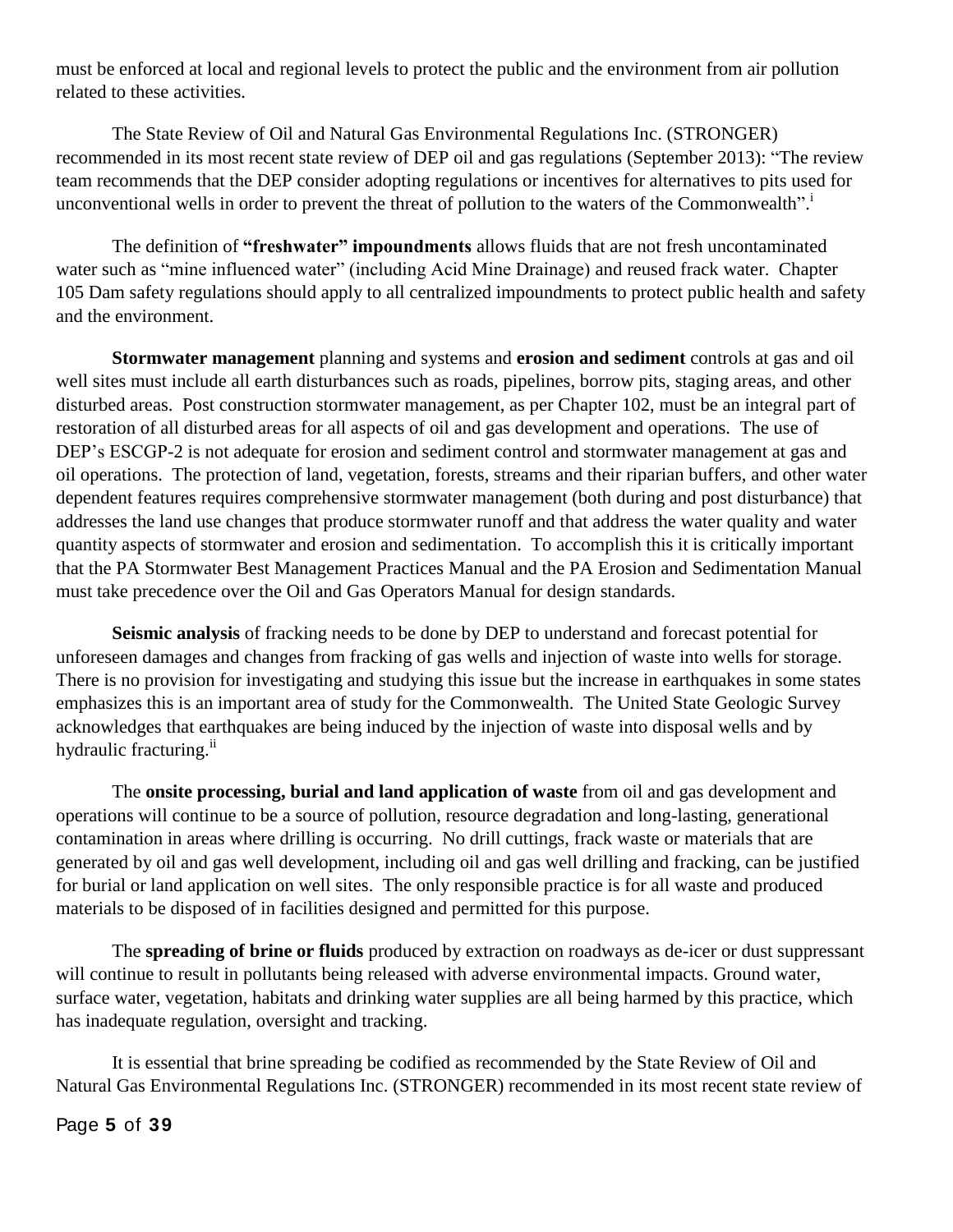DEP oil and gas regulations (September 2013): "There are currently over 200,000 barrels of brine from conventional wells that are spread annually from 84 facilities in Pennsylvania. The DEP's regulations do not contain specific roadspreading criteria, but the department has developed guidelines that address the spreading of brine on unpaved roads. The guidelines specify the need for a permit, the testing criteria for wastes proposed for roadspreading, the application rates and any buffer zones required. Flowback and fluids from unconventional wells are not allowed to be roadspread".<sup>iii</sup> STRONGER makes this recommendation: "The review team recommends that the DEP consider codifying the current roadspreading guidelines in the department's E&P regulations".<sup>iv</sup>

Even if tightly regulated this practice is a likely pollution pathway due to the largely unpredictable variability of these fluids from well to well and geologic formation. All fluids that result from drilling or fracking - conventional or unconventional, above or below surface casing seat - should be disposed of in a facility designed and permitted for this purpose.

**Water Management Plans** are not required for conventional wells but should be since the water used for drilling and extraction is depleted. Even if less water is used for conventional drilling than unconventional drilling, there can be substantial impacts and diminishment of water resources on subwatersheds or cumulatively on large watersheds by the water withdrawals and the consumptive use. It is unclear how drought and low rainfall periods (such as is being experienced currently in Pennsylvania) will apply to drilling, including conventional drilling. A real-time "water ledger" and map of all water in the state being withdrawn, used, discharged or injected for disposal should be kept by DEP and made public through easily available web platform.

The acute and long term depletion of Pennsylvania's water resources is an issue that is not well understood and is poorly tracked for the benefit of the public and water users. This lack of transparency and understanding has led to a poor regulatory system that lacks state-based planning and essential protections. This proposed rulemaking takes a step forward in requiring nominal water management plans - particularly because two of Pennsylvania's watersheds are not regulated by a commission or compact - but does not begin to address comprehensively these critical issues.

The State Review of Oil and Natural Gas Environmental Regulations Inc. (STRONGER) recommended in its most recent state review of DEP oil and gas regulations (September 2013): "The review recommends that the State clearly indicate what is required in a water management plan and make those plans available to the public".<sup>"</sup>

The lack of needed **restoration** requirements for oil and gas sites and related infrastructure continues to allow for the steady degradation of resources. There is no baseline pre-survey, minimal restoration to preconditions, lack of specificity in terms of quality standards, and maintenance and monitoring is absent from the proposed requirements. Oil and gas operations will chip away at the remaining resources of the Commonwealth, causing un-mitigatable loss for present and future generations.

The scope of protections for **Public Resources** must be expanded. As stated above, the lack of cumulative analysis, comprehensive protection of public health and the environment as environmental rights, the allowance of harm rather than avoidance of harm is leading to the steady loss of quality and quantity of public resources. The nominal setbacks and standards that are included will not provide needed protection for public resources.

Page **6** of **39**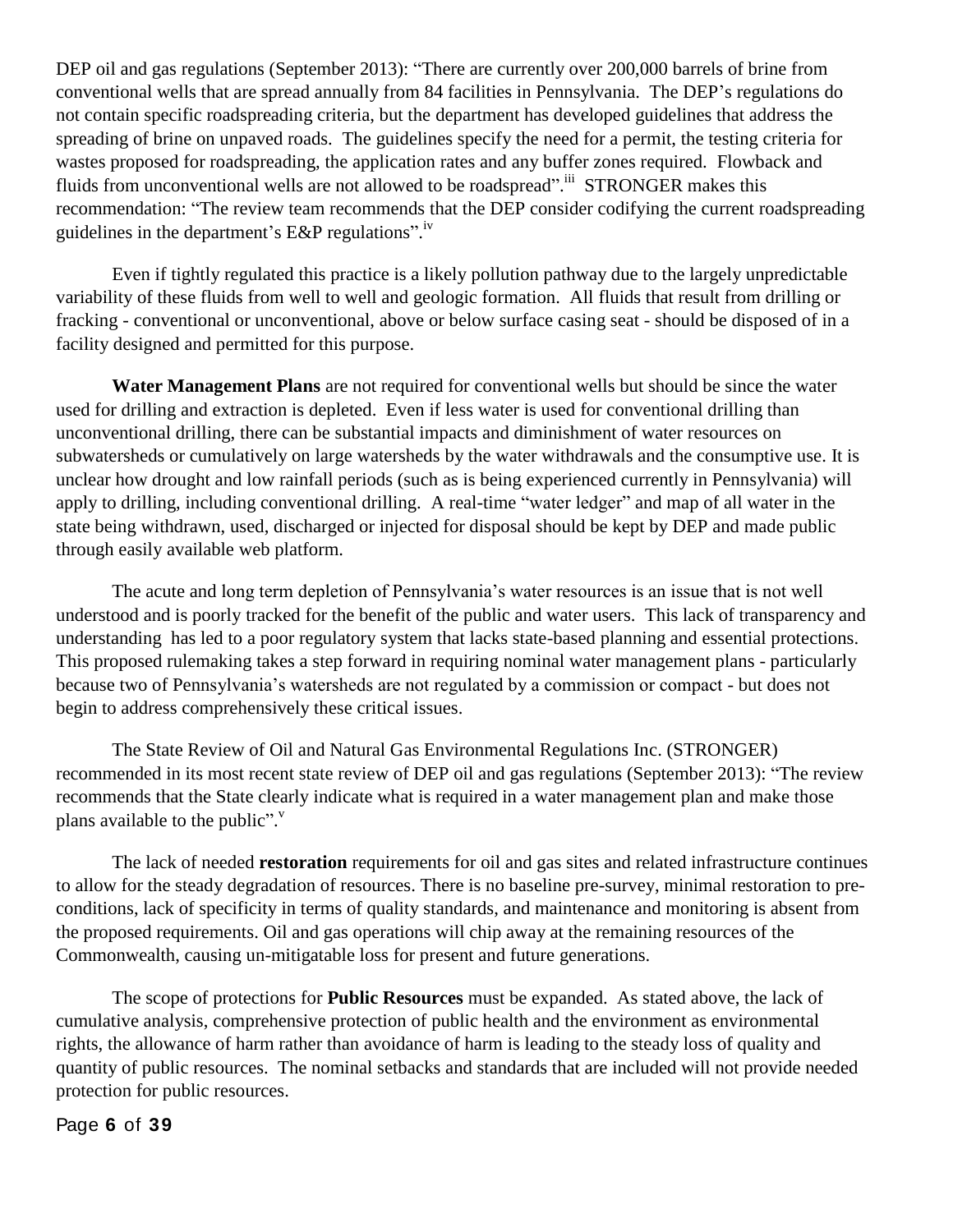More **transparency and public accessibility** to information and decision making by the DEP is required. We support the requirements that submission by operators be made electronically but these documents must also be posted by DEP on a public web platform for access by the public and interested parties. We state this with the backdrop of a news article reporting that natural gas production reports filed by operators with DEP had incorrect data which had to be corrected by the agency 94 times since  $2010$ .<sup>VI</sup> The news report contains a link to a DEP-generated document that shows several companies, operating in both unconventional and conventional formations, submitted incorrect information that DEP had to retract and resubmit to the database. Many of the errors were by the largest of companies such as Range Resources, Chevron, Chesapeake and Exxon's subsidiary XTO, companies that certainly should be able to use an electronic filing system with accuracy.

The provision of electronic filings and open access to operator information will also help DEP to satisfy the recommendation of the State Review of Oil and Natural Gas Environmental Regulations Inc. (STRONGER) that "DEP maintain consistent standardized data for tracking violations and enforcement actions to facilitate accurate internal DEP performance evaluation and to provide accurate information to the public". STRONGER recommends that this improvement be made by DEP in their program recommendations and that the public have access to the data and analysis of data.<sup>vii</sup>

The posting of these reports on a publicly available web platform is crucial as a means of supplying information about operators and gas development activities to the public - activities that directly affect many people who live, work and recreate in Pennsylvania. Much of this information is only available to the public through file reviews, which are time consuming, have costs associated with them, and is beyond the reach of most of the general working public.

# **Sections: Definitions.**

# *Floodplain:*

**Comment** - Intermittent streams are headwaters and should be treated equally as a floodplain area with a 100' buffer, not reduced to 50'.

# *Fresh groundwater***: (the proposed regulation only includes a definition of fresh groundwater, not freshwater).**

**Comment** – Typical definition of freshwater, brackish water, salt water and brines are based on specific total dissolved solid concentration and not generic as presented above. Hydrogeological systems that have brackish water are part of the hydrologic cycle and occupy the pore spaces and fractures of saturated subsurface materials. Please define freshwater based on less than 0.05 % salinity. (see below)

| Water salinity based on dissolved salts |                                                      |           |         |
|-----------------------------------------|------------------------------------------------------|-----------|---------|
|                                         | <b>Fresh water Brackish water Saline water Brine</b> |           |         |
| $< 0.05\%$                              | $0.05 - 3\%$                                         | $3 - 5\%$ | $> 5\%$ |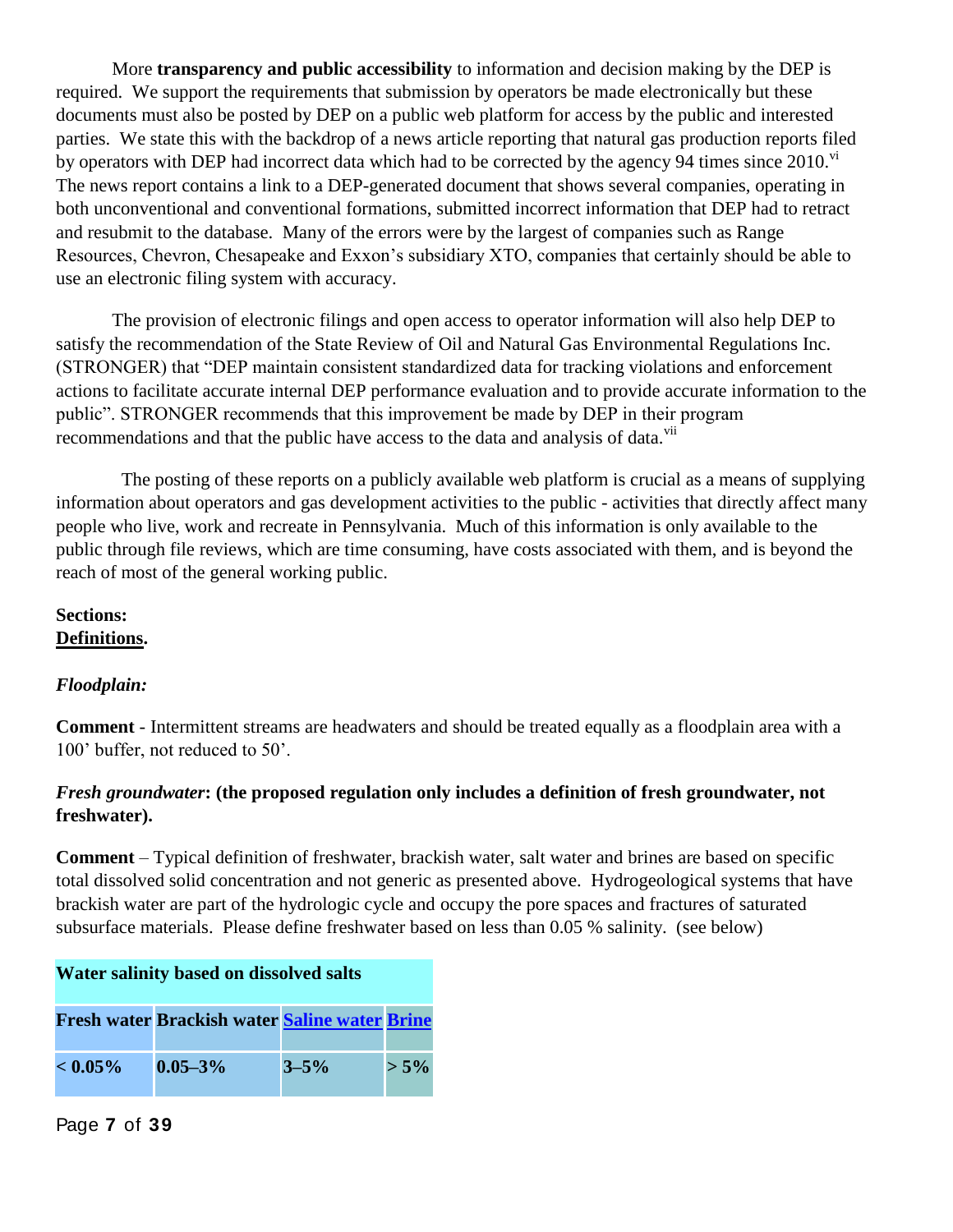The State Review of Oil and Natural Gas Environmental Regulations Inc. (STRONGER) recommended in their most recent review of DEP's regulations that DEP should establish numerical criteria for fresh groundwater. Because the definition is not precise in terms of numerical criteria, it is interpreted differently by different operators, making the determination subjective. This is a problem for many reasons, including determining surface casing seat depth, according to STRONGER.<sup>viii</sup>

This is also a problem because DEP allows freshwater impoundments to contain fluids that are contaminated, increasing the opportunity for pollution to the environment because freshwater impoundments are not required to meet the stricter requirements of Chapter 289 (relating to residual waste disposal impoundments) or Chapter 105.3. There is no defined process and no prescribed standards for how the Department approves "other sources".

# *Freshwater Impoundment:*

**Comment** - Freshwater is not defined in the regulations but should be. Freshwater impoundments should only allow uncontaminated surface or groundwater. Freshwater should also be defined based on numerical criteria, as per STRONGER; see comment above on *freshwater*.

Allowing freshwater impoundments to contain fluids that are contaminated increases the opportunity for pollution to the environment because freshwater impoundments are not required to meet the stricter requirements of Chapter 289 (relating to residual waste disposal impoundments) or Chapter 105.3. Additionally, there is no defined process and no prescribed standards for how the Department approves "other sources" which allows for other contaminated materials to be held in freshwater impoundments.

(i) "Not regulated fewer than 105.3" should be deleted

(iii) The inclusion of "other Department-approved sources" should be deleted

# *Nonporous material:*

**Comment** – Typically drill cuttings are not considered to be a "nonporous material." Drill cuttings can be very permeable depending on the materials encountered during drilling, specifically sandstones and conglomerates. Drill Cuttings should be removed from the definition of "nonporous material."

### *Other critical communities:*

**Comment** - typo in (2). Word threatened misspelled

# *Permanently cemented:*

**Comment** – permanently cemented should include not only the surface casing or coal protective casing, but also the intermediate casing and the production casing. Grouting of the well is discussed in detail below.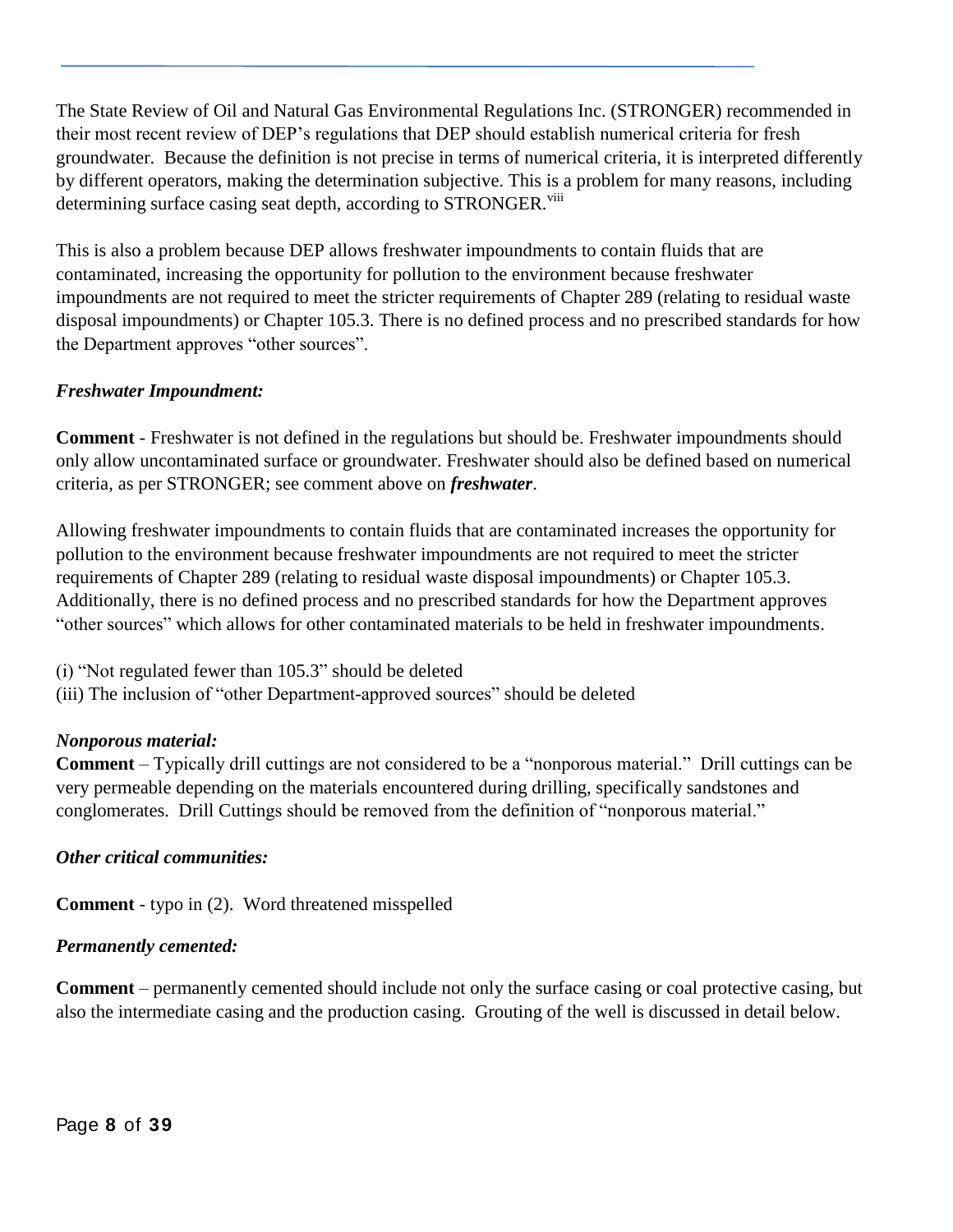**Comment** - The definition of a pit is less defined by the elimination language related to drilling mud, drill cuttings, etc. and only referencing "fluids, semifluids, or solids". The definition should be changed back to be more specific in the list of materials that are found in a pit to provide clarity about their regulation, particularly considering their continued use at conventional well sites.

We oppose the use of pits on both unconventional and conventional well sites. The definition should make clear that open pits are PROHIBITED for all natural gas and oil wells.

# *Regional Groundwater Table:*

**Comment** – 1.) The textbook definition of "unconfined" is where the upper ground water surface is equal to ambient atmospheric pressure. A "confined" aquifer is an aquifer where the water is under pressurized conditions such that the water level rises above the top of the confining unit. Confined aquifers are not subject to ambient atmospheric pressures and should be removed from the definition of regional groundwater table.

 2.) By definition, the seasonal high groundwater level is part of the regional groundwater table during the wet portion of the year. Seasonal high groundwater levels are critical in the downward migration of ground water into the deeper portions of the aquifer during the spring season due to the additional head pressure that occurs during this time period. To equate seasonal high groundwater levels to perched ground water is technically incorrect based on mainstream hydrogeological textbooks. Delete "the seasonal high water table".

As discussed below, draining of seasonal high ground water is damaging to the overall rates of recharge to the deeper rock aquifers and should not be allowed.

### *Seasonal High Groundwater Table:*

**Comment** – The definition of seasonal high groundwater table should not include any reference to slowly permeable layers within the soil profile. Seasonal high groundwater table is the increased water level and saturation zone in the upper part of the regional groundwater table and is not dependent on slowly permeable layers. Defining the seasonal high groundwater table in this manor is inappropriate as this definition can allow for draining of this zone for impoundments. Low permeable zones belong only in the definition of perched groundwater. The seasonal high groundwater is critical in increasing ground water recharge into deeper portions of the regional water table aquifer by increasing, in a significant amount, the vertical head pressure in the primary recharge period of the year. Draining seasonal high recharge has detrimental impacts on the annual recharge to the water table aquifer and must be discouraged.

### *Water Management Plan:*

**Comment** - A Water management Plan should apply to both conventional and unconventional formations due to the use of substantial amounts of water and production of waste by both classes of wells.

*Pit:*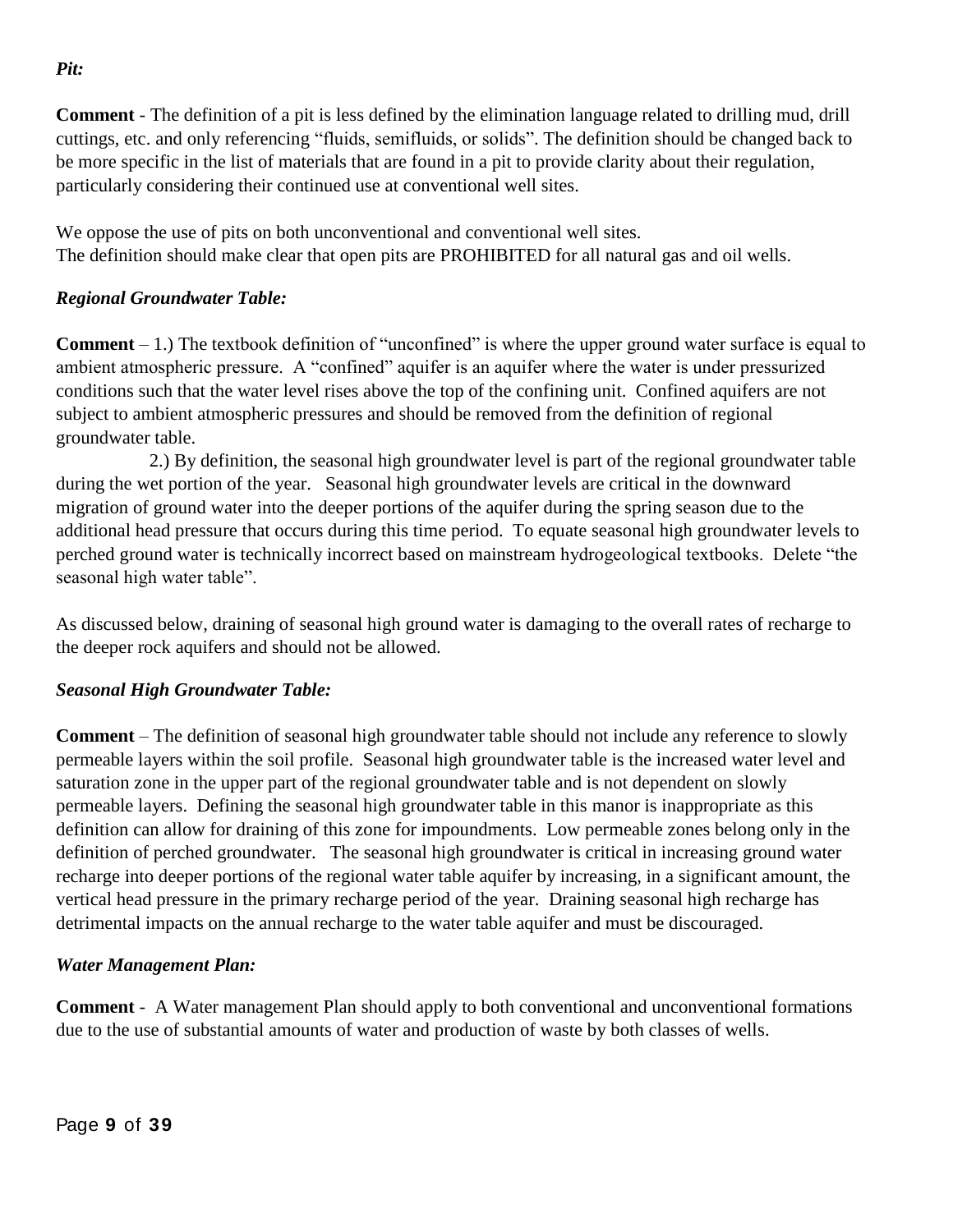# *Water protection depth*:

**Comment** – The definition of water protection depth is unclear. How can the protection depth be greater that the surface casing seat? The water protection depth should be less than or equal to the surface casing seat.

### *Water source*:

**Comment** – Water sources for drilling should be limited to potable water that is certified to be bacteria free and uncontaminated by pollutants to prevent contamination of the water table and shallow freshwater aquifers during drilling of conductor casings, surface casings, and intermediate casings.

(C)"Mine pools and discharges" and (D) "Any other waters that are used for drilling or completing a well in an unconventional formation" should be removed from the definition. The definition of water source should assure that only freshwater is included and that additives used in drilling and mine pools and discharges not fall into definition of "water source" to ensure the application of the correct water quality standards, withdrawal and management requirements.

# *Watercourse:*

**Comment** – It is appropriate that the definition of watercourse is consistent with Chapter 105.1 to provide consistent and effective regulation of waterways. This definition supports the inclusion of intermittent streams and headwaters, as advised by Luna Leopold, to ensure that all streamflow occurrences are protected.ix

### *Wetland:*

**Comment** - We support that the definition of wetland is consistent with Chapter 105.1 to provide consistent and effective regulation of wetlands.

### *Well Development Pipelines:*

**Comment** - One definition for pipelines that will carry drilling fluids, hydraulic fracturing fluids, and residual waste generated as a result of the activities will cause confusion and lack of specificity when using the term. These activities vary in the materials, method of use, and construction practices employed and should each have their own definition with specific regulatory requirements.

### **78a15. Application requirements**

78a.15(b.1) If the proposed limit of disturbance of a well site (such as well pad) is within 100' of a watercourse or water body (except wetlands smaller than 1 acre that are not EV) the applicant must demonstrate that they will be protected. This proof of protection should be required for a much larger area because of potential adverse impacts beyond 100 feet.

Additionally, small wetlands that are not Exceptional Value (EV) should be included. Surface impacts that DEP expects to be controlled by the regulations they list include erosion and sedimentation, waterway encroachment, land and soil, and pollution prevention and emergency response.

### Page **10** of **39**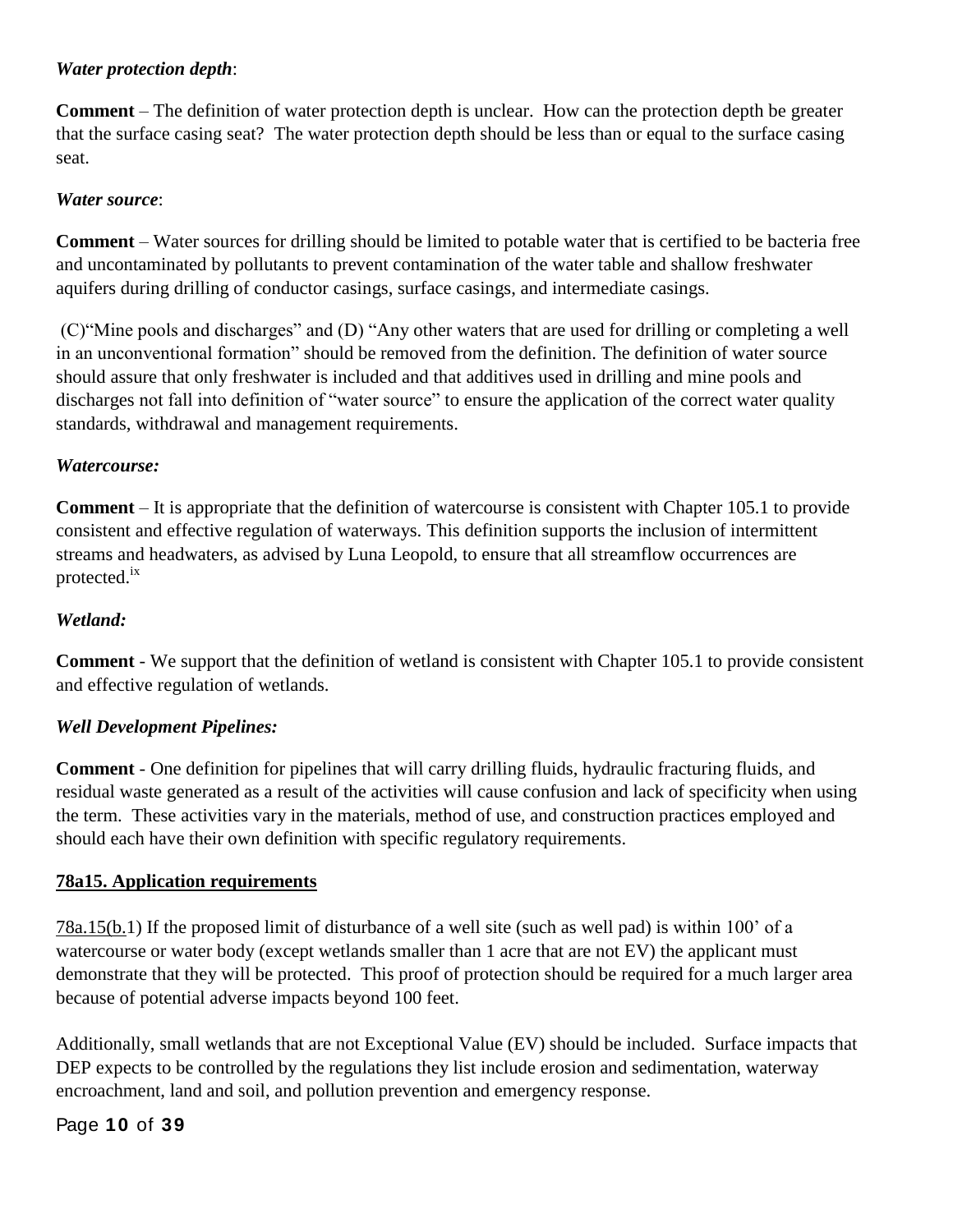Areas beyond 100 feet show myriad impacts from land cover changes that accompany gas well construction, varying depending on the type of land cover. New York Department of Environmental Conservation found that a forested area that is fragmented by a well site can be impacted at least 100-300 meters in from the developed edge. $x$ 

The Nature Conservancy concluded that an average of 9 acres of habitat was removed for each well pad in Pennsylvania and that the total for direct and indirect impacts is 30 acres on average per well pad, showing a much greater area of impact than the few acres cleared for the well pad and related construction areas that we assume DEP calls the "limit of disturbance" (there is no definition provide for limit of disturbance).<sup>xi</sup>

78a.15(d). The assessment for species should include Species of Special Concern and Rare and Significant Ecological features in Pennsylvania in addition to Threatened And Endangered Species, all of which are found in Pennsylvania Natural Heritage Program (PNHP) inventories and can be searched using the Natural Diversity Inventory (PNDI) database and tool. These are all valued and protected animal and plant species that applicants should have to search for in order to provide protection required under this program.

A PNDI search may not yield current or comprehensive results if it out of date and incomplete; a field survey with a comprehensive investigation and assessment by a professional for the applicant should be required. Areas assessed should include gas and oil gathering and distribution lines along with well site and access roads. Any area disturbed – such as borrow pits for stone or storage or construction staging areas – should also be included.

Additionally a PNDI search should include the areas around the limits of disturbance of a well site where species could potentially be adversely impacted. For instance, threatened or endangered species that are dependent on a forest habitat could be affected directly or indirectly within a 30 acre area around a well site.<sup>xii</sup> The impacts include lights, noise, and odors "which could travel considerable distances and disrupt an animal's reproductive or foraging behaviors".<sup>xiii</sup>

78a.15(e). The allowance for an exemption to comply with PNDI requirements if the applicant has obtained a permit under Chapter 102 should be removed. The ESCGP-2 is not adequate for erosion and sediment control and stormwater management and should not be relied upon as sufficient for PNHP consultation. ESCGP-2 permits have not received adequate technical review at either the DEP or County Conservation District so in the field many sites are not in compliance with their permits. This lack of effective stormwater and erosion and sediment controls will be prolonged by this two year grandfathering.

78a.15(e) should be deleted.

78a.15(f) (Public Resources). The distance between a well site to a public resource that will require notification and assessment should be much larger than the proposed areas in this subsection. Additionally, it should be stated that DEP can deny a permit based on the findings. The protection of public resources require more than notification, they require the avoidance of diminishment, depletion, degradation or harm. None of these distances are large enough to encompass the area that is routinely impacted by oil and gas well sites. Impacts from oil and gas development have far-reaching effects and need greater distances to avoid harm.

Page **11** of **39**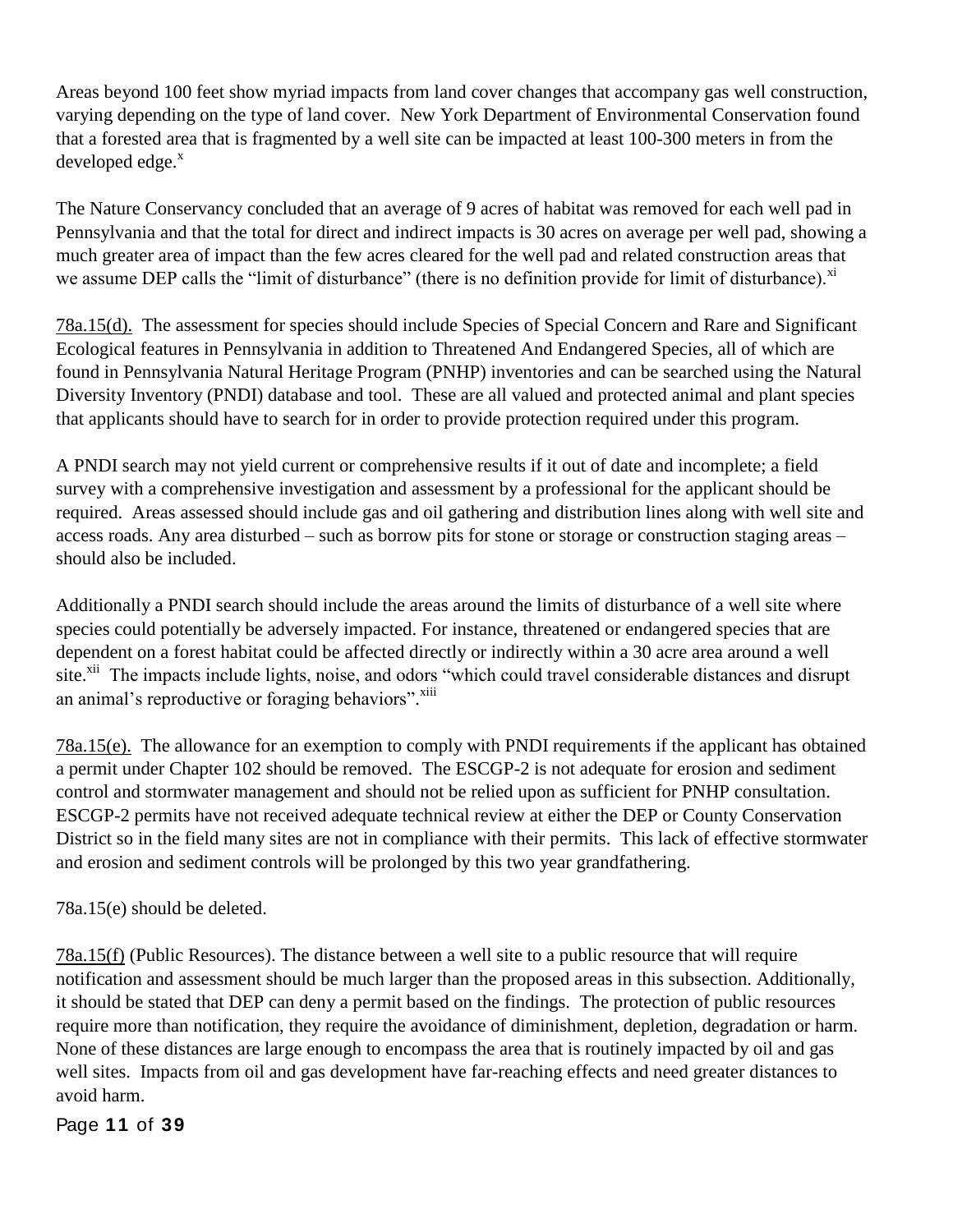The Maryland Department of Public Health concluded that there is a "high likelihood" that unconventional natural gas development will cause air pollution at levels that will impact public health.<sup>xiv</sup> The Maryland Department of the Environment and the Maryland Department of Health and Mental Hygiene concluded from scientific literature that the closer a gas well is to drinking water wells, the more likely it is to be impaired<sup> $x<sub>v</sub>$ . An EPA report concludes that fluids produced by hydraulic fracturing contain the original</sup> fracturing fluids and natural pollutants from the target oil and gas formation such as radionuclides and heavy metals.<sup>xvi</sup> Another study found that chemicals from hydraulic fracturing fluids and methane can spread into the aquifer from various natural and drilling and fracturing-related forces.<sup>xvii</sup>

78a.15(f.1.i.) DEP should change how it determines a setback that is protective of publicly owned park, forest, game land or wildlife area; the setback should be much greater and based on a site specific analysis. It is reported in a report examining potential state park impacts from gas well development that when hydraulic fracturing occurs in and around a state park, water quality and water quantity changes occur in groundwater and surface water in the area. If land within a park is hydrologically connected to land outside the park where a gas well is being developed, such as being part of a subwatershed, adverse impacts can travel substantial distances, far greater than 200'.<sup>xviii</sup> Groundwater and surface water are connected as one system; groundwater moves through the subsurface, emerging to the surface over time. A groundwater contaminant plume will spread laterally and downgradient. The contaminated water will flow over time (days, years, or centuries) to the surface and can emerge within park boundaries if this hydrologic connection exists.<sup>xix</sup>

The high level of toxicity of the chemicals used in hydraulic fracturing and the relatively high concentration of these chemicals in fluids injected in hydraulic fracturing, poses a danger to human health and other living resources, affecting park resources and recreationists.<sup>xx</sup>

Wildlife and recreational impacts also can carry great distances, such as noise, lights, scenic view obstruction or degradation and other quality diminishment. DEP should not allow a well pad to be located upstream in a watershed or subwatershed of a park and a ten mile buffer between a ell pad and the boundary of a park should be mandatory to minimize the impact on wildlife and recreationists.<sup>xxi</sup>

DEP should establish setbacks based on environmental factors such as watersheds and hydrologic connectivity, not an arbitrary 200' to prevent park resource degradation.

78a.15(f.1.ii.) Should be changed to: In, within, or within view of the corridor of a State or National Wild and Scenic River under the National Wild and Scenic Rivers Act or scenic or protected river under other special protection designations including Exceptional and High Quality Waters.

78a.15(f.1.iv.) Critical communities should be revised to include: National Recreation Areas, National Wildlife Refuges, and other nationally protected areas.

78a.15(f.1.vi.) Water supplies are being affected at much greater distances than 1000' feet. To accurately assess an area around a public resource that could be affected by an oil or gas well site, DEP should require a much greater area to be subject to notification and assessment, requiring mapping and analysis of the geologic properties and hydrologic connectivity of ground and surface water systems of the area. Distances from a well to water supplies should be based on this site specific information. Drinking water wells closer

### Page **12** of **39**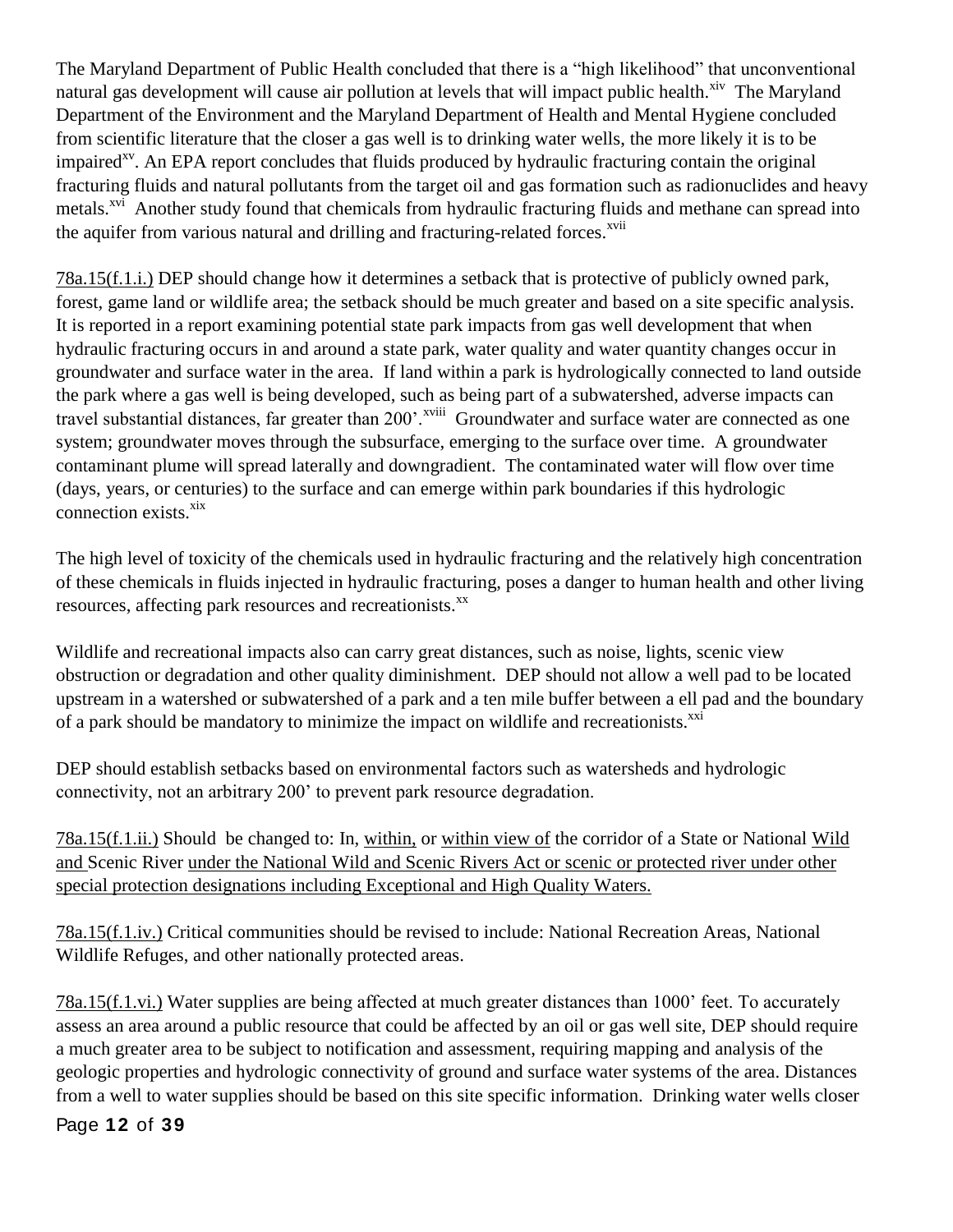to drill sites (less than 1 km) are likely to be adversely affected by hydraulic fracturing <sup>xxii</sup> An EPA report concludes that fluids produced by hydraulic fracturing contain the original fracturing fluids and natural pollutants from the target oil and gas formation such as radionuclides and heavy metals. The report also found that because the fluids are generally stored on site in pits or tanks the accidental release of fracturing fluids can occur, resulting in groundwater contamination and soil contamination.<sup>xxiii</sup>

Contaminants can migrate very far if fractures or fissures are intersected and the distances are very specific to the geologic make up<sup>xxiv</sup>, making a "one size fits all" review area of 1000' ineffective and not supportable by available scientific evidence. Groundwater and surface water are connected as one system; groundwater moves through the subsurface, emerging to the surface over time, allowing for pollutants to migrate with the groundwater to water supplies. See comments above at 78a.15(f.1.i.). An assessment should be done of the potential for impacts to an area defined by a mapping of underground fractures and fissures that can make migration of methane more likely, and of the natural subwatershed groundwater flows to assess where a pollution plume may move and where it may surface, rather than an arbitrary 1000' review area.

Areas that are prone to methane degassing naturally may be areas that are more likely impacted by the disturbances that accompany gas well drilling, fracking, and extraction. Aquifer tests have found effects of drilling on aquifers for 4,300 feet from the gas well.<sup>xxv</sup> The connectivity of ground and surface waters allows contamination from gas and oil operations to travel great distances over time (days, years, or centuries), even miles from the source of the pollution. Contaminants will move with groundwater flows laterally and down-gradient. The highly toxic properties of the fracturing chemicals used and the natural contaminants that are distributed by drilling and fracturing in the geologic formations pose long-lived health and environmental dangers.<sup>xxvi</sup> If it is found that the public resource will be inevitably impacted and the damage cannot be avoided or restored, the permit must be denied by DEP.

Contaminants, including methane, can migrate from gas and oil wells to shallow groundwater and then to surface water. Methane concentrations were 17 times higher on average in shallow wells that were within one kilometer of one or more gas wells than in wells without gas wells.<sup>xxvii</sup>

Higher methane concentrations in shallow groundwater occur as a result of oil and gas well drilling and fracking and from legacy wells that have not been plugged.<sup>xxviii</sup> Methane in water wells and degassing to the surface endangers people due to the explosive properties and water quality effects; movement of methane into springs and streams can cause dead zones that are depleted of oxygen, resulting in severe aquatic life damages such as fish kills and extirpation of species.

Chemicals used in hydraulic fracturing and methane were found in water wells 1-3 km from Pennsylvania shale gas well sites. Researchers report that DEP concluded that methane had contaminated the aquifer that supplies water to at least three households located in a Susquehanna River watershed and cited the company for violating the law and regulations. Additional analysis by the researchers revealed 2-n-Butoxyethanol and glycols in one of the wells at nanogram per liter concentrations leading to the conclusion that the pollution was caused by drilling or fracking fluids from the nearby gas wells.<sup>xxix</sup>

78a.15(f.1.vii.) There is no scientific basis presented for the 200 feet review area for school property. Review area distances should be more encompassing than "common areas" and playgrounds; the area should be measured from the school's property, a playground, a sports field or community recreation area.

Page **13** of **39**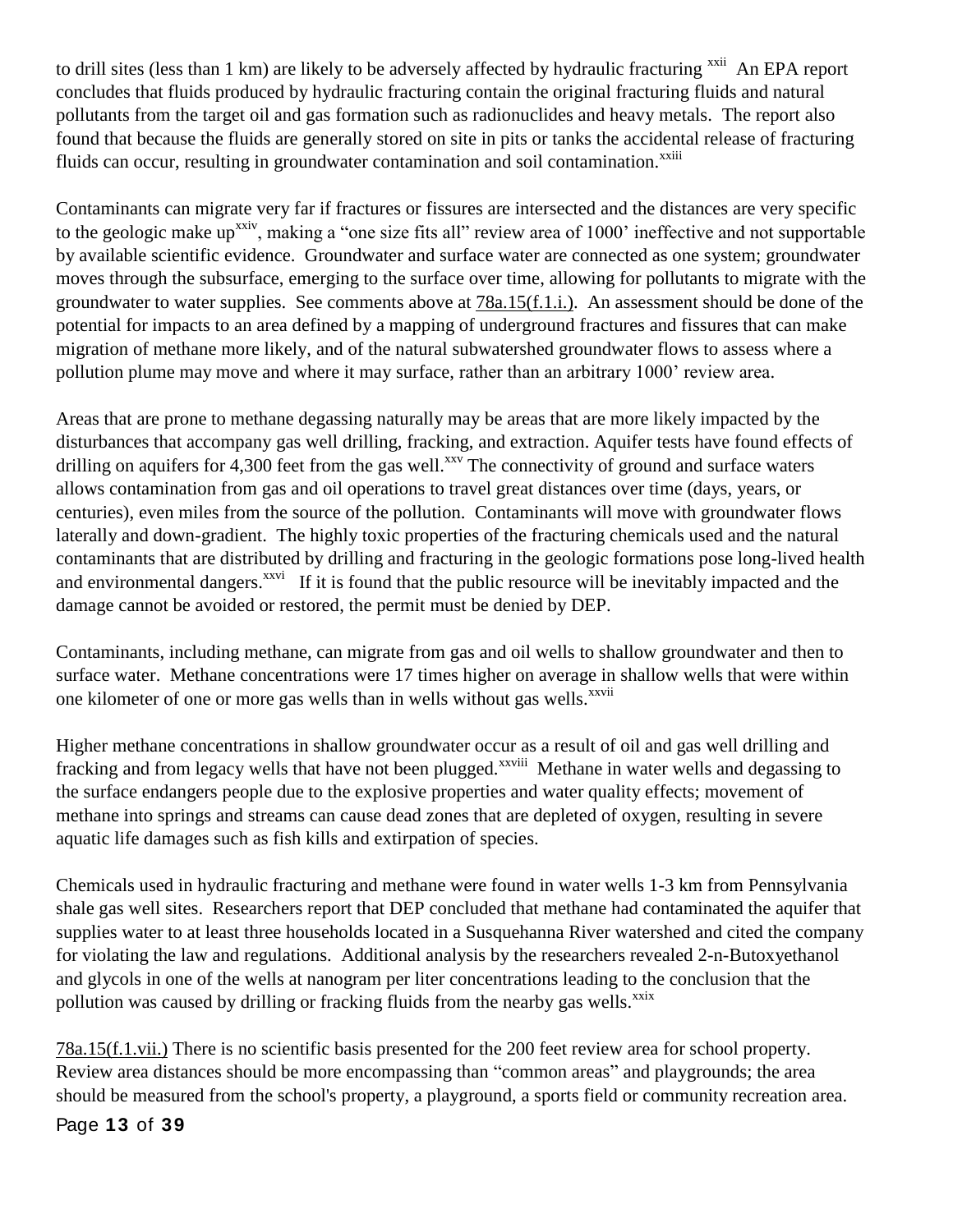For the reasons cited above under 78a.15 (f), 78a.15(f.1.i.) and 78a.15(f.1.vi.), pollution can migrate far off site through water, risking adverse health effects for schools and children. Pollutants in groundwater from hydraulic fracturing or drilling were found as far as 3km (1.86411 miles) from shale gas wells in Pennsylvania.

Air contaminants are also released from gas and oil well sites and expose people nearby to several risks.<sup>xxx</sup> Toxic pollutants with known severe health effects have been found at much greater distances than 200 feet. Benzene has been found at levels that exceed health standards as far as 885' from wellheads and formaldehyde has been found up to 2,591' from wellheads; the same study found eight volatile compounds at concentrations that exceeded ATSDR minimal risk levels at greater distances than 200 feet from gas wells.<sup>xxxi</sup>

Another study found highly toxic air pollutants at 1.1 km from a wellhead.<sup>xxxii</sup> In Ohio, researchers found polycyclic aromatic hydrocarbons above the U.S. EPA's acceptable risk level near gas well sites, posing a significant health risk from air pollutants emitted at gas wells.<sup>xxxiii</sup> More air sampling studies are being conducted at even greater distances. Oil and gas wells should not be allowed for at least 1.86 miles from schools, a school's property, playground, sports field or community recreation area.

78a.15(f.2). Typo in (#2) – remove "and". Local government units should be added to the notification requirement of all applications that will effect public resources. The increase from 15 to 30 days is an improvement but due to local government meeting schedules in practice, 45 days will provide the time needed for local government to perform its review and comment through a mandated public process.

78a.15(f.3.iii). DEP does not have authority under the constitution to allow detrimental impacts unless there has been a demonstration of compelling state interest and that the least impactful means has been utilized. It is insufficient to simply "mitigate impacts." Any detrimental impacts need to be remediated and there needs to be full restoration. The proposed regulations do not accomplish this in regards to public resources.

78a.15(f.4). DEP information required in paragraph (3) above should not be limited to the discreet area of the public resources that may be affected by the well, well site, and access road. All disturbances related to oil and gas development and operations must be assessed for impacts to public resources such as borrow pits, staging areas, and all infrastructure, including all pipelines, regardless of the materials they transport, pits, basins, utility lines and other related aspects of oil and gas operations.

78a.15( $f.A.g$ ). DEP does not have to – and cannot merely -- allow damages with mitigation; they can and must deny a permit if the damages cannot be mitigated and the detrimental impacts fully remediated and the resource fully restored. DEP should not be allocated the burden of proving that any conditions are necessary; the burden should be on the applicant to prove that any conditions are inappropriate.

78a.41 Noise Mitigation. Operators will likely try to claim that a DEP role in noise mitigation would preempt local efforts to address noise impacts. The regulations should be amended to note that nothing contained in the regulations are intended to expand the scope of any state preemption of local ordinances.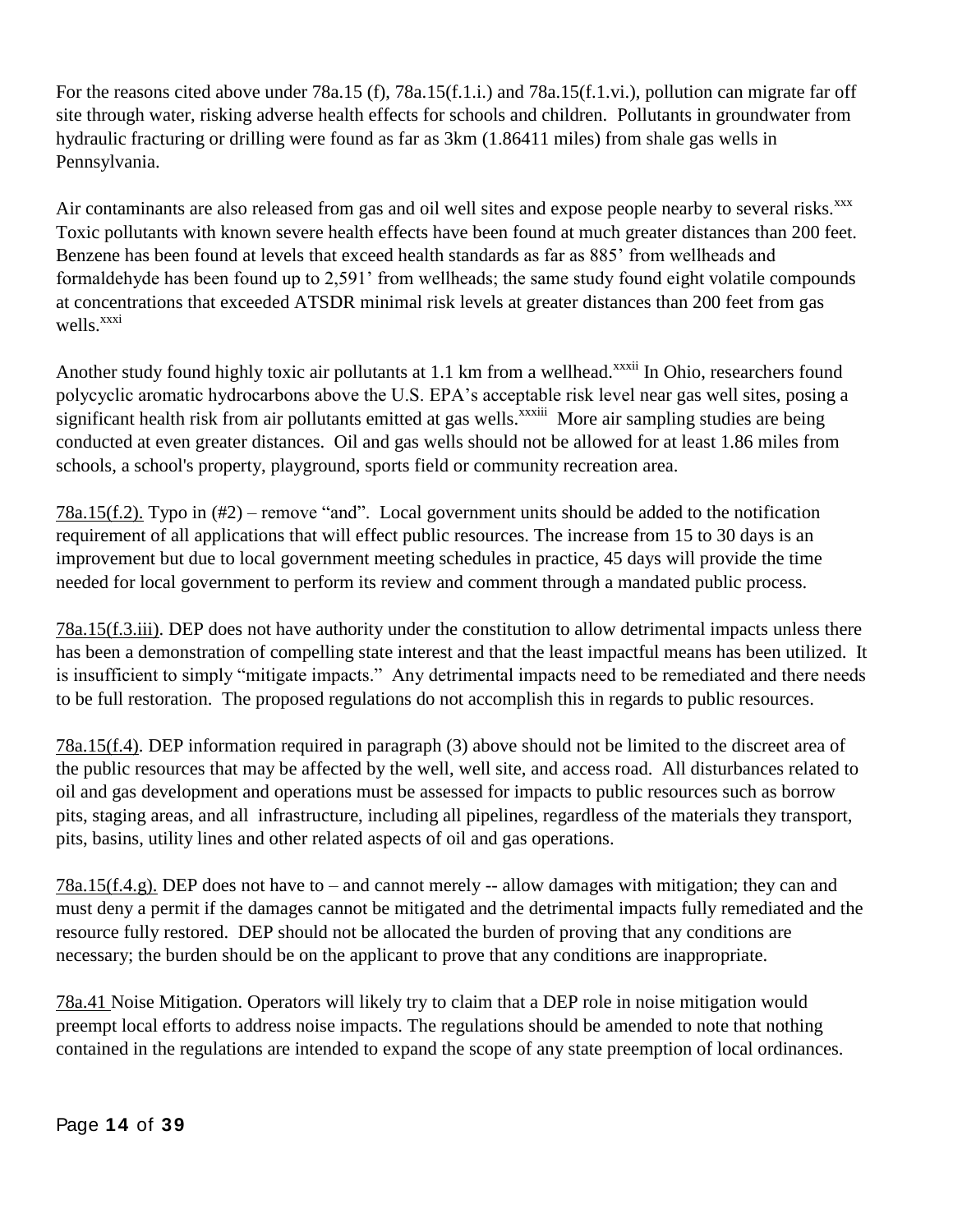# **78a.51 Protection of Water Supplies**

78a.51(c) The presumption established by Section 3218(c) of the act should apply to pollution resulting from well site construction. There is no authority under the Oil  $\&$  Gas Act to limit the scope of the statutory presumption. This provision is wholly unauthorized and would be inconsistent with the clear statutory language. This provision should be deleted from the proposed regulations.

The time allotted for investigation and conclusion of 45 days is inadequate for a proper investigation. The time period of 45 calendar days barely allows time for obtaining and receipt of laboratory analytical results. In addition, water elevation data and pressure transducer data should be collected over a several week period to compare events at the gas well to the impacted well. A proper hydrologic evaluation will take a minimum of 45 days of data collection and then analysis. A 90 day time period is the minimum for an adequate investigation. In the meantime, those whose water is affected must receive a safe source of water at no cost to the water user while determinations are ongoing.

78a.51(d.2). We support that in the incidence of water supply contamination by oil and gas operations, replacement water must meet the standards of the Pennsylvania Safe Drinking Water Act and if, prior to pollution, the water was of higher quality, the restored or replaced water must meet the pre-pollution quality. Anything less would unfairly leave a degraded condition for those dependent on the water.

### 78a.52. Predrilling or Prealteration Survey.

(d) We support that sample results and other reports be provided electronically to DEP. All results supplied to DEP should be made publicly available on an easily accessible web platform.

### **78a.52a. Area of Review (related to orphan and abandoned wells)**

78a.52a(a). The extent of the Area of Review should be much greater than 1000'. Well bores at greater distance than 1000' can connect with new well bores through natural or human-made connections. As documented, contaminants can migrate very far if fractures or fissures are intersected and the distances are very specific to the geologic make up<sup>xxxiv</sup>; the same is true for connecting well bores through drilling or fracking. (See comments above under section 78a.15(f.1.vi.)).

The federal Bureau of Land Management's new rules for fracking on public and tribal lands released in March require a survey of a half mile; Pennsylvania deserves equal protection.

The area should be at least as large as the zone of presumption established by section 3218(c) of the PA Oil and Gas Act to provide needed information about conditions within the zone of presumption.

78a.52a(b). DEP should require a thorough on-site field inspection to locate and verify all wells within the Area of Review in addition to these other reviews before site and well construction and drilling so that the location of a new well won't trigger a pollution incident or pose dangerous conditions.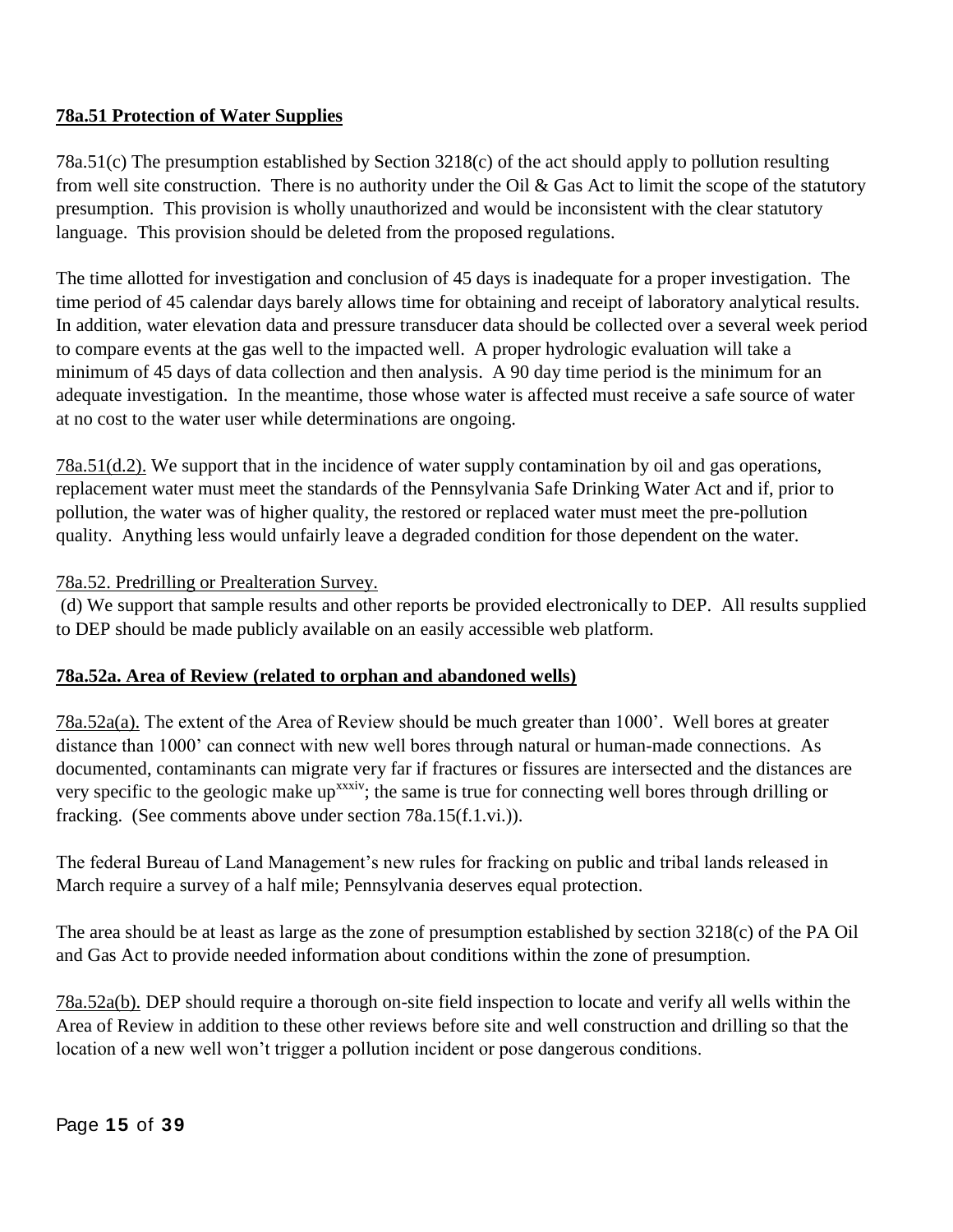DEP should require that all wells that are identified in the Area of Review have been properly classified and all closure and abandonment activities performed. Some inactive wells are inactive for long periods of time even though there is a responsible party. Any inactive well should have the responsible party identified through a file survey by the applicant. DEP should require all known responsible parties to properly plug and abandon inactive wells in accordance with 58 Pa. C.S. § 3220.

All orphan or abandoned wells that are potentially affected by the new well in the Area of Review should be plugged and sealed or otherwise appropriately addressed according to state safety standards prior to new well site construction. The state doesn't commit adequate funding to address the large number of orphan or abandoned wells, estimated at 200,000. DEP has verified the locations of 9,000 wells, according to the STRONGER report.<sup>xxxv</sup> The others are legacy wells not yet located by DEP.

Applicants for new well drilling are investing capitol and should use some of that investment to perform due diligence to prevent water and air pollution, including methane releases, and to avoid unsafe conditions for the local community and to avoid catastrophes such as a well blow out. In the answers to questions submitted by STRONGER to Scott Perry at DEP, it was stated that DEP was proposing to amend section 78.52a to require operators to visually monitor any orphaned or abandoned wells that may be impacted by the new well and to "take action to prevent pollution of the waters of the Commonwealth or discharges to the surface".<sup>xxxvi</sup> It was also stated by DEP "In addition, an operator that alters an orphaned or abandoned well by the hydraulic fracturing would be required to plug the altered well".<sup>xxxvii</sup> DEP should make this change that they testified they would make during the STRONGER review. The STRONGER review may have made a different assessment and recommendation regarding DEP's performance in addressing these legacy wells if this statement had not been affirmatively made by DEP.

# **78a.53. Erosion and Sediment Control and Stormwater Management**

We support that stormwater management has been added to the requirements to control erosion and sediment in this section. However, DEP does not include post construction stormwater management, a critically needed component to ensure that sites are equipped with an effective stormwater system after being built. DEP should change this section to: "shall comply with Chapter 102 (relating to erosion and sediment control) and Post Construction Stormwater Management requirements".

Researchers at the Academy of Natural Sciences have discovered that where high density of natural gas wells occur, adjacent streams in Pennsylvania's Marcellus are experiencing decreased water quality as demonstrated by lower macroinvertebrate density and higher levels of specific conductivity and total dissolved solids.<sup>xxxviii</sup> Degradation to these streams results from increased polluted runoff and other pollution releases.

DEP should remove the exemption for oil and gas activities of riparian buffer requirements at 102.14(d)(vii). The waiver provision is allowed if the pre-construction buffer area is undisturbed. This provision is often abused because there is no guidance for its application and, in practice, buffers are being damaged or destroyed by gas and oil development.

If DEP does not remove this exemption, DEP should require a pre-disturbance inventory of the riparian buffer to ensure an informed assessment of the condition in terms of disturbance after construction.

# Page **16** of **39**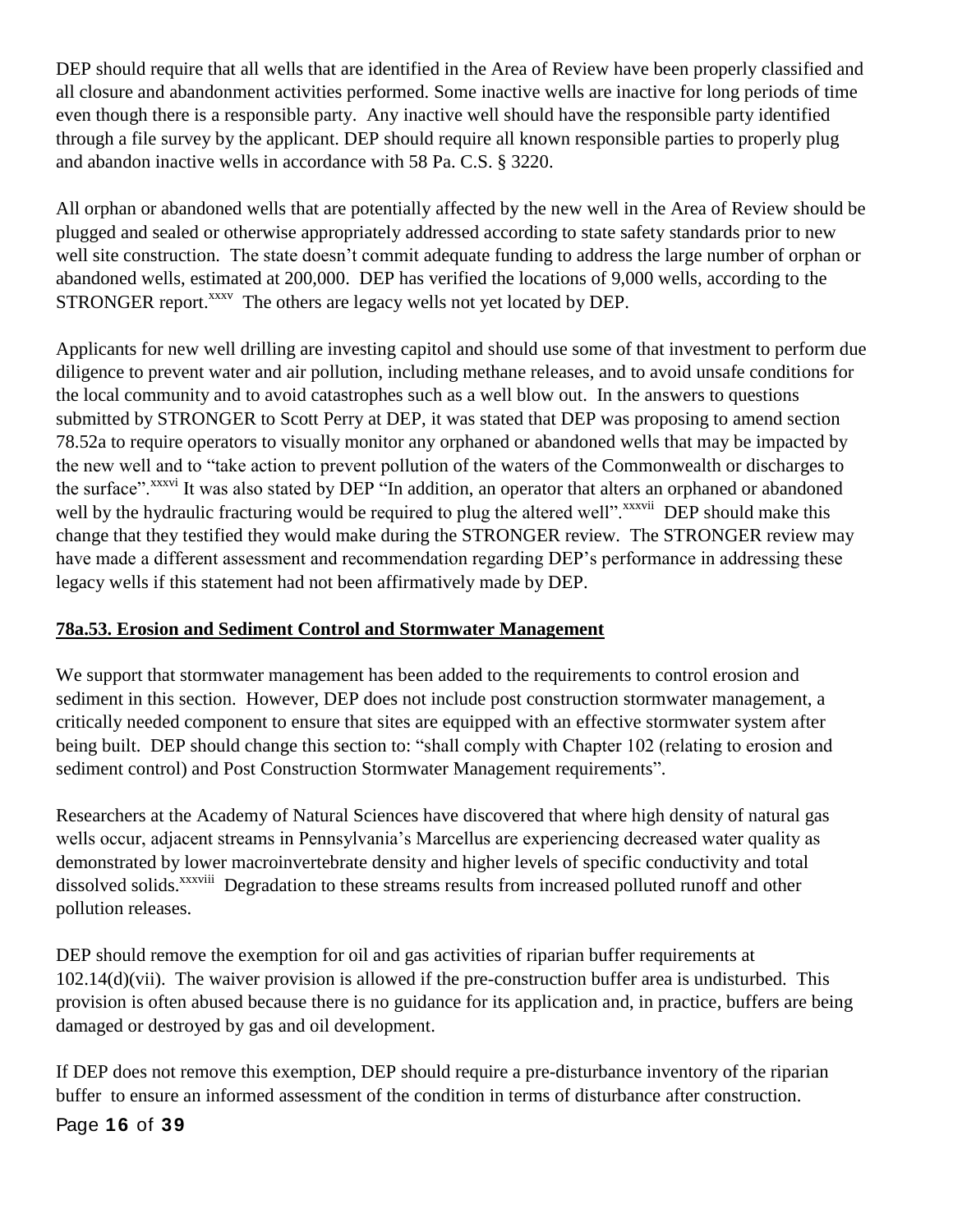Text should include:

Prior to site disturbance, identify soil types and locations, soil layer depths, and at least 98% of existing plant species (identify genus and species) including herbaceous plants, shrubs and trees, and a calculation of the prevalence of those species, to inform site restoration. Utilize qualified soil scientists for the soil investigation, and qualified botanists for the plant species identification and quantification. The plant survey should be done in season(s) appropriate for identifying the herbaceous species.

For sites larger than 1 acre, provide mapping of the locations of soils and species groups. Removal of vegetation, compaction of soils, or any other changes in the features surveyed will constitute disturbance.

No stormwater is to be routed directly into or through the riparian buffer and any disturbed area is subject to a stormwater management plan (pre- and post- construction) and will require full compliance with riparian forested buffer restoration requirements according to Chapter 102 and the appropriate Manuals, as discussed below.

We support the inclusion in this section of the PA Stormwater Best Management Practices Manual, the Erosion and & Sediment Pollution Control Program Manual, and the Riparian Forest Buffer Guidance. We oppose the inclusion of the Oil and Gas Operators Manual (1997) which is outdated and does not address horizontal drilling and high volume hydraulic fracturing practices that are used in the unconventional formations in the State.

Conventional drilling is not adequately guided by this manual because practices have changed and technology has evolved since 1997, making the guidance irrelevant and potentially wrong.

It is completely inappropriate and misguided to allow consultation with the Oil and Gas Operators Manual which does not provide guidance applicable to unconventional shale gas drilling and fracking, the type of well that represents most of the drilling and permitting in the State.

According to DEP's Oil and Gas website, this year (1.1.2015-5.25.2015) 346 unconventional wells have been drilled and 117 conventional wells have been drilled. In this same time period, DEP has issued permits for 1,053 unconventional wells and 840 conventional wells. And yet DEP has not issued new a guidance manual that is applicable to unconventional well drilling – similarly needed as the revised regulations that are meant to address unconventional well development - for the lion's share of wells that are being developed in the state. This is unacceptable and exposes the environment and the public to avoidable and unnecessary risks and direct harm.

DEP should remove the Oil and Gas Operators Manual (1997) from this section for both conventional and unconventional well drilling. If DEP does not remove it, DEP should make clear that the PA Stormwater Best Management Practices Manual and/or the Erosion and Sediment Pollution Control Program Manual always take precedent over the Oil and Gas Operators Manual for design standards and the Oil and Gas Operators Manual is only to be used for industry specific issues not addressed in the Stormwater Best Management Practices and/or the Erosion and Sediment Pollution Control Program Manuals.

This is critically important; as many of the most commonly used practices at unconventional well sites today use the far less stringent and not applicable Oil and Gas Operators Manual standards, rather than the current

Page **17** of **39**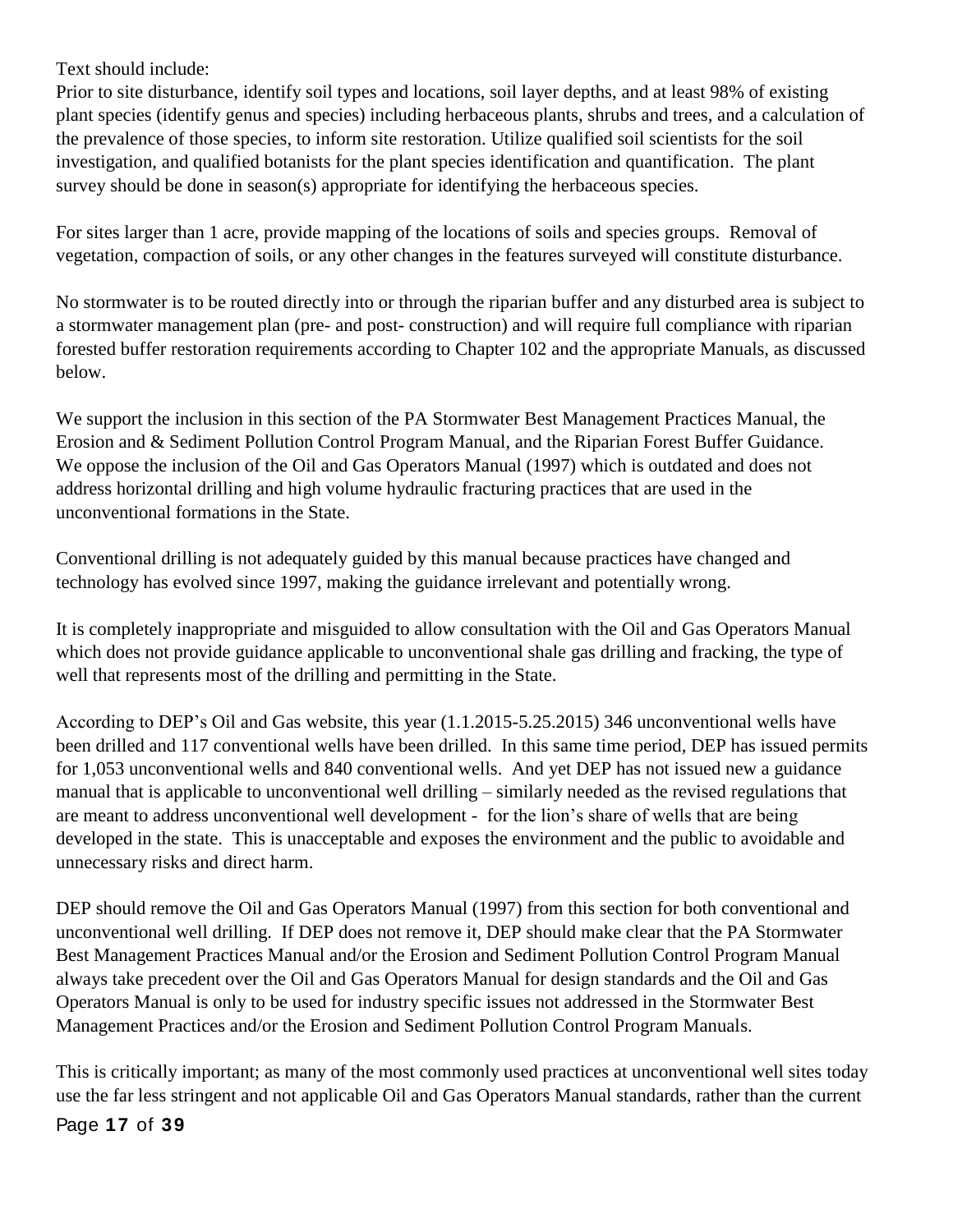and appropriate Stormwater Best Management Practices Manual and/or Erosion and Sediment Pollution Control Program Manual standards because DEP allows this choice. The "menu of options" in this section will allow this damaging practice to continue. A common example is the "vegetated strips", which are widely used for well pads and almost always designed to the ineffective Oil and Gas Standards rather than the Stormwater Best Management Practices Manual Standards.

DEP should publish Notices of Intent as defined in § 102.1, for Oil and Gas Operations in the Pennsylvania Bulletin, with a mandatory 30 day period for public review and comment.

78a.55(f). Copies of well operator's PPC Plan should be provided electronically to DEP, the other agencies listed and to local government units. The copies should also be made publicly available on an easily accessible web platform.

# **78a.56. Temporary Storage**

78a.56(a). We support the prohibition of open pits for storage of waste or other potentially hazardous materials. The use of pits on wells sites for storage of flowback, produced water, and hydraulic fracturing fluids has been the source of numerous incidents of water and air pollution at oil and gas sites. Pits should be prohibited for conventional drilling sites as well as unconventional drilling sites; dangerous chemicals and other hazardous substances are used in conventional drilling and are produced by drilling in conventional formations, making it essential that pits be prohibited at conventional drilling sites as well to prevent pathways of pollution to water, air and the environmental resources of the State.

One of the reports cited in comments above shows water well contamination located 1 to 3 km from shale gas wells in Pennsylvania.<sup>xxxix</sup> The gas well not only had a leak at the well bore but also an open waste pit was reported to have leaked (the operator was cited with violations for the well bore leak and the pit leak by DEP).

Tests revealed foaming from unknown chemicals in three water wells (DEP determined no cause for the foaming). Comprehensive testing of the well water by researchers showed 2-n-Butoxyethanol, a chemical commonly used in drilling and fracking. Researchers concluded that the chemical compounds found in the water wells  $(2-n-Butoxyethanol and glycols)$  were likely caused by drilling and fracking of the gas wells.<sup>xl</sup> The use of a waste pit on these well sites led to a leak and aquifer contamination. If no pit had been employed, it is possible this pollution could have been avoided.

Air emissions result from open pits, threatening the health of area residents. Polycyclic aromatic hydrocarbons (PAH) were found by researchers in Ohio near natural gas wells in higher levels closer to gas wells and at higher levels than previously found in rural areas. PAH was found above the U.S. EPA's acceptable risk level, posing a significant health risk from air pollutants emitted at gas extraction sites.<sup>xli</sup>

The opportunity for pollution to be released is greater when these pits are utilized to hold hazardous substances such as these highly toxic pollutants that can be released through liner tears, seeps or holes. DEP should not allow open pits on either conventional or unconventional well sites. A recent report by the United States Geologic Survey concluded that a closed storage system was safest for wastewater storage due to the presence of volatile organic compounds (VOCs). Sampling conducted by the agency on gas wells in

Page **18** of **39**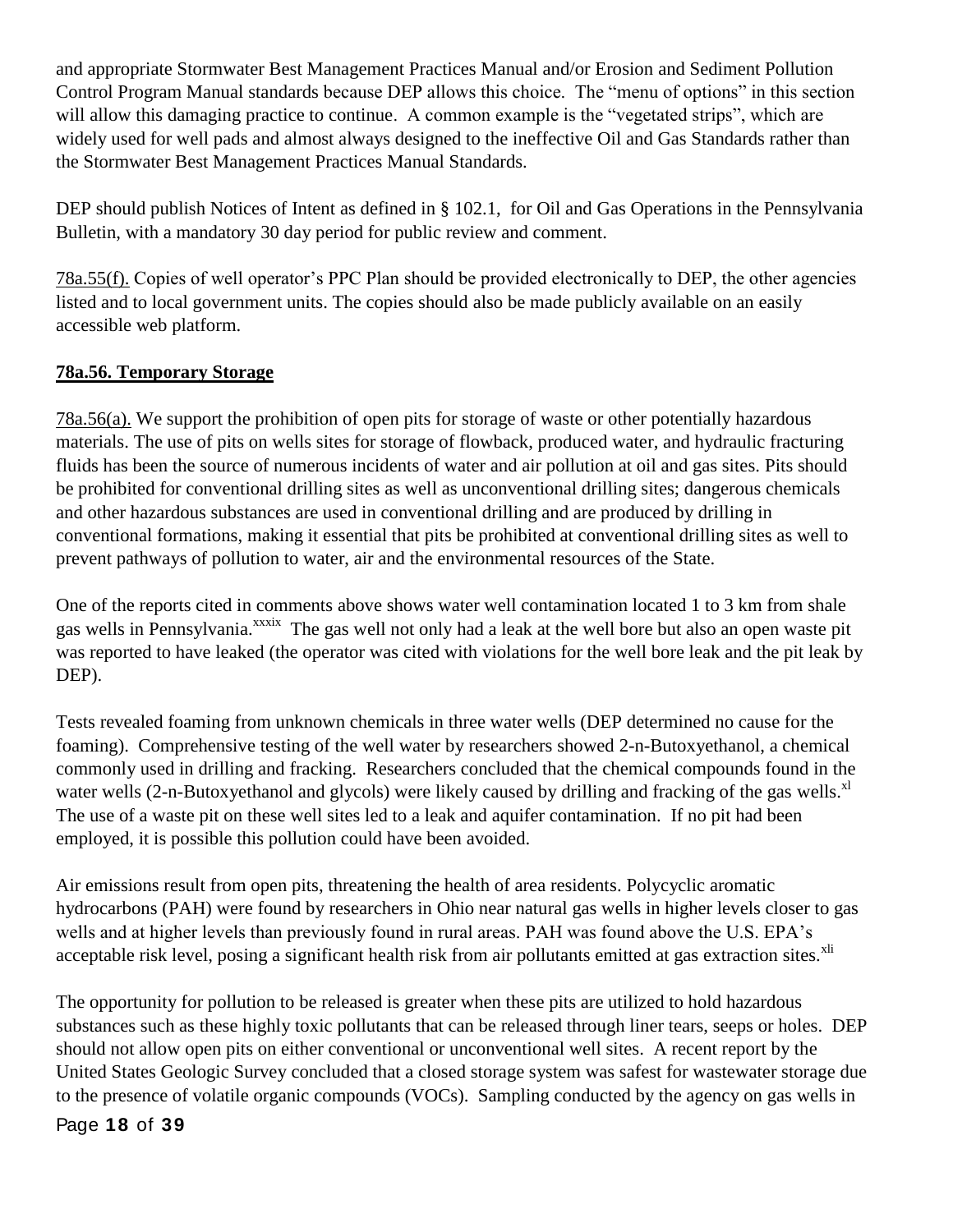Pennsylvania found that the presence of VOCs was not predictable, leading to the recommendation that open pits are not safe unless accompanied by extensive testing of the waste as it is produced.<sup>xlii</sup> This protocol is not included in this proposed rulemaking. The use of closed and sealed containers for temporary storage should be required by DEP.

We support the prohibition of open pits but DEP should make clear that no open tanks are allowed as well. All tanks should have sealed lids and be vented with filtration equipment that will remove air pollutants to ensure that these tanks are not sources of air emissions of substances that have the potential for adverse human health effects or negative environmental impacts. Other studies cited in comments above at 78a.15(f.1.vi.) and 78a.15(f.1.vii.) support the prohibition of open pits, open tanks or other open containers.

DEP should expand the list of substances that must be contained. Many substances used in well development, particularly hydraulic fracturing, are not regulated under Safe Drinking Water Act or EPA standards. These chemicals fall into the category of "unregulated" chemicals despite that they may have adverse health effects. Researchers from the U.S. Geological Survey and the Environmental Protection Agency found eighteen unregulated contaminants of concern in one third of the water utilities sampled in the U.S. in 2013.<sup>xliii</sup> The health effects of many of the 80,000 chemicals in use today are not well studied or understood.

Endocrine disrupting chemicals (EDC) used in hydraulic fracturing fluids and found in flowback now stored in open pits are of special concern due to the biological effects of these constituents at extremely low concentrations. Scientists and health professionals are beginning to analyze these materials and measure their impacts on human health in a different way, testing these compounds at very low levels in the range of human exposures and at various endpoints.<sup>xliv</sup> In an effort to protect human health from these very dangerous materials, scientists are concluding that there are no safe doses for endocrine disrupters; the fact that they have biological effects proves that EDC's have biological activity – what the induced effects are is the question.<sup>xlv</sup>

DEP should amend the underlined text at this section to "..." the operator shall contain regulated substances, potentially harmful chemicals and wastes from…"

78a.56(a1). DEP should prescribe specific standards for "other approved storage structures". This vague language does not provide needed clarity about the standards such structures must meet and leaves the public in the dark. Any request regarding equivalent or superior practices should be included in a permit, noticed for public comment and subject to a full public review process. The request and approval regarding equivalent or superior practices should be made publicly available on an easily accessible web platform.

78a.56(a5). DEP should not allow any open structures or tanks, as discussed above. Size and number of tanks on one site should be limited to allow for effective maintenance and operation; allowing over 20,000 gallon capacity requires more oversight, management and monitoring to protect health and safety. Because of the high toxicity of the materials being contained, DEP should require alarm systems with remote sensors for all storage structures in case of spills or breaks to provide rapid response to leaks and spills as part of the Pollution Prevention Plans for sites.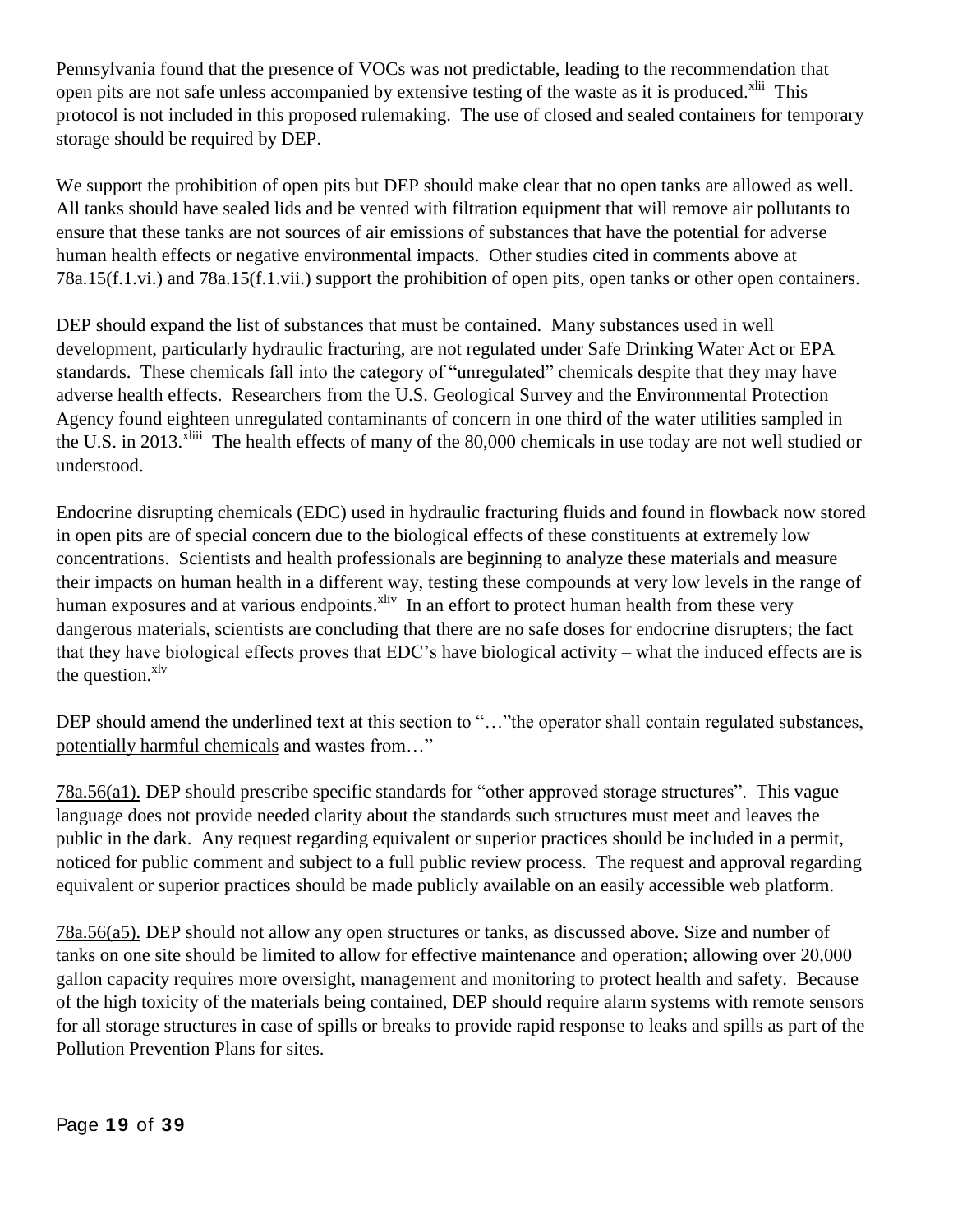78a.56(a7). There is no definition of freshwater; freshwater should be defined numerically as comments above under Definitions. Freshwater impoundments should only contain uncontaminated water; otherwise, the fire prevention and spill response requirements should apply to all fluids in tanks.

78a.56(a9). ALL tanks containing any substances, including drill cuttings from above the casing seat, should be impermeable and impervious to prevent a pathway for pollution. Given the nature of the material stored and the expense associated with clean up, a double liner system with leak detection between layers must be considered. The leak detection system is the critical part of the double liner system.

78a.56(a10). We support secondary containment for condensate tanks but it should be clear that ALL tanks containing regulated substances or other substances used in well development require secondary containment to prevent pollution from being released into the environment. DEP should also require sealed lids for all condensate tanks that prevent vapors from being released. A redundantly protective filter system should be provided to remove all air pollutants and meet air quality regulations should vapors escape.

78a.56(a10.b). Any request regarding equivalent or superior practices should be noticed for public comment and subject to a full public review process. The request and approval regarding equivalent or superior practices should be made publicly available on an easily accessible web platform.

78a.56(a10.c). We oppose the disposal of any materials generated by oil and gas well development, including oil and gas well drilling and fracking, by land burial in a pit on a well site or through land application. All waste should be disposed of in facilities designed and permitted for this purpose off the well site. See comments below at 78a.57.

78a.56(d). We support the removal of existing and currently used pits for temporary containment. We support immediate closure of existing pits, no later than the six months recommended in this section. The use of existing pits by both conventional and unconventional wells for waste and fluid containment threatens public health and the environment. According to STRONGER in its most recent state review of DEP oil and gas regulations (September 2013) DEP reported to the review team that there are about 1600 drilling production pits in Pennsylvania.<sup>xlvi</sup> These represent a substantial risk of pollution and degradation and should be closed immediately.

# **78a.57. Control, storage and disposal of production fluids**

78a.57(a). We support the prohibition of pits and open top structures for storage of production fluids.

78a.57(c). DEP should require that dikes or other methods of secondary containment include impermeable and impervious liners that are compatible with the materials to be contained. Given the nature of the material stored and the expense associated with clean up, a double liner system with leak detection between layers must be considered. The leak detection system is the critical part of the double liner system.

78a.57(e). DEP should not allow tanks to be buried or partially buried. This makes inspection more difficult and can delay the detection of leaks.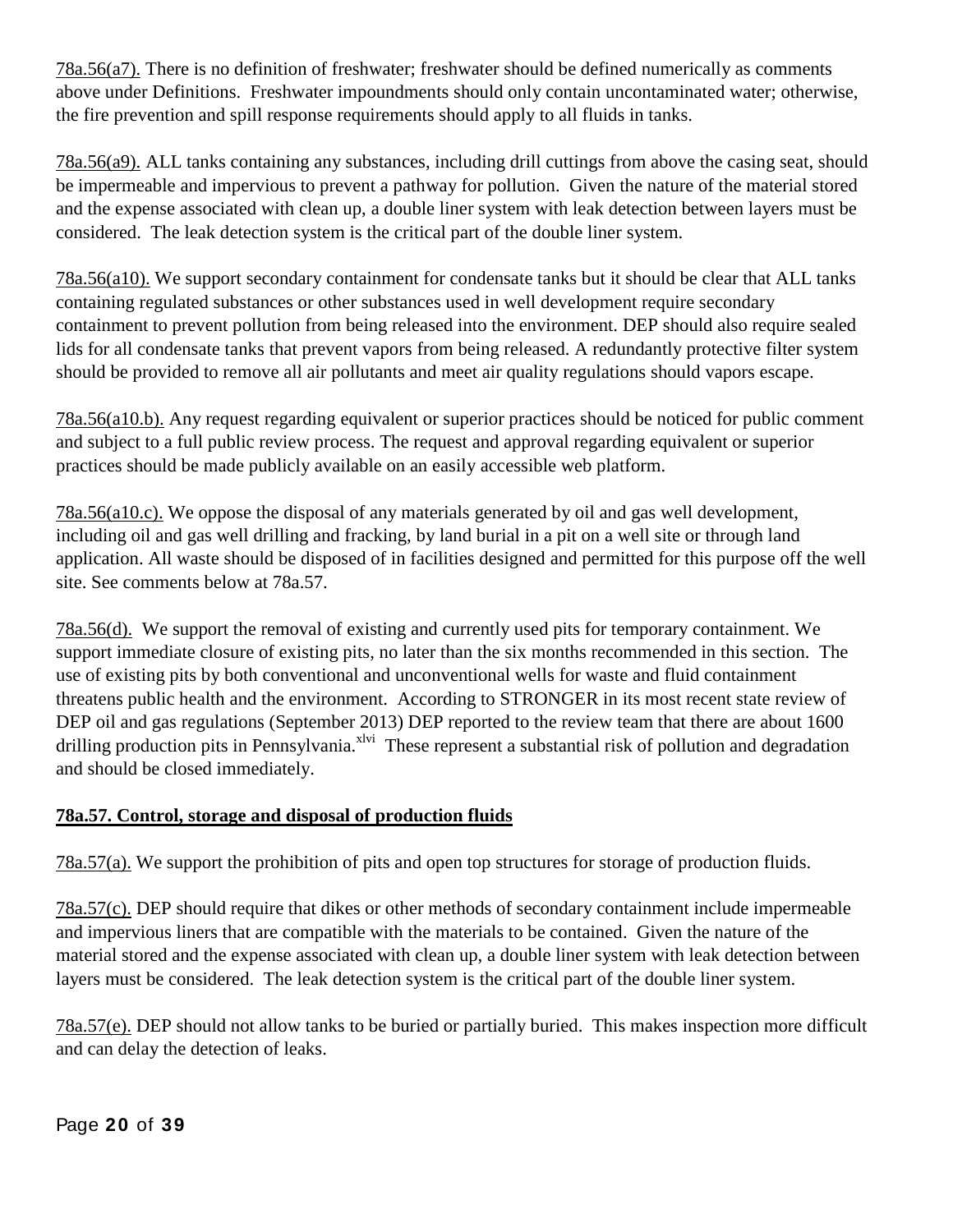# **78a.57a. Centralized Tank Storage**

78a.57a(b). DEP has the authority and responsibility to "…deny the issuance of a permit if it finds that the applicant has failed or continues to fail to comply with any provision…" of a law, order, permit, condition of any permit, etc. It is not clear why this text is placed here and nowhere else in the proposed regulations. This factual statement should apply to all section of Chapter 78 and 78a.

78a.57a(f). DEP should change the method and analysis used to establish safe setbacks as per comments above at 78a.52a and 78a.55(a). The setbacks in this section that limit the location of a centralized tank storage site are inadequately small. Lids are not required on the containment systems. An open container that holds waste from oil and gas wells releases air pollution. USGS concluded that closed containment systems are needed to prevent release of dangerous Volatile Organic Compounds.<sup>xlvii</sup>

No capture of air emissions from containment systems is required by this section and no filtering that would provide a means to meet clean air standards. There is no air monitoring system required to measure cumulative emissions from containers in the region. DEP should require containment systems to be set back further from all features, to have sealed lids, to be equipped with air filters and should require air monitoring of the region's air that could potentially be affected by emissions from the storage areas.

Containers without lids are also subject to spills and overflows and the effects of weather, increasing the potential pathways of pollution of this hazardous material. See comments above at 78a.52a and 78a.55(a).

78a.57a(f.1). We support that no portion of a centralized tank storage site may be constructed in a floodplain. However, DEP should require that the site may not be constructed in the 500 year floodplain to provide the necessary protection from severe storm events. Additionally, riparian buffers should be required beyond the floodplain and the riparian area should be defined by the presence of riparian soils. Buffers should in no instance be less than 100' on either side of a waterway measured from the top of the bank; 300' for all special protections waters; 150' for impaired waters in accordance with Section 303 of the Clean Water Act and implementing State regulations or any other state program.

78a.57a(f.2). We support setbacks from wetlands but DEP should require wetlands of any size (under 1 acre is not protected in the proposed section) to be protected. The setbacks should not be set by an arbitrary 300' and 100' distance but should be based on the surrounding area necessary to protect the hydrologic functions that support the wetlands. An analysis should be done of the wetland area to determine the distance where no disturbance should occur to protect the wetland including soils, vegetation, adjacent water features, and surface and subsurface hydrologic conditions.

78a.57a(f.4-8). DEP should require that tanks should have sealed lids and air filtration equipment, and air monitoring stations. DEP should limit the number and size of tanks on one site to control the emissions, potential for spills and leaks, and for ease of inspections and management. There is no requirement that the centralized tank storage be enclosed and there are no limits on size or number of storage units. Tanks that are open will release air pollution which can travel off site, to nearby receptors, and for great distances, depending on topography, weather, and other site specific conditions.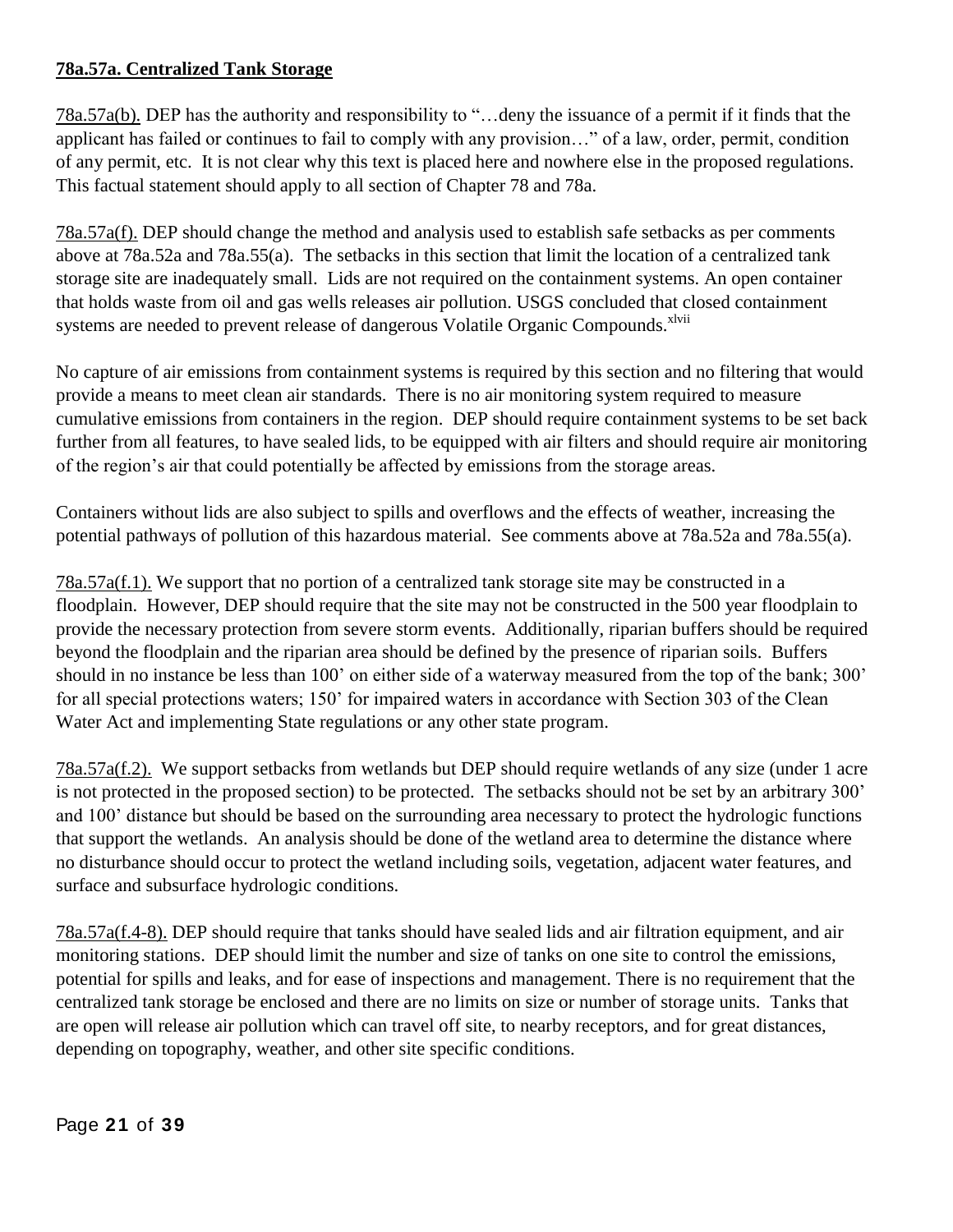The Maryland Department of Public Health concluded that there is a "high likelihood" that unconventional gas development will cause air pollution at levels that will impact public health. Researchers have found that 60% of the samples taken contained chemicals exceeding federal guidelines, meaning they are dangerous to human health; eight such chemicals exceeded those levels. See above comments at 78a.52a and 78a.55.2(a).

78a.57a(i). Tanks should have lids, air pollution filtration equipment, air monitoring devices; the tank shall be constructed of material that is compatible with the wastes stored.

78a.57(i.10 and 15). DEP should not allow materials collected in secondary containment to be released from a monitoring point; all material captured should be stored in a close system where it can be retrieved and sampled for constituents. This will determine what type of disposal facility the materials should be taken to for processing to ensure that the facility is designed to process the materials captured. If substances are to be discharged they should be subject to an individual National Pollution Discharge Elimination System (NPDES) permit and the highest treatment standards applied to avoid degradation and pollution of drinking water and the environment.

78a.57(i.16). DEP should require an alarm with remote sensing to a response center to be placed on the leak detection system.

78a.57(i.17). DEP should require a more rigorous inspection schedule, especially since this is the beginning of the new tank requirement and there will be a learning curve and technological ramp-up that will require careful monitoring in its first years.

78a.57(i.17.j). Fencing should be required in all circumstances to avoid accidents and tampering.

78a.57(i.17.n). DEP should require a restoration plan for the site that includes a pre-survey to establish baseline conditions. Prior to site disturbance, identification of soil types and locations, soil layer depths, and at least 98% of existing plant species (identify genus and species) including herbaceous plants, shrubs and trees, and a calculation of the prevalence of those species, should be required to inform site restoration. Utilization of qualified soil scientists for the soil investigation, and qualified botanists for the plant species identification and quantification should be required. The plant survey should be performed in season(s) appropriate for identifying the herbaceous species. For sites larger than 1 acre, provide mapping of the locations of soils and species groups is necessary and should be required.

78a.57(i.17.l.iv.B) and (i.17.l.iv.C). DEP should require that the closure plan provide erosion and sediment control that complies with Chapter 102, including post construction stormwater management and employ management practices included in best management manuals as commented above at 78a.53. Soil analysis should include compaction analysis and compacted soils should be renovated to natural soil conditions prior to disturbance.

78a.57(i.17.l.iv.B) and (i.17.l.iv.D) through (i.17.l.iv.G). DEP should require a Restoration Plan that includes a pre-survey as described at 78a.57(i.17.n).

DEP should require a Restoration Plan that follows these standards:

Page **22** of **39**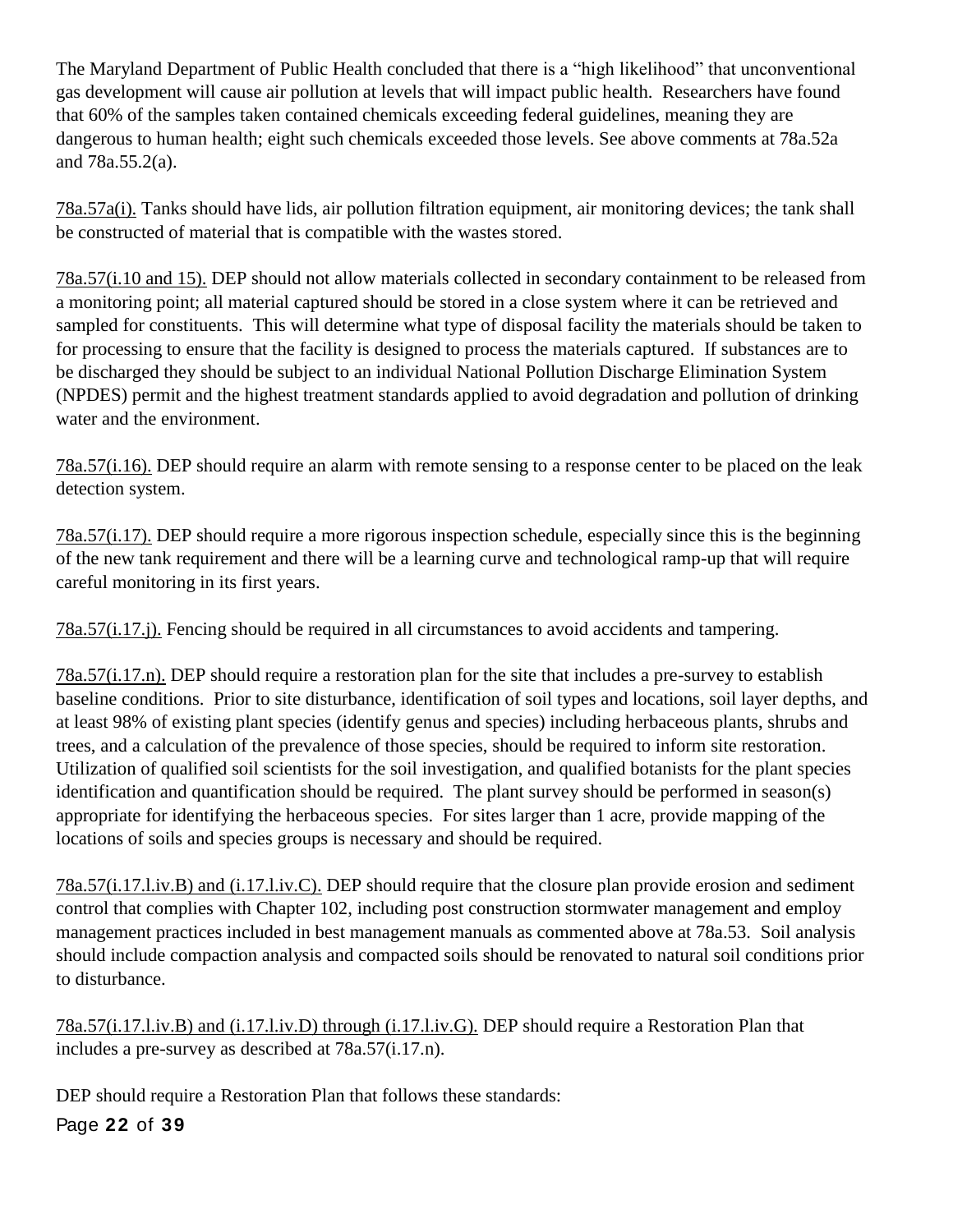Prior to site disturbance, identification of soil types and locations, soil layer depths, and at least 98% of existing plant species (identify genus and species) including herbaceous plants, shrubs and trees, and a calculation of the prevalence of those species, should be required to inform site restoration. Utilization of qualified soil scientists for the soil investigation, and qualified botanists for the plant species identification and quantification should be required. The plant survey should be performed in season(s) appropriate for identifying the herbaceous species. For sites larger than 1 acre, provide mapping of the locations of soils and species groups is necessary and should be required.

Soil during use of the site should not be compacted and if compacted should be renovated. Soil analysis should include a compaction analysis (such as a soil permeability test and/or soil pore analysis) and compacted soil should be renovated to natural soil conditions. There should be a minimum requirement for the top 6" minimum of the soil to be "conducive for plant growth typical in the area". This prevents backfill of the upper portions with material detrimental for plant growth. This needs to be increased in areas where the pre-disturbance survey reveals additional topsoil depth.

The vegetation that is planted should establish a diverse, effective, permanent, vegetative cover which is capable of self-generation and plant succession. Vegetation should be native species unless pre-condition is lawn or crops. Original conditions that must be restored include pre-construction soils types and layers, herbaceous plants, shrubs, and trees. An exception to the requirement to return to pre-conditions is that nonnative invasive plant species should to be installed even if they were pre-existing. This is to prevent the addition of invasive species, which harm ecosystems and habitats.

DEP should require that the site support the land uses that existed prior to the gas and oil operations, including ecosystem functions such as plant communities and habitats that support wildlife species. "To the extent practicable" needs to be carefully applied in regards to restoration because in order to restore to original conditions fence enclosure to prevent deer and other animal predation, soil renovation, leaf compost layers, and monitoring and maintenance until plants are established add costs but are essential in order to meet a standard that does avoid degradation of the natural environment.

78a.57(o). DEP should not allow any deviation from the requirements of this section at the request of the owner or operator. Off-site impacts to neighbors and the environment can occur by deviating from the requirements, harming human health and the environment and there are no established standards on which to base deviations, making this allowance arbitrary and subject to inconsistent application that can unfairly burden an area. If deviation is allowed, permitting of all activities relevant to this section must be required. DEP should also provide a public process required for the approval of any deviation from these requirements. Otherwise, neighboring property owners, the public and others such as local government units, are left in the dark and poorly prepared to address issues related to centralized tank storage.

# **78a58. Onsite processing**

78a58(a). DEP should not allow onsite processing and reuse of fluids that result from onsite processing without water quality standards set that all reused fluids must meet before being used again. Standards should be promulgated through rulemaking by DEP and uniformly applied. Safe Drinking Water Act water quality standards must be applied to ensure the fluids being reused do not exceed safe limits because these fluids are being injected through the aquifer and can leak into the groundwater from pits or tanks or as a

Page **23** of **39**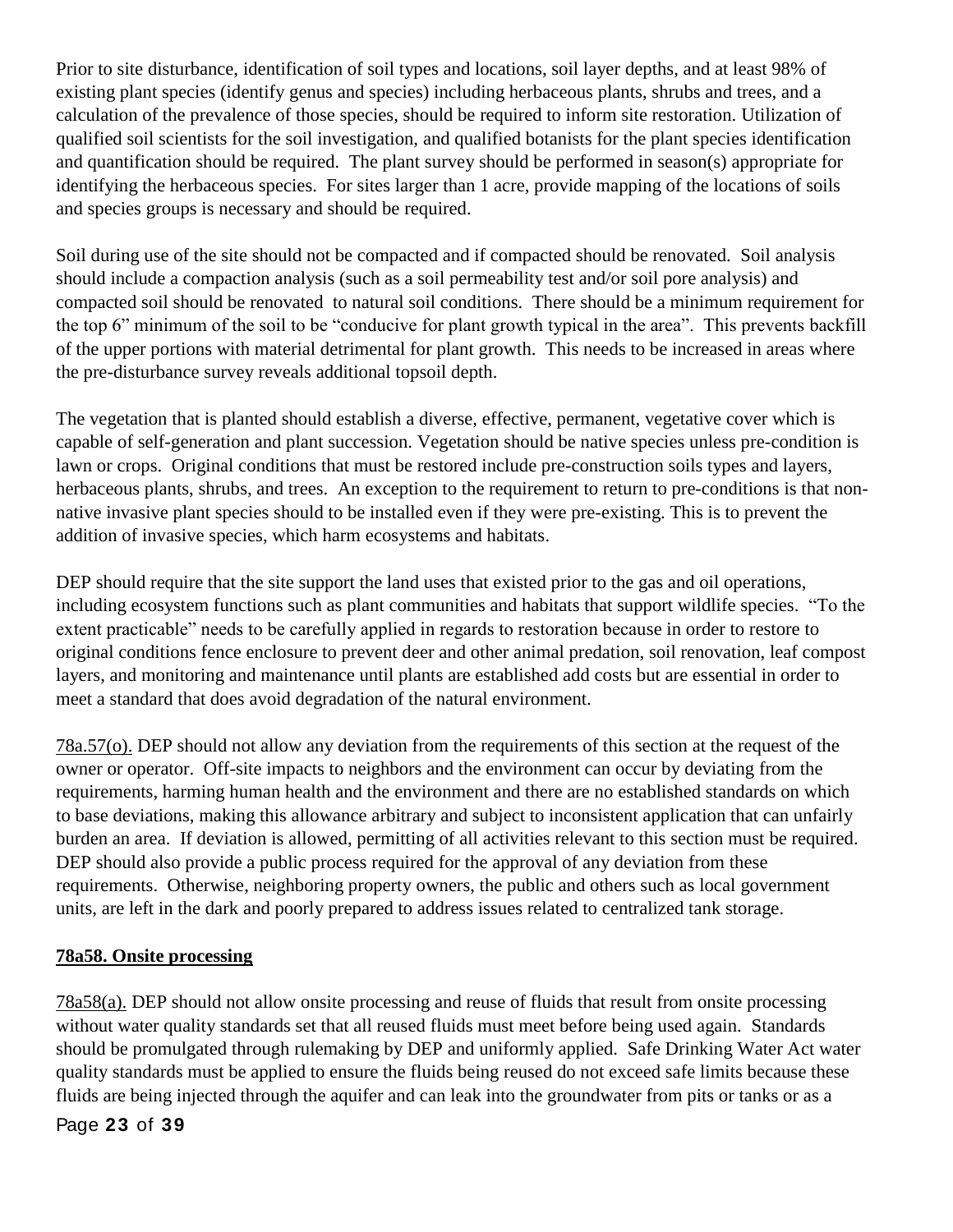result of casing or cement leakage or construction flaws, can spill on the surface and seep into the ground or migrate through underground fissures and fractures and through natural migration of groundwater to surface water, or the surface of the land. This exposes aquifers, which supply drinking water to residents, surface water supplies, and the environment and its living resources to an unacceptable risk of contamination.

"Mine influenced" water, which contains contaminants, should not be allowed to be mixed with freshwater for use without prior treatment to water quality standards. DEP should require "mine influenced" water to be treated as wastewater. DEP should remove the allowance to use "mine influenced" water to develop, drill or stimulate a well. In no instance should DEP allow "mine influenced" water to be used from unconventional wells in conventional wells; this would move specific contaminants from unconventional wells to conventional wells, expanding the potential for pollution of water and air resources.

Fluids that result from drilling and hydraulic fracturing that are typically reused contain many contaminants. Contaminants "…can include, but are not limited to: salts (chlorides, bromides, and sulfides of calcium, magnesium, and sodium); metals (including barium, manganese, iron, and strontium); oil, grease, and dissolved organics (including benzene and toluene); naturally occurring radioactive materials; and production chemicals from hydraulic fracturing…Exposure to these contaminants at high levels may pose risks to human health and the environment".<sup>xlviii</sup>

The lack of water quality standards for produced water or flowback that is reused poses a substantial water quality problem. Operators reported to the GAO that they "treat the water to meet their own operating requirements" and that "…they had previously treated the water to a very high quality before reusing it for hydraulic fracturing, they are currently experimenting with lower levels of treatment."<sup>xlix</sup> For example, one operator reported that they used to remove the salt but no longer go to that expense to reduce operating costs and is considering eliminating other treatment if the reused wastewater can still meet their individual operating needs.<sup>1</sup>

One problem caused by reuse is the resulting concentration of certain contaminants. Reuse of this produced water will generally increase the contaminant load in the produced water in the subsequent well, both from additives and formation contaminants because there will be no dilution of the contaminants. If a leak occurs in the top few hundred feet in the gas well being fractured, the leak will contain very contaminated water under high pressure, and even a small leak can release large amounts of contaminants that can pollute aquifers and usable domestic water.<sup>li</sup>

Fluids containing chemicals comingle with formation fluids and the toxic contaminants they naturally contain during the construction, drilling, stimulation (such as fracking), and extraction and production of gas from the gas well. Drill cuttings and muds that are produced by drilling and fracking also mix with these fluids during well development and may be stored together in pits or tanks. The chemical additives used in fracking are examined in New York State's Draft Supplemental Generic Environmental Impact Statement (DSGEIS). Table 5-3 lists many of the fracking chemicals, which include biocides, friction reducers, scale inhibitors, proppants, stabilizers, gelling agents, surfactants, corrosion inhibitors, cross linkers, iron control, and acids.<sup>lii</sup>

Chemical suppliers operating in Pennsylvania's Marcellus Shale, West Virginia, and other states provided additive product compositional information to New York which includes approximately 260 unique

# Page **24** of **39**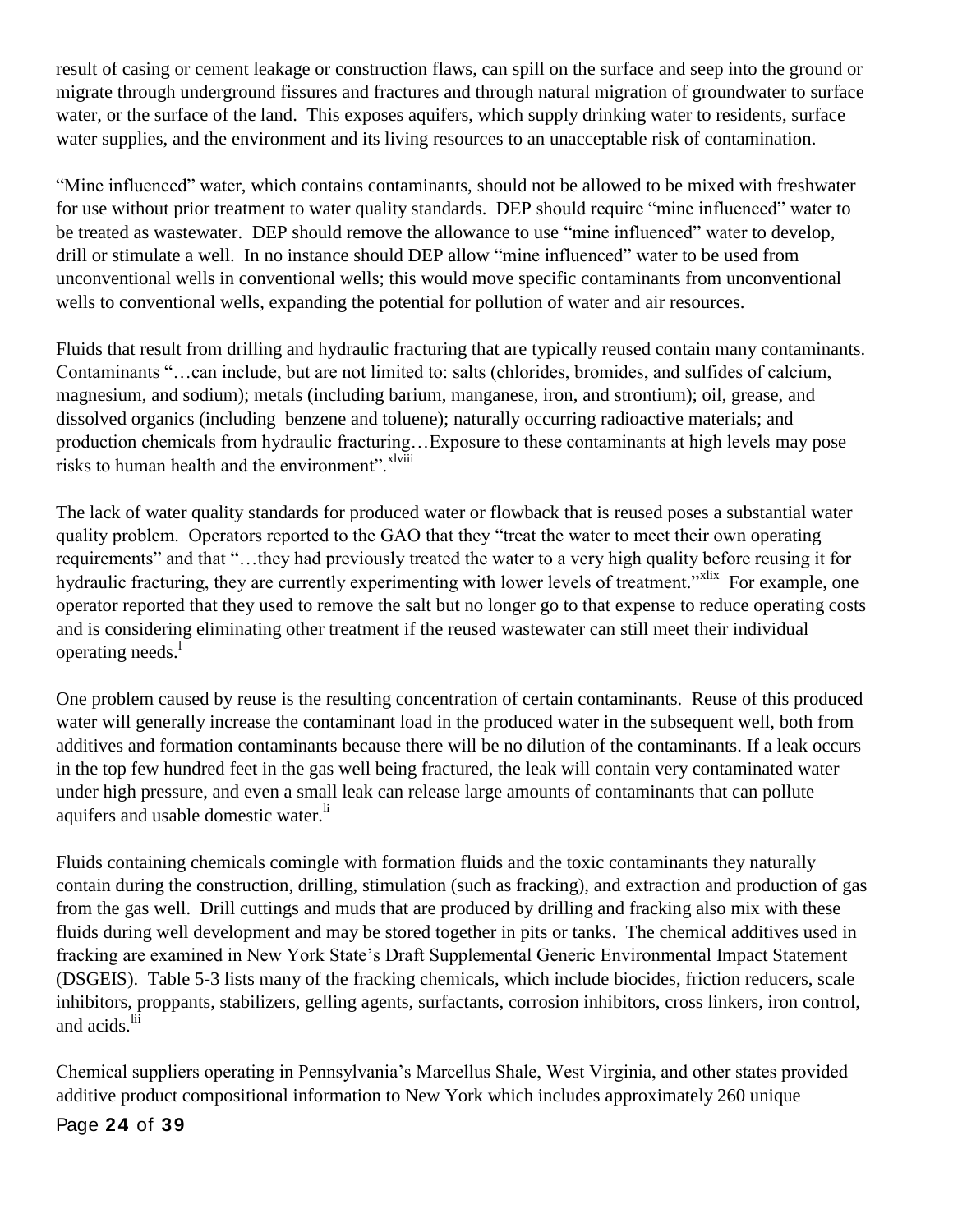chemicals whose CAS numbers have been disclosed to the New York Department of Environmental Conservation (DEC) and an additional 40 compounds which require further disclosure since many are mixtures. Table 5.4 of the DSGEIS lists products which only partial chemical composition information has been provided to the DEC. Table 5.6 is a list of chemical constituents and their CAS numbers that have been extracted from complete chemical compositional information and MSDS information submitted to New York and includes nearly 200 products used or proposed for use in hydraulic fracturing operations. Compound specific toxicity data are limited for many of the chemical additives so chemicals are grouped together based on their chemical structure in Table 5-7.<sup>liii</sup>

According to the GAO, produced water is "generally of poor quality, with levels of contaminants varying widely". <sup>liv</sup> Fracking can yield poorer quality produced water than other extraction processes.<sup>1v</sup> A previous study from the U.S. Department of Energy concludes that produced water from gas drilling is 10 times more toxic than those from off shore oil drilling. $\frac{1}{1}$ 

The Marcellus Shale contains radionuclides including uranium-238, thorium-232, and their decay products. Radioactive concentrations in the Marcellus Shale formation are at concentrations 20 to 25 times background, making shale gas wastewater extremely radioactive.<sup>lvii</sup> The produced water from Marcellus Shale has higher levels of radionuclides than water from Barnett Shale wells, according to the GAO.<sup>1viii</sup> Sampling and data-gathering by New York State detected radiological parameters in Marcellus Shale flowback, including Radium-226<sup>lix</sup>, the longest lived isotope of radium with a half-life of 1600 years. Gross Alpha, Gross Beta, Total Alpha Radium and Radium-228 were also found.<sup>1x</sup> This is a significant wastewater management issue because radioactivity poses human health risks.

The radioactive component is also particularly challenging, since any "treatment" of the waste water to remove the radioactive components (e.g. radium) will result in a more concentrated (but lower volume) waste with proportionally higher radioactivity. The radioactive elements do not "go away", but are simply concentrated in some other form if removed from the produced water.

The Maryland Department of Public Health concluded that there is a "high likelihood" that unconventional natural gas development will cause air pollution at levels that will impact public health.<sup>1xi</sup> The Maryland Department of the Environment and the Maryland Department of Health and Mental Hygiene concluded from scientific literature that the closer a gas well is to drinking water wells, the more likely it is to be impaired<sup>lxii</sup>. An EPA report concludes that fluids produced by hydraulic fracturing contain the original fracturing fluids and natural pollutants from the target oil and gas formation such as radionuclides and heavy metals.<sup>1xiii</sup> Another study found that chemicals from hydraulic fracturing fluids and methane can spread into the aquifer from various natural and drilling and fracturing-related forces.<sup>lxiv</sup>

DEP should delete this allowance.

78a58(b.1). DEP should not allow the mixing of fluids on well sites. We oppose the mixing of fluids with what DEP calls "freshwater" – the definition of freshwater is not explicitly provided and should be defined as uncontaminated water. See comments above at 78a58(a). DEP should delete this allowance.

78a58(b.2). DEP should require that all aerated fluids be monitored for air pollutants and filtered to remove pollution to meet clean air standards. Area air monitoring should be required.

Page **25** of **39**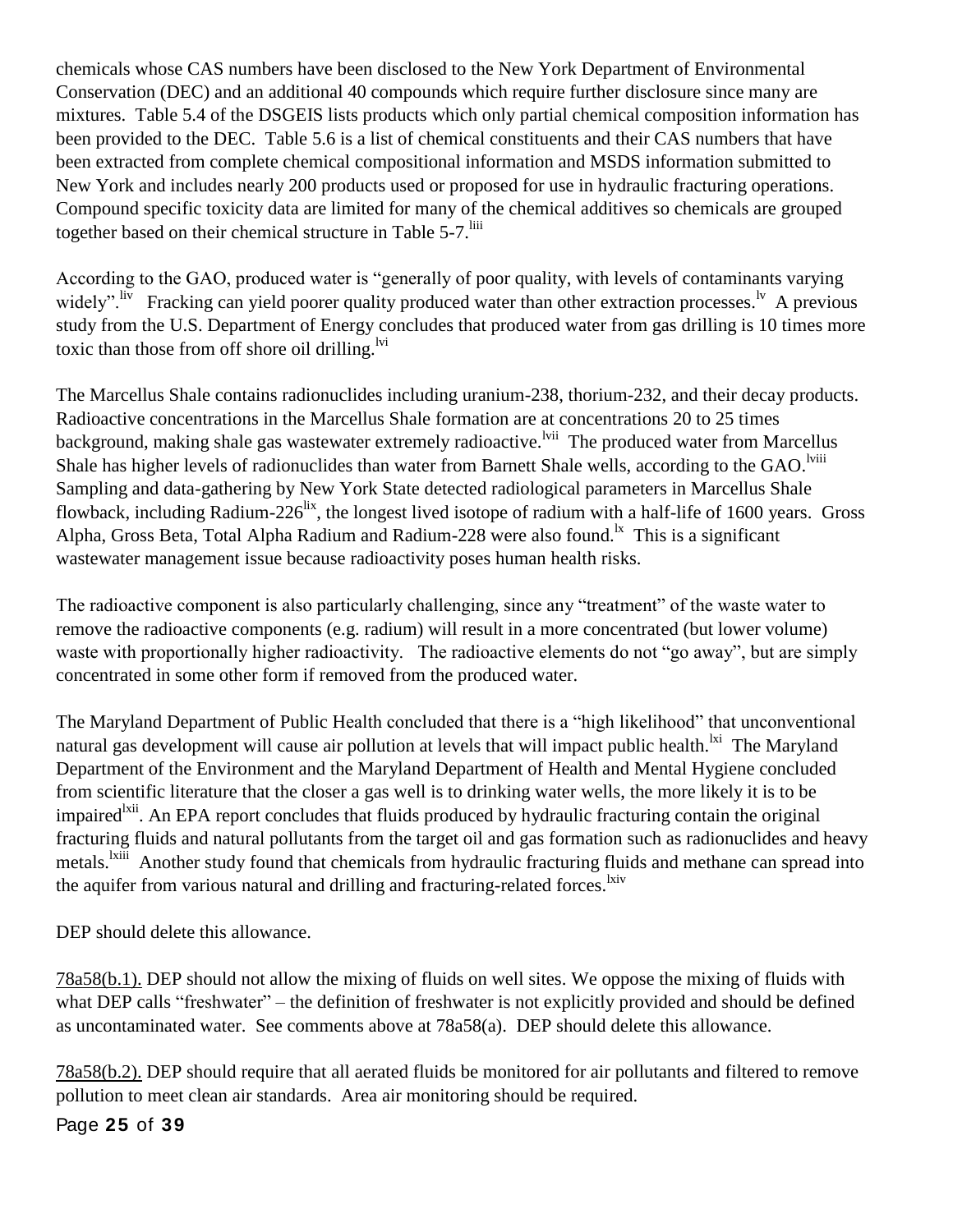78a58(b.3). DEP should not allow the filtering of solids on well sites due to the hazardous materials that can be contained in the solids. If DEP allows filtering on site, DEP needs to provide greater safeguards for the filtering of solids. The filtering of solids from fluids can emit pollutants into the air and, unless properly contained, can also be a source of pollution to air, soil and water. This activity needs the strictest of required safeguards to eliminate pollution pathways. DEP fails to provide those safeguards in this section.

Radioactive materials, NORM and TENORM, are contained in Marcellus shale. Uranium-238 and its radioactive decay products are at much higher levels than the normal background. The liquids and solids produced represent a health and safety hazard when being processed to the workers and areas surrounding the well site. Of particular concern is radium 226, the longest lived isotope of radium with a half-life of 1600 years. Radium-226 is taken up like calcium into bone<sup>lxv</sup> where it concentrates. Radium-226 can cause lymphoma, bone cancer, and diseases that affect the formation of blood, such as leukemia and plastic anemia. The radioactive decay product of radium is radon, which is very dangerous and is the second leading cause of lung cancer in the United States. <sup>Ixvi</sup> EPA has set federal air limits, cleanup standards, and a maximum contaminant level for radium 226 and 228 under the Safe Drinking Water Act due to human health hazards <sup>lxvii</sup>

See comments above at 78a58(a).

78a58(e). DEP should not allow drill cuttings to be processed on site; this practice should be performed at an industrial site that is equipped to process and capture pollutants that will be handled and potentially emitted. DEP sets no standards for "processing" which leads to inconsistency in practices used by operators across the state, unfairly burdening areas where less protective measures are taken to control pollution. Drill cuttings can contain and emit pollutants that are health hazards and environmental hazards. All drill cuttings should be removed to facilities designed for this purpose.

Drill cuttings can contain metals, including aluminum, barium, boron, calcium, iron, magnesium, manganese, sodium, arsenic, chromium, potassium, strontium, titanium, and zinc. Barium has been found in Marcellus shale drill cuttings as high as hundreds of parts per million. Analyses of Marcellus shale gas well drill cuttings from Dimock, PA contained Al at 8,930 mg/kg; As at 26.3 mg/kg; Ba 12,4000 mg/kg; Mg 8,150 mg/kg; Mn 630 mg/kg; Fe 24,2000 mg/kg. Total dissolved solids, specific conductance, chloride, pH, oil and grease, and TOC are also found in drill cuttings. The levels of these contaminants can pose substantial health and environmental hazards and should not be processed on a well site. See comments above at  $78a58(a)$ .

Drill cuttings can also contain high levels of radioactivity at concentrations far above background and above safe standards. See comments above at 78a58(a). Marcellus shale drill cuttings have been found to raise the levels of radioactivity in leachate at West Virginia landfills, averaging 250 picocuries per liter in 2014 at one landfill and spiked as high as 2,000 picocuries per liter. <sup>Ixviii</sup> Based on the EPA cleanup standards of 5 pCi/g on the top 15 cm of land and 15 pCi/g below 15 cm for radium 226 and 228, cuttings from the Marcellus shale can contain concentrations that are far in excess of acceptable limits and should not be processed on well sites.<sup>1xix</sup> New York Department of Environmental Conservation environmental agency found radium-226 at concentrations as high as 206 pCi/g from drill cuttings going to a landfill in New York.<sup>lxx</sup>

Page **26** of **39**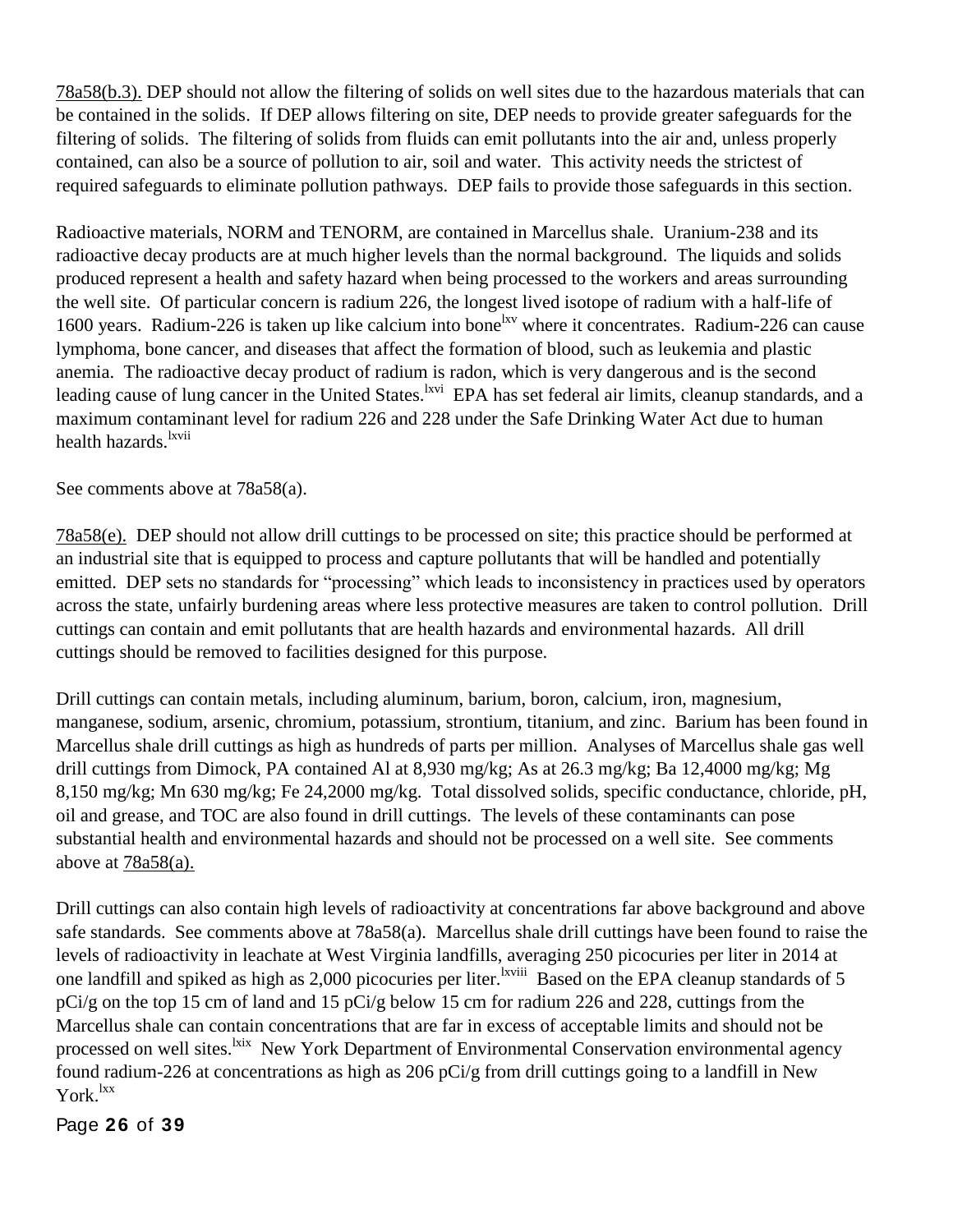DEP should delete this allowance and should only allow drill cuttings to be processed at an industrial facility designed to process contaminated cuttings.

78a58(f). The entirety of the Solid Waste Management Act must be adhered to by all operators, not only Section 6018.1003.

78a58(g). DEP should not allow the manner used to process fluids on one site to be used on subsequent sites and should require each site to test the fluids before applying water quality standards and processing methods appropriate to the constituents to be processed. Subsequent wells can vary greatly in quality and properties of the fluids generated, so methods of processing can vary depending on the constituents of the materials. A recent study by USGS found that the quality of fluids that result from drilling and extraction is not predictable because VOCs are not distributed evenly. <sup>Ixxi</sup> The GAO found that "Generally, the quality of produced water from oil and gas production is poor, and it cannot be readily used for another purpose without prior treatment. The specific quality of water produced by a given well, however, can vary widely according to the same three factors that impact volume—hydrocarbon, geography, and production method."<sup>Ixxii</sup>

These findings support individual well testing to ascertain the safest management and processing practices.

78a58(h). DEP's requirement that sludges, filter cake, or other solid waste be characterized under Section 287.54 supplies needed protocols. However, DEP should place more rigorous controls on the testing and tracking of this waste. USGS found that VOCs are not predictably consistent from different wells and the GAO found that the quality of water produced by a well can vary widely by hydrocarbon, geography, and production method.<sup>Ixxiii</sup> These findings forecast the difficulty in predicting the content of the waste materials, including the sludges and solids that remain after processing on the well site.

The residual waste chemical analysis only requires annual reporting and that can be waived if the operator certifies that the waste has not changed. Without testing and tracking each shipment of materials that leave the well site in order to determine the proper disposal system required to treat the constituents, it is not reasonable or possible to assure adequate treatment and disposal of these materials. DEP should develop a more robust chemical analysis process that addresses the known variability of the solids that leave the well site.

### **78a59a. Impoundment embankments**

DEP should require that freshwater impoundment embankments for oil and gas activities meet the applicable requirements of 25 Pa. Code Chapter 105, Subchapter B. Dams and Reservoirs. This includes the sections on classification and design criteria for approval of construction, operation, modification, and maintenance; the construction requirements; the requirements related to the commencement of the storage of fluids; the requirements related to the restoration of aquatic life; the requirements related to operation, maintenance, and emergencies. The Chapter 105 requirements are far more complete and ensure the safety, sizing, operation, and construction standards that should apply to these impoundments and to the restoration of living resources.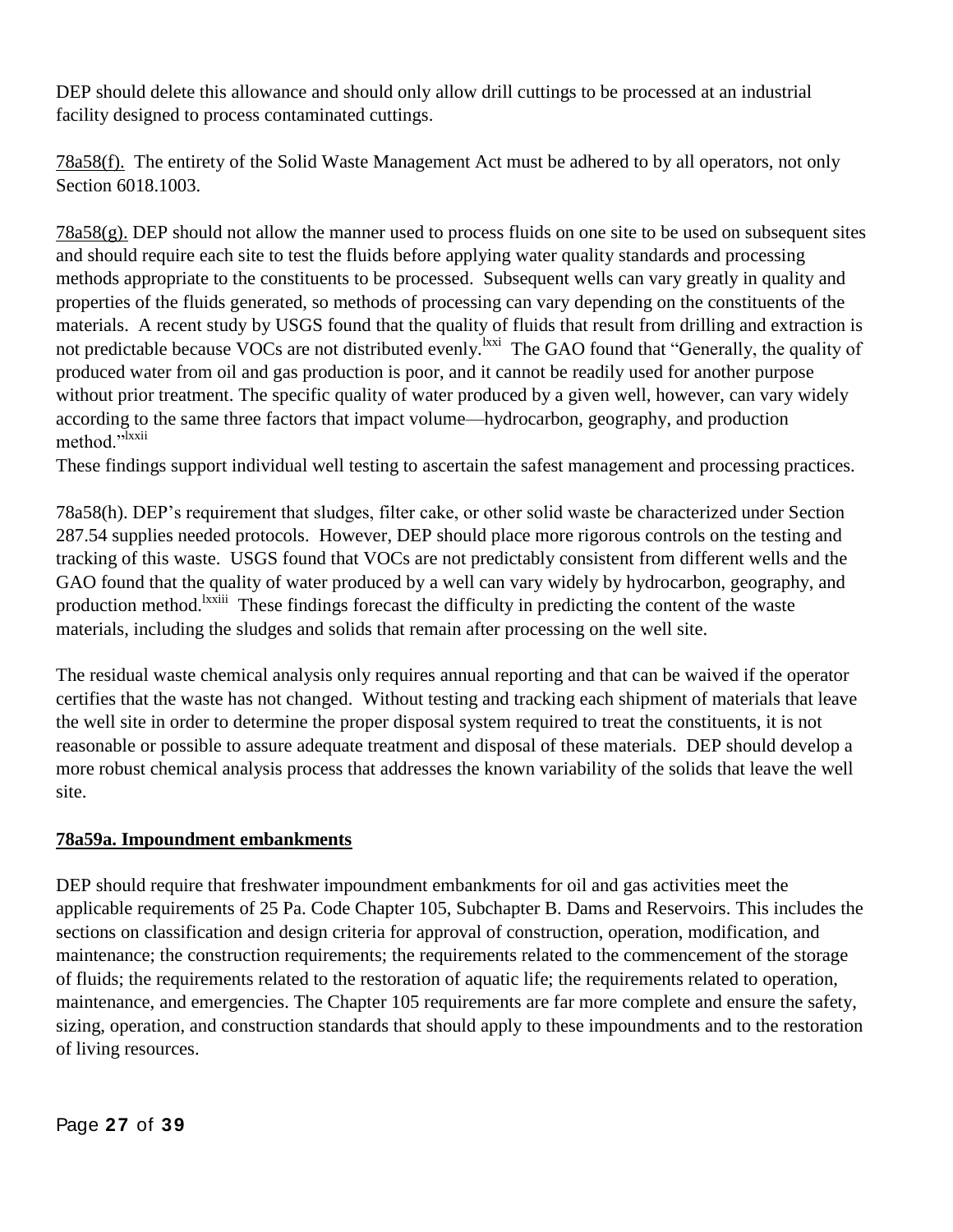# **78a59b. Freshwater Impoundments**

78a59b(a). DEP should require that freshwater impoundment embankments for oil and gas activities meet the applicable requirements of 25 Pa. Code Chapter 105, Subchapter B. Dams and Reservoirs. This includes the sections on classification and design criteria for approval of construction, operation, modification, and maintenance; the construction requirements; the requirements related to the commencement of the storage of fluids; the requirements related to the restoration of aquatic life; the requirements related to operation, maintenance, and emergencies. The Chapter 105 requirements are far more complete and ensure the safety, sizing, operation, and construction standards that should apply to these impoundments and to the restoration of living resources.

78a59b(b). DEP should require the closure of all existing freshwater impoundments that do not comply with Chapter 105 within six months to one year. This section only requires registration and allows the old impoundments which had even fewer standards than are being proposed herein to remain in use. This endangers public health and safety.

78a59b(c). DEP should require that registration information that is electronically filed be made publicly available on an easily accessible web platform.

78a59b(d). DEP should require liners to be constructed of material that is compatible with the fluids stored; this will require sampling of the fluids as each batch is added to the impoundment and will also require sampling of the impoundment "water" to provide accurate characterization of the substances in the impoundment. Given the nature of the material stored and the expense associated with clean up, a double liner system with leak detection between layers must be considered. The leak detection system is the critical part of the double liner system.

78a59b(e). DEP should require fencing at all sites at all times to provide protection and prevent accidents or tampering. Netting to prevent birds from using the impoundment should be considered to protect wildlife.

78a59b(f). DEP should not allow impoundments to be as close as 20 inches above the seasonal high groundwater table due to danger of pollution to the groundwater and aquifers. The potential for leaks and seeps into the groundwater table through liners is great. According to a report by State University of New York at Stony Brook researchers, "According to PA-DEP records from July 2009 to June 2010, there were about 4,000 permitted Marcellus wells in PA. Of these wells, about 850 wells were producing gas, 400 wells were not producing, and 2,800 wells were planned or in process. During this same time, 630 environmental, health, and safety violations were issued for Marcellus wells in PA, of which approximately half were for discharges up to 60 m3 or for potential to cause discharge. These data are acknowledged by public officials to be underreported.<sup>"Ixxiv</sup> The presence of contaminants in the fluids to be contained in the impoundments poses an unacceptable risk of pollution to the aquifer and to water supplies that rely on the aquifer.

DEP should not allow an underdrain to lower the seasonal high water table. This is damaging to the groundwater, can cause damaging changes to the shallow groundwater system and the hydrologically connected water systems such as wetlands, vernal pools, and base flow to streams. The statement that "In no case shall the regional groundwater table be affected" is not possible if the seasonal high ground water table is being drained. The drained seasonal high groundwater is the recharge that eventually moves into and

Page **28** of **39**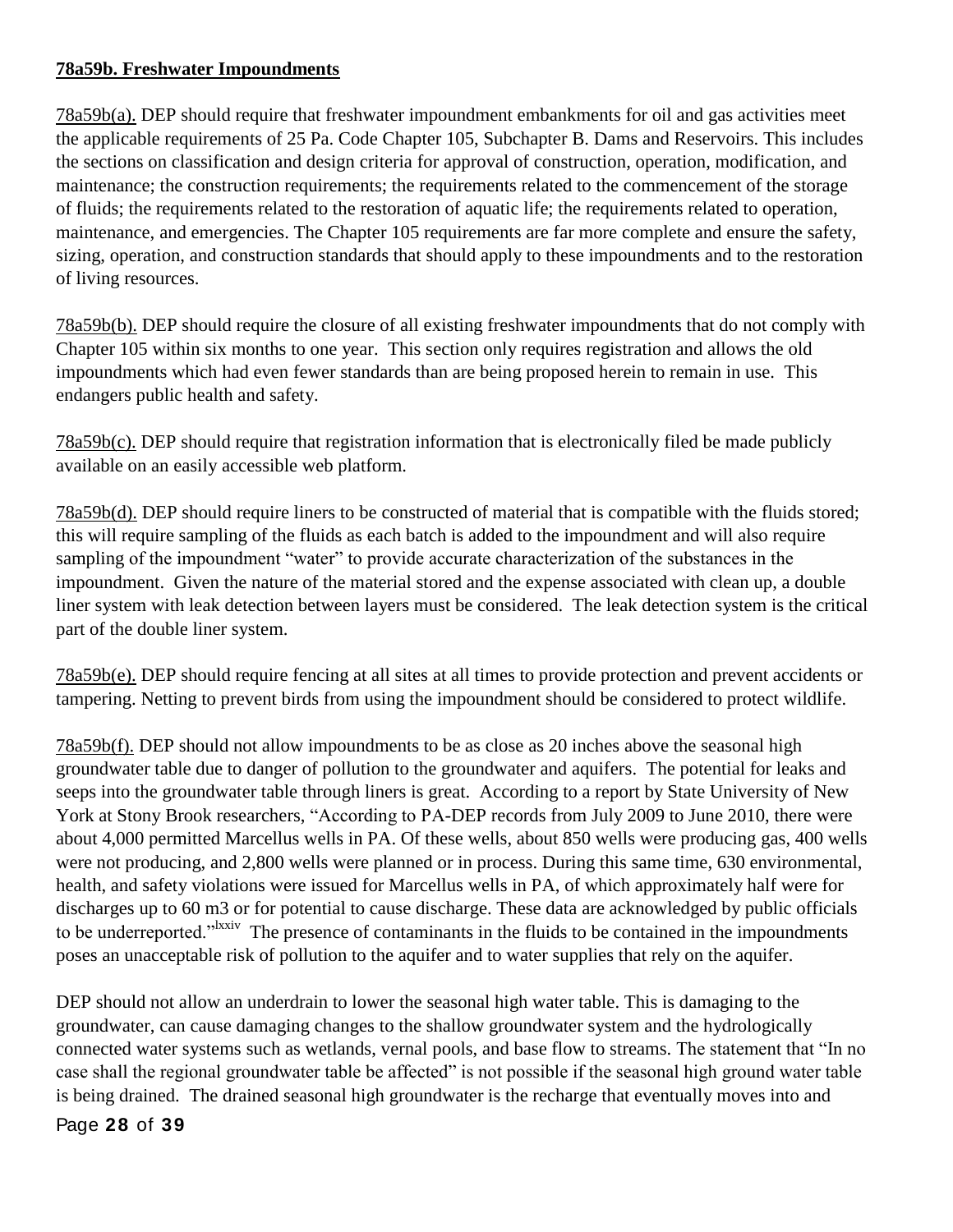becomes the regional groundwater table. It is important to remember that the elevated seasonal high groundwater table provides the additional head level that promotes a higher rate of recharge in the late spring than at any other time of the year. To remove and drain the seasonal high groundwater is to remove the annual recharge reaching the aquifer and should not be allowed.

There appears to be some confusion as to the definition of seasonal high groundwater and perched groundwater tables both in this section and in the definition section. In either case, shallow ground waters should not be drained as these resources support wetland hydrology in the dry, hot summer months as well as baseflow and other features such as vernal pools.

78a59b(g). DEP should require a comprehensive restoration plan that follows these standards: Prior to site disturbance, identification of soil types and locations, soil layer depths, and at least 98% of existing plant species (identify genus and species) including herbaceous plants, shrubs and trees, and a calculation of the prevalence of those species, should be required to inform site restoration. Utilization of qualified soil scientists for the soil investigation, and qualified botanists for the plant species identification and quantification should be required. The plant survey should be performed in season(s) appropriate for identifying the herbaceous species. For sites larger than 1 acre, provide mapping of the locations of soils and species groups is necessary and should be required.

Soil during use of the site should not be compacted and if compacted should be renovated. Soil analysis should include a compaction analysis (such as a soil permeability test and/or soil pore analysis) and compacted soil should be renovated to natural soil conditions. There should be a minimum requirement for the top 6" minimum of the soil to be "conducive for plant growth typical in the area". This prevents backfill of the upper portions with material detrimental for plant growth. This needs to be increased in areas where the pre-disturbance survey reveals additional topsoil depth.

The vegetation that is planted should establish a diverse, effective, permanent, vegetative cover which is capable of self-generation and plant succession. Vegetation should be native species unless pre-condition is lawn or crops. Original conditions that must be restored include pre-construction soils types and layers, herbaceous plants, shrubs, and trees. An exception to the requirement to return to pre-conditions is that nonnative invasive plant species should not be installed even if they were pre-existing. This is to prevent the addition of invasive species, which harm ecosystems and habitats.

DEP should require that the site support the land uses that existed prior to the gas and oil operations, including ecosystem functions such as plant communities and habitats that support wildlife species. "To the extent practicable" needs to be carefully applied in regards to restoration because in order to restore to original conditions fence enclosure to prevent deer and other animal predation, soil renovation, leaf compost layers, and monitoring and maintenance until plants are established add costs but are essential in order to meet a standard that does avoid degradation of the natural environment.

78a59b(h). DEP should prohibit "mine influenced water" in freshwater impoundments. "Mine influenced water", which contains contaminants, should not be allowed to be mixed with freshwater in impoundments. DEP should require "mine influenced" water to be treated as wastewater. There is no monitoring or sampling of the water added to the impoundment required (the proposed text at this section states testing "may" be required), no sampling of the impoundment water and inadequate controls and safeguards are

Page **29** of **39**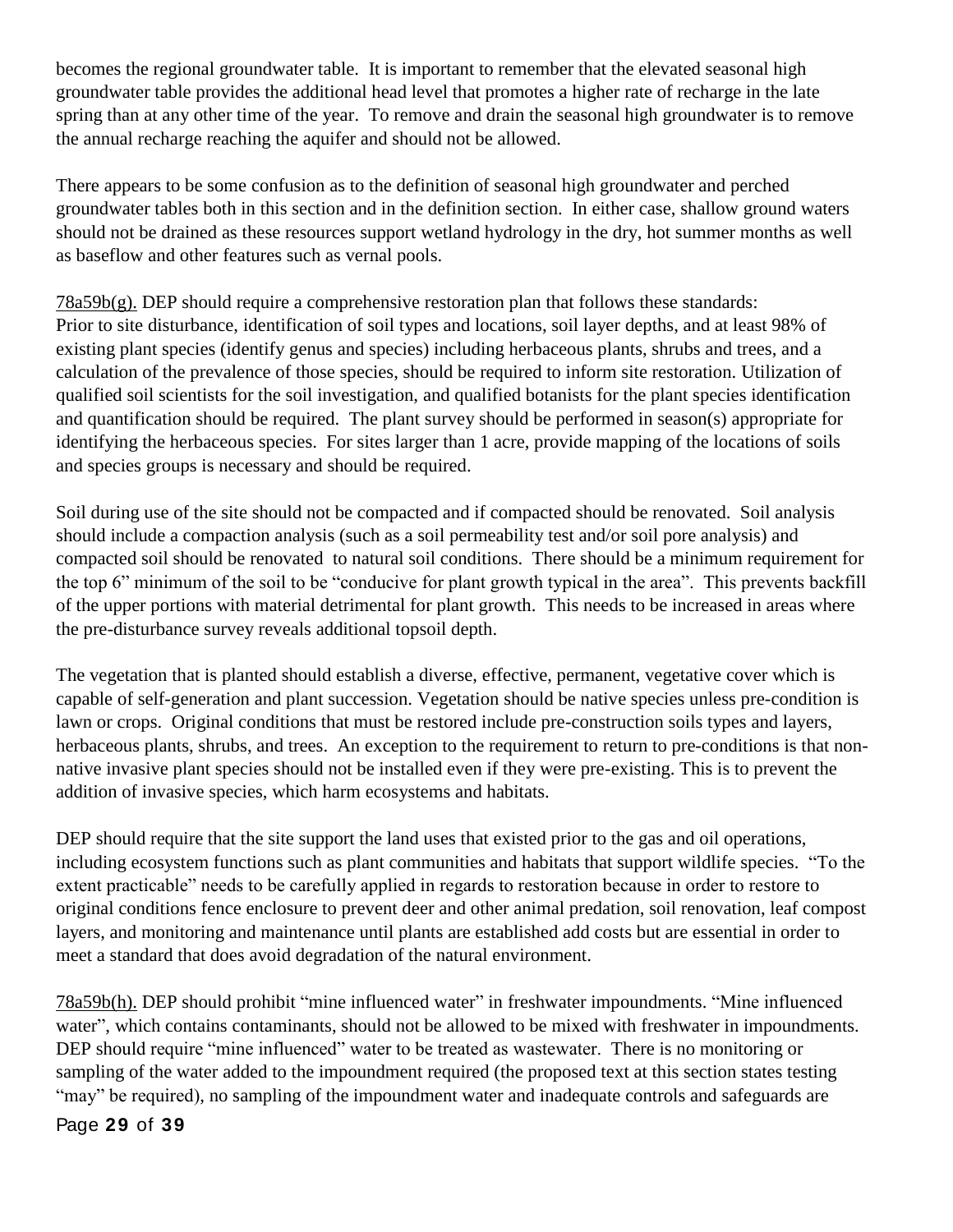provided for potentially hazardous substances in the "mine influenced water"; only uncontaminated water should be allowed in freshwater impoundments.

# **78a59c. Centralized Impoundments**

78a59c(a). DEP should require a comprehensive restoration plan upon closure of existing impoundments that follows the standards stated above at  $78a59b(g)$ .

78a59c(a). DEP should require all currently used and existing centralized impoundments to be closed within 6 mos., not three years. The standards to which current impoundments were built are less stringent and could provide pollution pathways and dangers to health and safety.

DEP should not allow centralized impoundments for fluids that result from gas and oil well extraction. Even under the Residual Waste Disposal Impoundment permitting program, the waste in these impoundments is highly toxic and poses water and air pollution hazards. See comments above at 781.55(a) and 78a58(a). We oppose the use of open impoundments for the storage of oil and gas wastewater and fluids; all waste and fluids should be stored in closed and sealed containers with filtration systems and comprehensive secondary containment.

78a59c(b.2). DEP should require a comprehensive restoration plan that follows these standards: Prior to site disturbance, identification of soil types and locations, soil layer depths, and at least 98% of existing plant species (identify genus and species) including herbaceous plants, shrubs and trees, and a calculation of the prevalence of those species, should be required to inform site restoration. Utilization of qualified soil scientists for the soil investigation, and qualified botanists for the plant species identification and quantification should be required. The plant survey should be performed in season(s) appropriate for identifying the herbaceous species. For sites larger than 1 acre, provide mapping of the locations of soils and species groups is necessary and should be required.

Soil during use of the site should not be compacted and if compacted should be renovated. Soil analysis should include a compaction analysis (such as a soil permeability test and/or soil pore analysis) and compacted soil should be renovated to natural soil conditions. There should be a minimum requirement for the top 6" minimum of the soil to be "conducive for plant growth typical in the area". This prevents backfill of the upper portions with material detrimental for plant growth. This needs to be increased in areas where the pre-disturbance survey reveals additional topsoil depth.

The vegetation that is planted should establish a diverse, effective, permanent, vegetative cover which is capable of self-generation and plant succession. Vegetation should be native species unless pre-condition is lawn or crops. Original conditions that must be restored include pre-construction soils types and layers, herbaceous plants, shrubs, and trees. An exception to the requirement to return to pre-conditions is that nonnative invasive plant species should to be installed even if they were pre-existing. This is to prevent the addition of invasive species, which harm ecosystems and habitats.

DEP should require that the site support the land uses that existed prior to the gas and oil operations, including ecosystem functions such as plant communities and habitats that support wildlife species. "To the extent practicable" needs to be carefully applied in regards to restoration because in order to restore to

Page **30** of **39**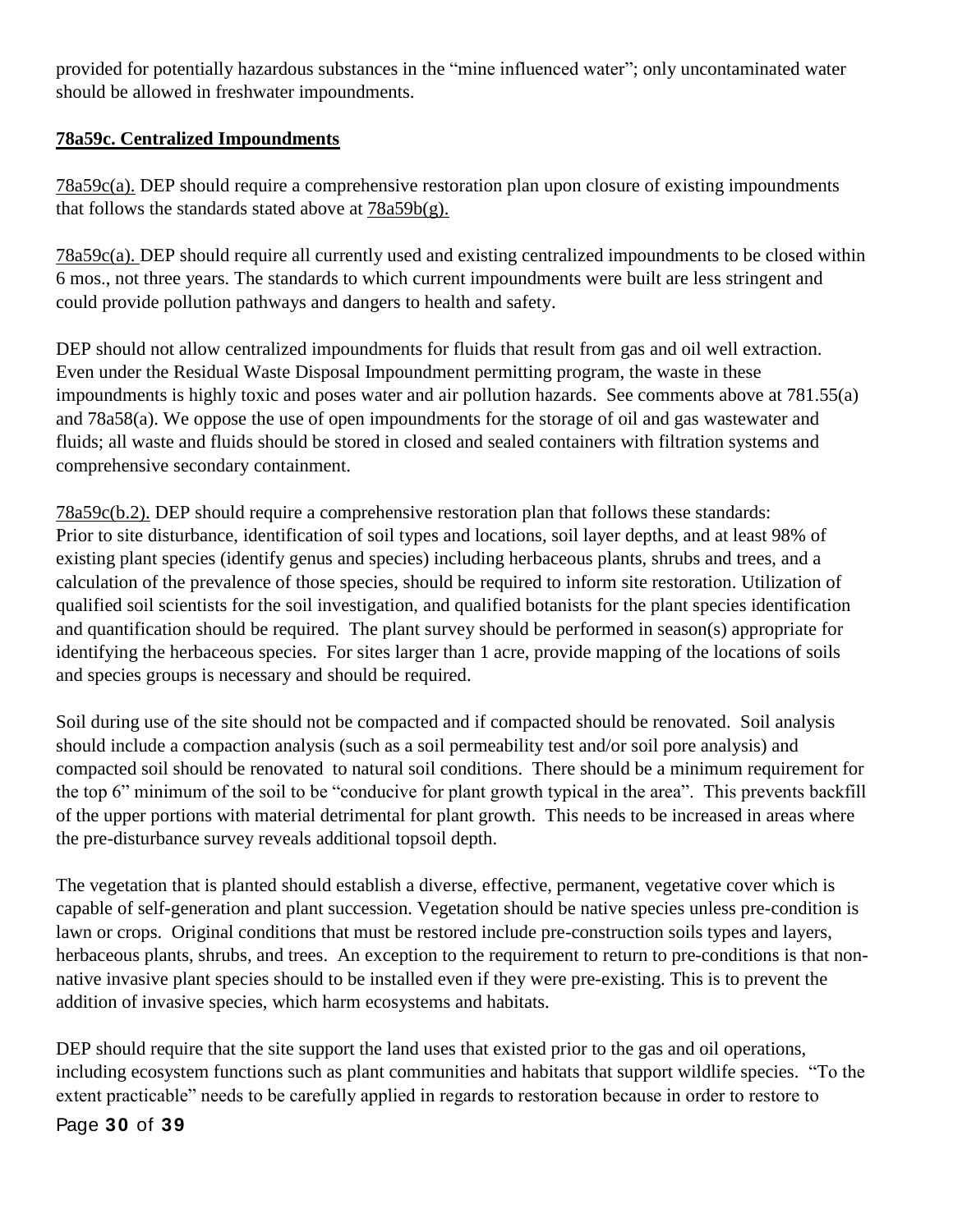original conditions fence enclosure to prevent deer and other animal predation, soil renovation, leaf compost layers, and monitoring and maintenance until plants are established add costs but are essential in order to meet a standard that does avoid degradation of the natural environment.

### **78a60. Discharge Requirements**

78a60(b). DEP should not allow the discharge of tophole and pit water. Tophole and pit water contains toxic pollutants, including NORM and TENORM, hazardous substances, concentrated salts, and other pollutants, that are not addressed in this section. See comments above at 78a.58(a).

78a60(b.4). DEP should not use "sheen" as a measurement of the presence of oil, gas and grease. Sheen is not a good judge of whether water is polluted—many oil and gas pollutants do not cause a sheen.

78a60(b.7). DEP should expand the setback to be protective of water supplies, wetlands and water courses. See comments above at 78a.55(a) and 78a.58(a).

78a60(b.8). DEP must conduct a site specific inquiry with consideration of cumulative and long term impacts when considering allowing discharge to the land surface of tophole water or water from a pit.

78a60(c). DEP should require that compliance with this subsection be documented in a report filed electronically to DEP and made publicly available on an easily accessible web platform.

# **78a61. Disposal of drill cuttings**

78a61(a). DEP should prohibit the disposal of drill cuttings on both conventional and unconventional well sites, no matter what location in the well bore they are from. Drill cuttings contain hazardous materials and should not be allowed to enter the environment. We oppose the burial of drill cuttings on well sites under any circumstances due to the potential pathways of pollution that are made available for the pollutants in the cuttings. All drill cuttings should be required by DEP to be disposed of in facilities designed to fully and safely treat the waste. See comments above at 78a.55(a) and 78a.58(a).

78a61(a.3 and 4). DEP should prohibit the disposal of drill cuttings on well sites, no matter what the setbacks. See comments above at 78a61(a).

# **78a62. Disposal of residual waste--pits**

78a62(a). DEP should not issue permits for disposal of residual waste in pit at both conventional and unconventional well sites. Drill cuttings contain hazardous materials and should not be allowed to enter the environment. We oppose the burial of drill cuttings on well sites under any circumstances due to the potential pathways of pollution that are made available for the pollutants in the cuttings. All drill cuttings should be required by DEP to be disposed of in facilities designed to fully and safely treat the waste. See comments above at 78a.55(a) and 78a.58(a).

# **78a63. Disposal of residual waste—land application**

Page **31** of **39**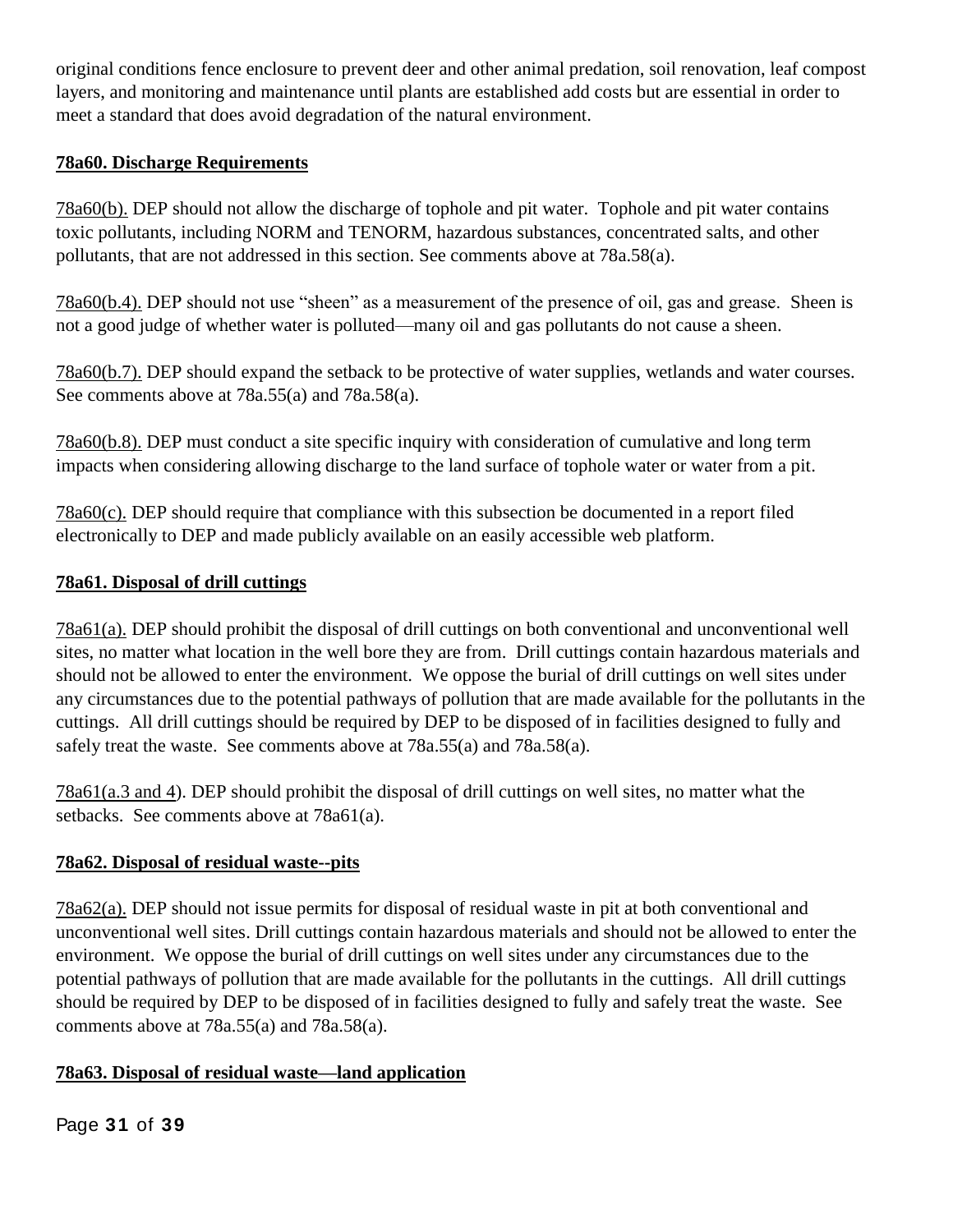78a63(a). DEP should prohibit the land application of residual waste at both conventional and unconventional well sites. Drill cuttings contain hazardous materials and should not be allowed to enter the environment. We oppose the land application of drill cuttings on well sites under any circumstances due to the potential pathways of pollution that are made available for the pollutants in the cuttings. All drill cuttings should be required by DEP to be disposed of in facilities designed to fully and safely treat the waste. There are no standards provided for this disposal method and no permitting proposed, which does provide the protections required under the law and regulations. See comments above at 78a.55(a) and 78a.58(a).

# **78a63a. Alternative Waste Management**

DEP must not allow alternative waste management by an operator on a well site through a request to DEP. There is no requirement that the alternative is part of a formal permit. There are no standards set for the alternative methods and no analysis of the cumulative impacts. Additionally, a public review process provides transparency and public access to information and decision making and should be provided at all decision points but there is no public review of this action. DEP should delete this section.

# **78a64. Containment around oil and condensate tanks**

78a64(a). DEP should regulate all tanks, even those under 1,320 gallons due to importance to prevent pollution pathways from this dangerous material, including condensate.

78a64(e). DEP should require all existing and currently used tanks should be closed within 6 months, not two years. The standards to which current impoundments were built are less stringent and could provide pollution pathways and dangers to health and safety.

78a64a (d.2). DEP should require the containment system components to be impermeable and impervious. Given the nature of the material stored and the expense associated with clean up, a double liner system with leak detection between layers must be considered. The leak detection system is the critical part of the double liner system.

78a64a (f and f.1). DEP should not allow subsurface containment systems at wells site due to the lack of ability to inspect and monitor the tanks efficiently and because of the highly hazardous substances contained in the tanks, including condensate.

### **78a65. Site restoration**

DEP should require a comprehensive restoration plan that follows these standards:

Prior to site disturbance, identification of soil types and locations, soil layer depths, and at least 98% of existing plant species (identify genus and species) including herbaceous plants, shrubs and trees, and a calculation of the prevalence of those species, should be required to inform site restoration. Utilization of qualified soil scientists for the soil investigation, and qualified botanists for the plant species identification and quantification should be required. The plant survey should be performed in season(s) appropriate for identifying the herbaceous species. For sites larger than 1 acre, provide mapping of the locations of soils and species groups is necessary and should be required.

Page **32** of **39**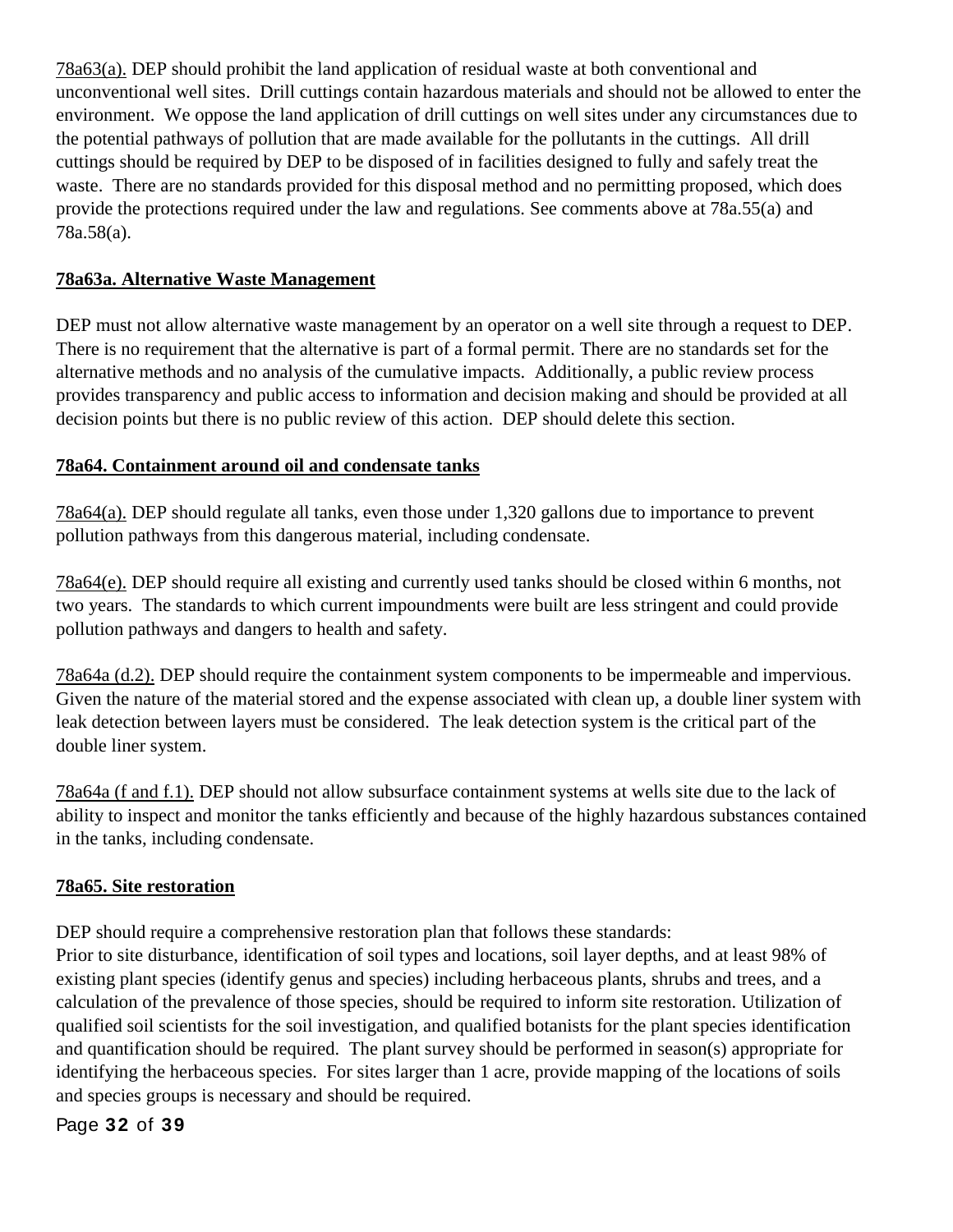Soil during use of the site should not be compacted and if compacted should be renovated. Soil analysis should include a compaction analysis (such as a soil permeability test and/or soil pore analysis) and compacted soil should be renovated to natural soil conditions. There should be a minimum requirement for the top 6" minimum of the soil to be "conducive for plant growth typical in the area". This prevents backfill of the upper portions with material detrimental for plant growth. This needs to be increased in areas where the pre-disturbance survey reveals additional topsoil depth.

The vegetation that is planted should establish a diverse, effective, permanent, vegetative cover which is capable of self-generation and plant succession. Vegetation should be native species unless pre-condition is lawn or crops. Original conditions that must be restored include pre-construction soils types and layers, herbaceous plants, shrubs, and trees. An exception to the requirement to return to pre-conditions is that nonnative invasive plant species should to be installed even if they were pre-existing. This is to prevent the addition of invasive species, which harm ecosystems and habitats.

DEP should require that the site support the land uses that existed prior to the gas and oil operations, including ecosystem functions such as plant communities and habitats that support wildlife species. "To the extent practicable" needs to be carefully applied in regards to restoration because in order to restore to original conditions fence enclosure to prevent deer and other animal predation, soil renovation, leaf compost layers, and monitoring and maintenance until plants are established add costs but are essential in order to meet a standard that does avoid degradation of the natural environment.

# **78a66. Reporting and Remediating Spills and Releases**

78a.66(b). DEP should require that the operator also notify water agencies and providers and water users downstream and in areas that could be affected by the pollution release. DEP should require that the operator also alert the Fish and Boat Commission as well as the local municipality, in addition to the DEP. It is important that the Fish and Boat Commission be alerted as many wells are located in remote areas where trout waters may be the impacted or receiving water body or where wetlands with endangered species may be located. Class A or wild trout waters are prevalent in areas where drilling is occurring.

The local municipality should also be made aware as they may have local knowledge about the area or be able to deploy hazardous teams on site to watchdog any cleanup efforts by the company. Nearby property owners, downstream residents and the property owner where the well is drilled must also be made aware. This is critical to protecting public health.

Local volunteer monitors and watchdogs such as Trout Unlimited and other water monitoring programs such as Delaware Riverkeeper Network and ALARM, often are the first line of defense when it comes to pollution events. They know where to access nearby streams and can be a tremendous resource to DEP staff on the ground; this could be accomplished through an emergency system that alerts local volunteers through a cooperative warning system. Local fire companies and health officials should also be notified so that they have a record of incidents occurring in their local region that is readily available.

Having this tiered approach that puts the onus of alerting local, county, and state officials on the responsible party is critical. The company's emergency response plan or SICC plan should include all these contact

# Page **33** of **39**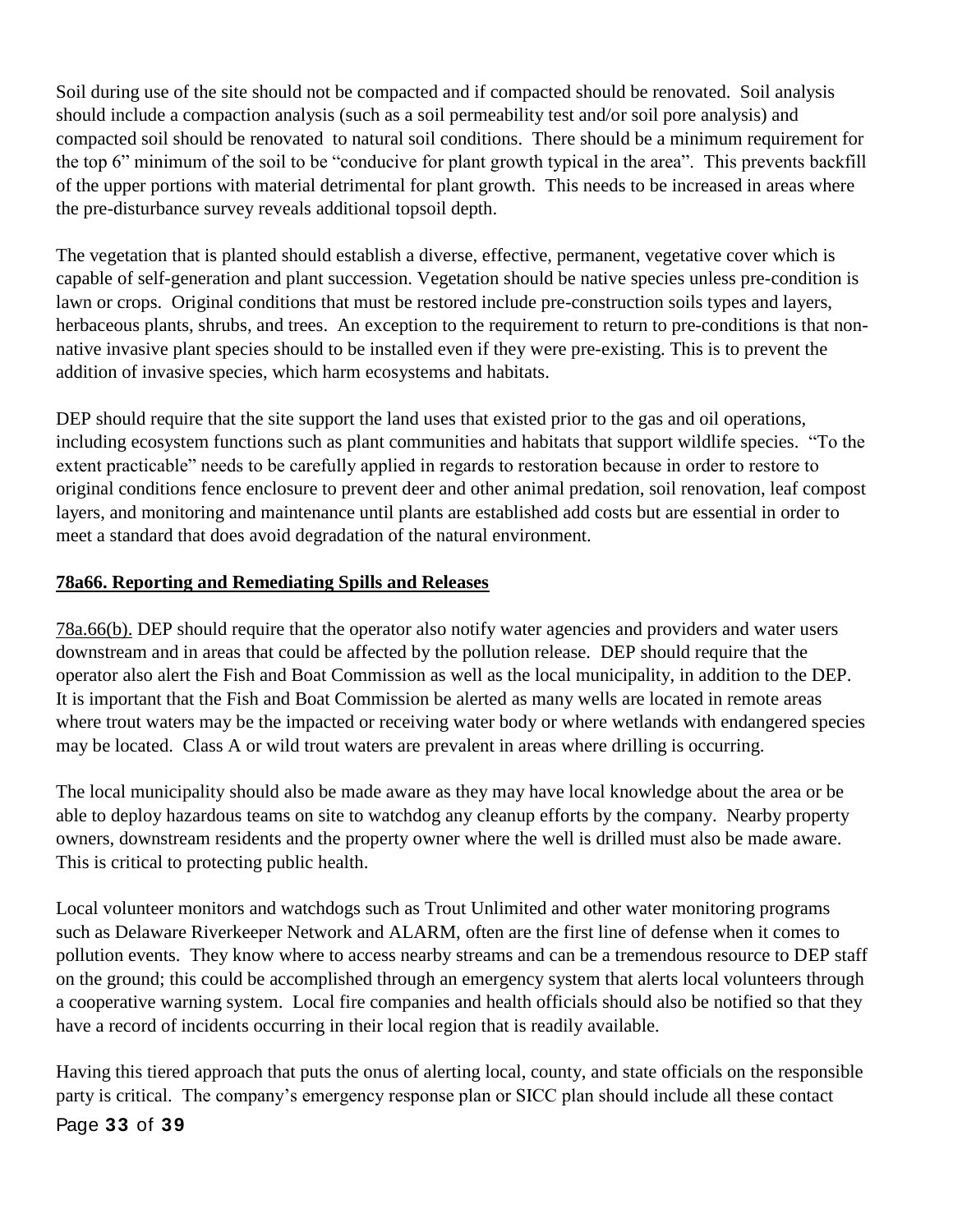names and numbers listed above and a notification system should be organized to assure all potentially affected and helpful parties are alerted in case of a spill, pollution incident, or catastrophic event.

78a.66(b.1.ii). Because drilling companies have tremendous resources and multiple staff available to them, it seems that an immediate call to the DEP would be appropriate and possible, rather than allowing a two hour window of time. DEP should require a faster call up time than what is stated in the proposed regulations. DEP regional staff may be a few hours away and they should have as much lead time as possible to be able to deploy and investigate the site. DEP should require an immediate or close to immediate call to DEP staff.

Rather than a 5 gallon threshold for reporting a spill, any amount of a pollutant spilled should be reported. Many of the chemicals being handled at the well site are highly toxic in minute amounts. The spill of concentrated chemicals or concentrated solids could have much greater impacts than a diluted or less toxic substance. According to the EPA, one gallon of motor oil can contaminate one million gallons of water that's a years' supply of freshwater for 50 people. So any substance of any size that is spilled should be accounted for, cleaned up and reported. A spill of any size, because of the nature of the chemicals used in gas drilling and the abundance of drilling that occurs, must be reported so that tracking and accounting can occur for the large spills as well as the small spills that cumulatively can make a large impact. This information must be put on record so that the community and the state can track and see where potential contamination has occurred and where industry practices may need more oversight. DEP should change this section to require the reporting of a spill of any size.

Testing upstream and downstream of the spill or in the soil layers should also be required to ensure adequate remediation.

### **78a67. Borrow Pits**

DEP should require all existing borrow pits to be registered immediately and brought into compliance immediately or closed within three months. These borrow pits are notoriously messy without adequate erosion and sediment control, safety measures, and typically there has been poor to no restoration or permanent best management practices installed after closure. They are also often not even registered or mapped with DEP.

# **78a68. Oil and gas gathering pipelines 78a.68a. Horizontal directional drilling for oil and gas activities 78a.68b. Well development pipelines for oil and gas operations.**

We support that stormwater management under Chapter 102 has been added to the requirements to control erosion and sediment in this section. However, DEP does not include post construction stormwater management, a critically needed component to ensure that sites are equipped with an effective stormwater system after being built. DEP should change this section to: "shall comply with Chapter 102 (relating to erosion and sediment control) and Post Construction Stormwater Management requirements". See comments at 78a53. regarding restoration of disturbed areas.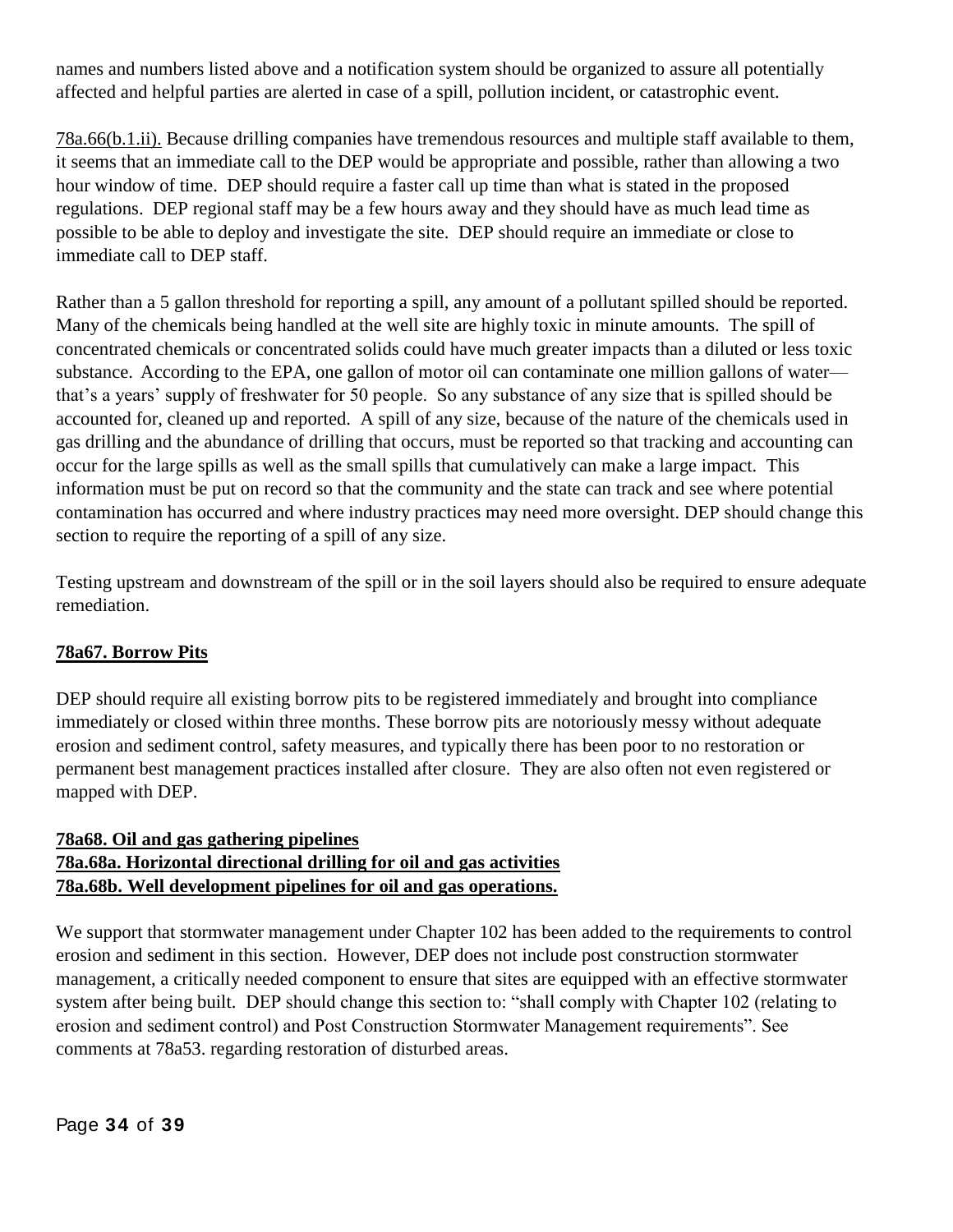We support the inclusion in this section of the PA Stormwater Best Management Practices Manual, the Erosion and & Sediment Pollution Control Program Manual, and the Riparian Forest Buffer Guidance. We oppose the inclusion of the Oil and Gas Operators Manual (1997) which is outdated and does not address horizontal drilling and high volume hydraulic fracturing practices that are used in the unconventional formations in the State. It also does not cover the current practices used at conventional drilling sites.

DEP should remove the Oil and Gas Operators Manual (1997) from this section for both conventional and unconventional well drilling. If DEP does not remove it, DEP should make clear that the PA Stormwater Best Management Practices Manual and/or the Erosion and Sediment Pollution Control Program Manual always take precedent over the Oil and Gas Operators Manual for design standards and the Oil and Gas Operators Manual is only to be used for industry specific issues not addressed in the Stormwater Best Management Practices and/or the Erosion and Sediment Pollution Control Program Manuals. See comments at 78a53.

DEP should not allow any fluids other than fresh water to be transported in well development lines to reduce the potential for pollution pathways.

Delaware Riverkeeper Network comments submitted to DEP regarding the Proposal to Modify and Reissue General Permit BWEW-GP-8 (Temporary Crossings and Environmental Testing or Monitoring Activities) dated January 10, 2014 is incorporated herein and attached.

### **78a69. Water Management Plans**

DEP should develop requirements and standards for water management plans that are more comprehensive and takes into consideration the cumulative impacts of the depletion of the fresh water resources of the Commonwealth by oil and gas development. The reduction of available clean water due to pollution and degradation of quality of drinking water resources and natural water resources compounds the loss of volume. The standards are vague and not developed enough to be meaningful. We support the requirement for Water Management Plans but they need to have enforceable and environmentally-based standards that protect streams and other water features at all levels and assess the cumulative and long-term impacts of this consumptive use.

### **Expert comments contributed to this comment by:**

Michele Adams, PE LEED AP, Meliora Design Peter Demicco, PG [PG-003690E], Ground Water Associates John Nystedt, RLA, LEED AP BD+C, Restoration Specialist, Registered Landscape Architect, Delaware Riverkeeper Network Faith Zerbe, Biologist, Monitoring Program Director, Delaware Riverkeeper Network Jordan B. Yeager, Esq., Curtin & Heefner LLP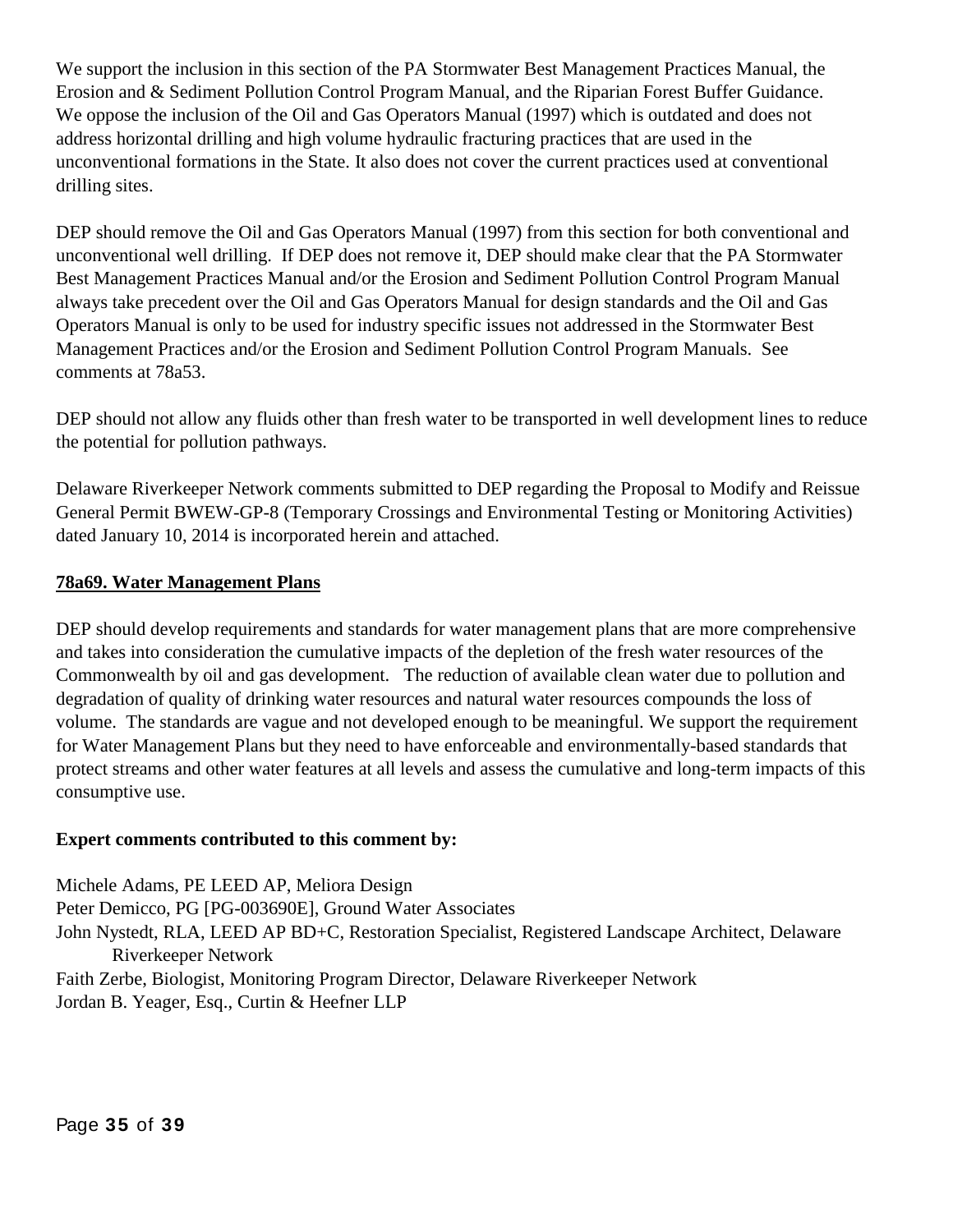Submitted by,

 $\overline{a}$ 

Mayo 16. vou Rom

Tray Carriao

Maya K. van Rossum Tracy Carluccio the Delaware Riverkeeper Deputy Director

Attachment: Delaware Riverkeeper Network Comment **Re. Proposal to Modify and Reissue General Permit BWEW-GP-8 (Temporary Crossings and Environmental Testing or Monitoring Activities)** dated January 10, 2014.

<sup>i</sup> The State Review of Oil and Natural Gas Environmental Regulations Inc., Pennsylvania 2013 Follow-up State Review, September 2013, Recommendation III.4, p.37.

inttp://www.usgs.gov/faq/categories/9833/3428

The State Review of Oil and Natural Gas Environmental Regulations Inc., Pennsylvania 2013 Follow-up St at e Review, Sept ember 2013, Recommendat ion VII.19, p.60.

 $\frac{v_i}{v}$  http://m.thetimes-tribune.com/news/internal-report-shows-dep-corrected-production-data-94-times[since-2010-1.1647105](http://m.thetimes-tribune.com/news/internal-report-shows-dep-corrected-production-data-94-times-since-2010-1.1647105)

vii The State Review of Oil and Natural Gas Environmental Regulations Inc., Pennsylvania 2013 Follow-up State Review, September 2013, p.11.

viii The State Review of Oil and Natural Gas Environmental Regulations Inc., Pennsylvania 2013 Follow-up State Review, September 2013, p.12.

<sup>ix</sup> Luna B. Leopold, "A View of the River", Harvard University Press, 1994.

<sup>x</sup> New York Revised Draft Supplement al Generic Environment al Impact St at ement (RDSGEIS) , 2011, 6-75. <sup>xi</sup> The Nature Conservancy New York Energy Team, An Assessment of the Potential Impacts of High Volume Hydraulic Fract uring (HVHF) on Forest Resources, December 19, 2011, p. 7 and 13.

 $xii$  Ibid., p. 13.

 $x$ iii Ibid., p.13

xiv Maryland Inst it ut e for Applied Environment al Healt h School of Public Healt h, Pot ent ial Public Healt h Impacts of Natural Gas Development and Production in the Marcellus Shale in Western Maryland. July 2014. xv Ibid and Maryland Dept . of t he Environment and Dept . of Nat ural Resources, Assessment of Risks from Unconvent ional Gas Well Development in t he Marcellus Shale of West ern Maryland, Final Draft . 01.20.2015.

xvi (A83) 2011 EPA Nonpoint Oil and Gas Emission Estimation Tool, http://www.epa.gov/ttnchie1/net/2011inventory.html

xvii Theo Coburn, Carol Kwiat kowski, Kim Schult z, and Mary Bachran 2011. Natural Gas Operations from a Public Health Perspective 2014. Human and Ecological Risk Assessment: An International Journal, 17:5, 1039-1056.

xviii Vidon, Philippe, " Impact of 'Execut ive Order (2014 -03): Leasing of St at e Forest and St at e Park Land for Oil and Gas Development' by Governor Corbett on State Lands and Parks of the Commonwealth of Pennsylvania" , November 1, 2014.

Page **36** of **39**

If The State Review of Oil and Natural Gas Environmental Regulations Inc., Pennsylvania 2013 Follow-up St at e Review, Sept ember 2013, Recommendat ion VII.19, p.39.

<sup>&</sup>lt;sup>iv</sup> The State Review of Oil and Natural Gas Environmental Regulations Inc., Pennsylvania 2013 Follow-up St at e Review, Sept ember 2013, Recommendat ion III.8, p.39.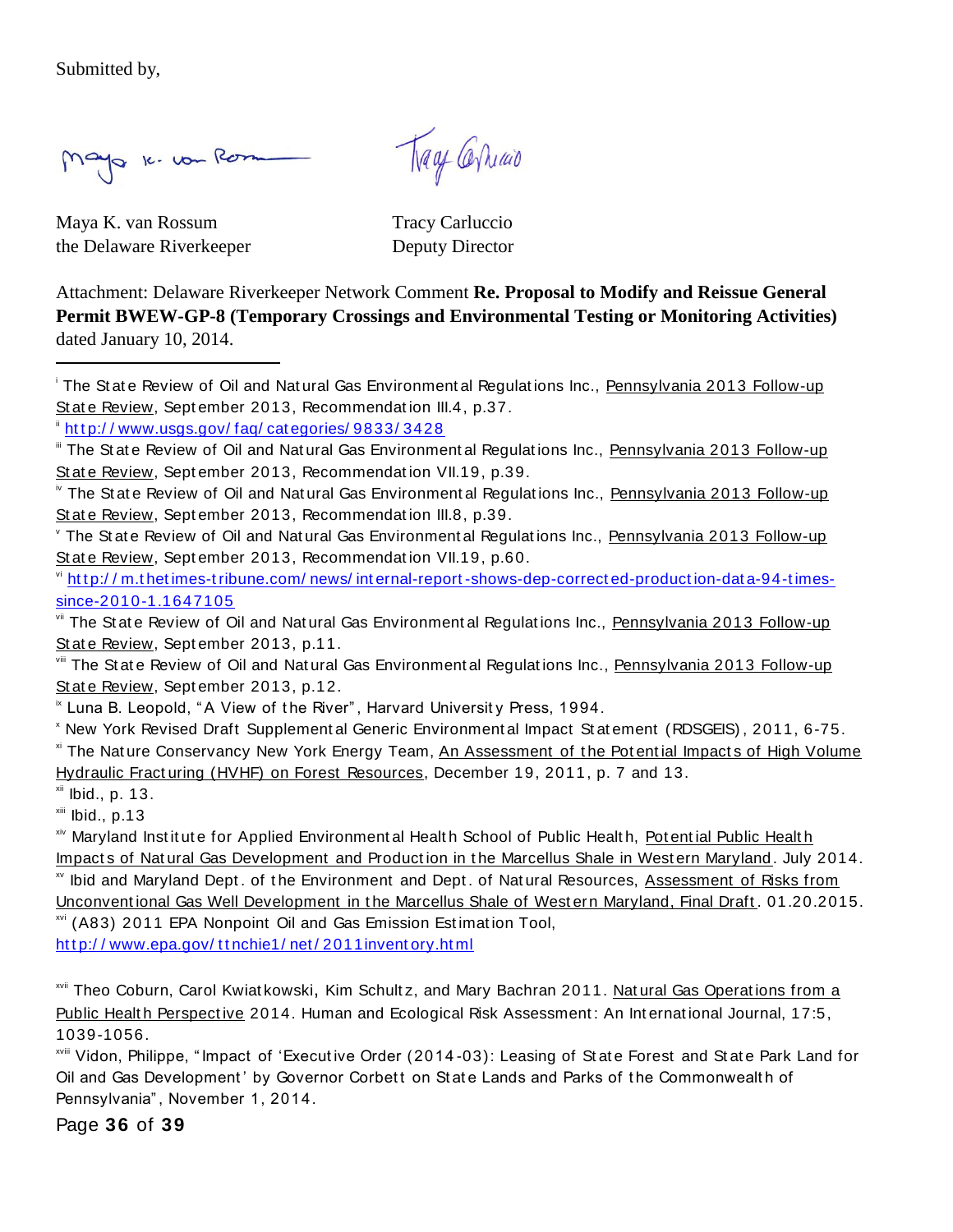xix Ibid.

 $\overline{a}$ 

 $x \times$  Ibid.

xxi Ibid.

xxii Maryland Dept. of the Environment and Dept. of Natural Resources, Assessment of Risks from Unconventional Gas Well Development in the Marcellus Shale of Western Maryland, Final Draft. 01.20.2015 and Maryland Institute for Applied Environmental Health School of Public Health, Potential Public Health Impacts of Natural Gas Development and Production in the Marcellus Shale in Western Maryland. July 2014. xxiii (A83) 2011 EPA Nonpoint Oil and Gas Emission Est imat ion Tool, http://www.epa.gov/ttnchie1/net/2011inventory.html

 $x$ xxiv Myers T (2012) Pot ential contaminant pat hways from hydraulically fractured shale to aquifers. Ground Water 50(6): 872-882 Doi: 10.1111/i.1745-6584.2012.00933.x

xxv Rubin, P., " CSSD Performance St andards: Wat er and Cont aminant Transport Review, Unsafe and Unsust ainable" , Delaware Riverkeeper Net work, 2014, P. 29 -36, Figures 1-4.

xxvi Vidon, Philippe, " Impact of 'Execut ive Order (2014 -03): Leasing of St at e Forest and St at e Park Land for Oil and Gas Development' by Governor Corbett on State Lands and Parks of the Commonwealth of Pennsylvania" , November 1, 2014.

xxviiSt ephen G. Osborn, et al, Methane contamination of drinking wat er accompanying gas-well drilling and hydraulic fracturing, Proc Natl Acad Sci, USA 108:8172-8176, 2011, p. 2, Fig. 3 and Table 1. xxviii Darrah, T.H, A Vengosh, R.B. Jackson, N.R. Warner, and R.J.Poreda. 2014. Nobel gases ident ify t he

mechanisms of fugitive gas contamination in drinking-water wells overlying the Marcellus and Barnett Shales. PNAS Early Edit ion. Doi:10;.1073/ pnas.1322107111.

xxxx Llewwllyn, G.T., et al, 2015, Evaluating a groundwater supply contamination incident attributed to Marcellus Shale gas development, Proc Natl Acad Sci, USA, 2015. [www.pnas.org/ cgi/ doi/ 10.1073/ pnas.1420279112](http://www.pnas.org/cgi/doi/10.1073/pnas.1420279112) 

xxx Krupnick, A. J., H. Gordon, and S. M. Olmst ead. 2013. Pat hways to Dialogue: What the Experts Say about the Environmental Risks of Shale Gas Development. Resources for the Future.

http://www.rff.org/centers/energy\_and\_climate\_economics/ Pages/ Shale-Gas-Expert -Survey.aspx

xxxi Macey, G.P., R. Breech, M. Chernaik, C. Cox, D. Larson, D. Thomas, and D.O. Carpent er. 2014. Air concent rations of volatile compounds near oil and gas production: a community-based exploratory study. Environment al Health 13 (82), p. 1-18. http://www.ehjournal.net/content/13/1/82

<sup>xxxii</sup> Colborn, Theo, Kim Schultz, Lucille Herrick, and Carol Kwiat kowski. 2012. An

Explorat ory St udy of Air Qualit y Near Nat ural Gas Operat ions, 2014. Human and Ecological Risk Assessment : An Int ernat ional Journal 2014. Doi:10.1186/ 1476-069X-13-82

http://www.ehjournal.net/content/13/1/82

xxxiii L. Blair Paulik, Carey E. Donald, Brian W. Smit h, Lane G. Tidwell, Kevin A. Hobbie, Laurel Kincl, Erin N. Haynes, and Kim A. Anderson, *Impact of Natural Gas Extraction on PAH Levels in Ambient Air*, Environ. Sci. Technol., 2015, 49 (8), pp 5203-5210 Doi: 10.1021/es506095e, Publication Date (Web): March 26, 2015. http://pubs.acs.org/doi/abs/10.1021/es506095e

xxxiv Myers T (2012) Potential contaminant pathways from hydraulically fractured shale to aquifers. Ground Wat er 50(6): 872-882 Doi: 10.1111/ j.1745-6584.2012.00933.x

xxxv The State Review of Oil and Natural Gas Environment al Regulations Inc., Pennsylvania 2013 Follow-up St at e Review, Sept ember 2013, p. 41.

 $x$  $x$  $y$ <sup> $i$ </sup> Ibid., p. 158

xxxvii Ibid.

Page **37** of **39**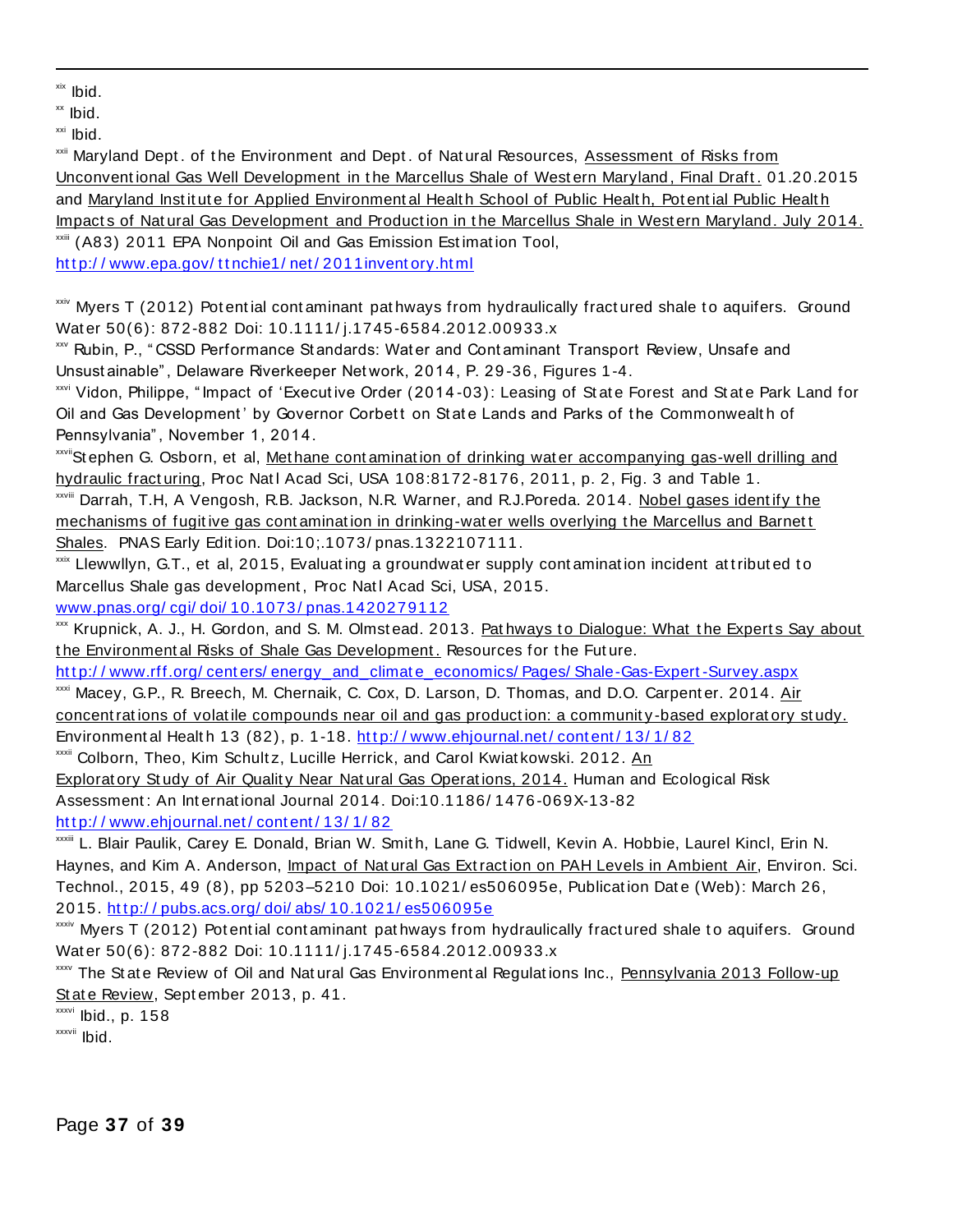xxxviiiAcademy of Natural Sciences of Drexel University, "A Preliminary Study of the Impact of Marcellus Shale Drilling on Headwater Streams," available at http://www.ansp.org/research/pcer/projects/marcellus-shale[prelim/ index.php](http://www.ansp.org/research/pcer/projects/marcellus-shale-prelim/index.php)

xxxx Llewwllyn, G.T., et al, 2015, Evaluating a groundwater supply contamination incident attributed to Marcellus Shale gas development, Proc Natl Acad Sci, USA, 2015. [www.pnas.org/ cgi/ doi/ 10.1073/ pnas.1420279112](http://www.pnas.org/cgi/doi/10.1073/pnas.1420279112)

 $x$ <sup>xl</sup> Ibid.

 $\overline{a}$ 

xli L. Blair Paulik, Carey E. Donald, Brian W. Smit h, Lane G. Tidwell, Kevin A. Hobbie, Laurel Kincl, Erin N. Haynes, and Kim A. Anderson, *Impact of Natural Gas Extraction on PAH Levels in Ambient Air*, Environ. Sci. Technol., 2015, 49 (8), pp 5203-5210 Doi: 10.1021/es506095e, Publication Date (Web): March 26, 2015. http://pubs.acs.org/doi/abs/10.1021/es506095e

xlii Denise M. Akob, Isabelle M. Cozzarelli, Darren S. Dunlap, Elisabet h L. Rowan, Michelle M. Lorah, Organic and inorganic composit ion and microbiology of produced wat ers from Pennsylvania shale gas wells. Applied Geochemist ry. Doi: 10.1016/ j.apgeochem.2015.04.011. Available online 20 April 2015.

xliii [ht t p:/ / www.scient ificamerican.com/ art icle/ unregulat ed-chemicals-found-in-drinking-wat er/](http://www.scientificamerican.com/article/unregulated-chemicals-found-in-drinking-water/)

xliv Vandenberg et. al., "Hormones and Endocrine-Disrupting Chemicals: Low-Dose Effects and No monotonic Dose Responses" , The Endocrine Societ y, Doi:10.1210/ er.2011-1050, 3.14.12.

x<sup>1</sup> Laura Vandenberg, Tufts University, "There Are No Safe Doses for Endocrine Disruptors", Environmental Healt h News, 3.12

xlvi The St at e Review of Oil and Nat ural Gas Environment al Regulat ions Inc., Pennsylvania 2013 Follow-up St at e Review, Sept ember 2013, p.36.

<sup>xivii</sup> Denise M. Akob, Isabelle M. Cozzarelli, Darren S. Dunlap, Elisabeth L. Rowan, Michelle M. Lorah, Organic and inorganic composit ion and microbiology of produced wat ers from Pennsylv ania shale gas wells. Applied Geochemist ry. Doi: 10.1016/ j.apgeochem.2015.04.011. Available online 20 April 2015.

xiviii US General Account ability Office, Information on the Quantity, Quality, and Management of Water produced during Oil and Gas Production, GAO-12-56, January 2012

xlix<sub>Ibid.</sub> l Ibid.

" Glenn C. Miller, Ph. D., Comments to Delaware Riverkeeper Network on the Delaware River Basin Commission's Draft Proposed Nat ural Gas Development Regulat ions, 2011.

III NYSDEC Draft Supplement al Generic Environment al Impact St at ement on the Oil, Gas, and Solut ion Mining Regulat ory Program (DSGEIS), Sept 30, 2009, Table 5-3.

liiiNYSDEC Draft Supplement al Generic Environment al Impact St at ement on t he Oil, Gas, and

Solut ion Mining Regulat ory Program (DSGEIS), Sept 30, 2009, Table 5-7.

 $\mathbb {}^{\mathbb {}^{\mathbb {}}\mathbb {}}$ US General Account ability Office, Information on the Quantity, Quality, and Management of Water Produced During Oil and Gas Production, GAO-12-56, January 2012.

 $\mathsf{N}$ Ibid.

**MU.S. Dept. of Energy, Argonne National Laboratory, "A White Paper Describing Produced Water from** Product ion of Crude Oil, Nat ural Gas, and Coal Bed Met hane" , January 2004.

**Mii Marvin Resnikoff, Ph.D., Radioactive Waste Management Associates, "Comments on Marcellus Shale** Development", October 2011.

lviii US General Account abilit y Office, Informat ion on t he Quant it y, Qualit y, and Management of Wat er Produced During Oil and Gas Product ion, GAO-12-56, January 2012.

 $\text{I}^{\text{fix}}$ lbid. Table 5.24.

 $\mathsf{I}^{\mathsf{I} \mathsf{x}}$  Ibid.

Page **38** of **39**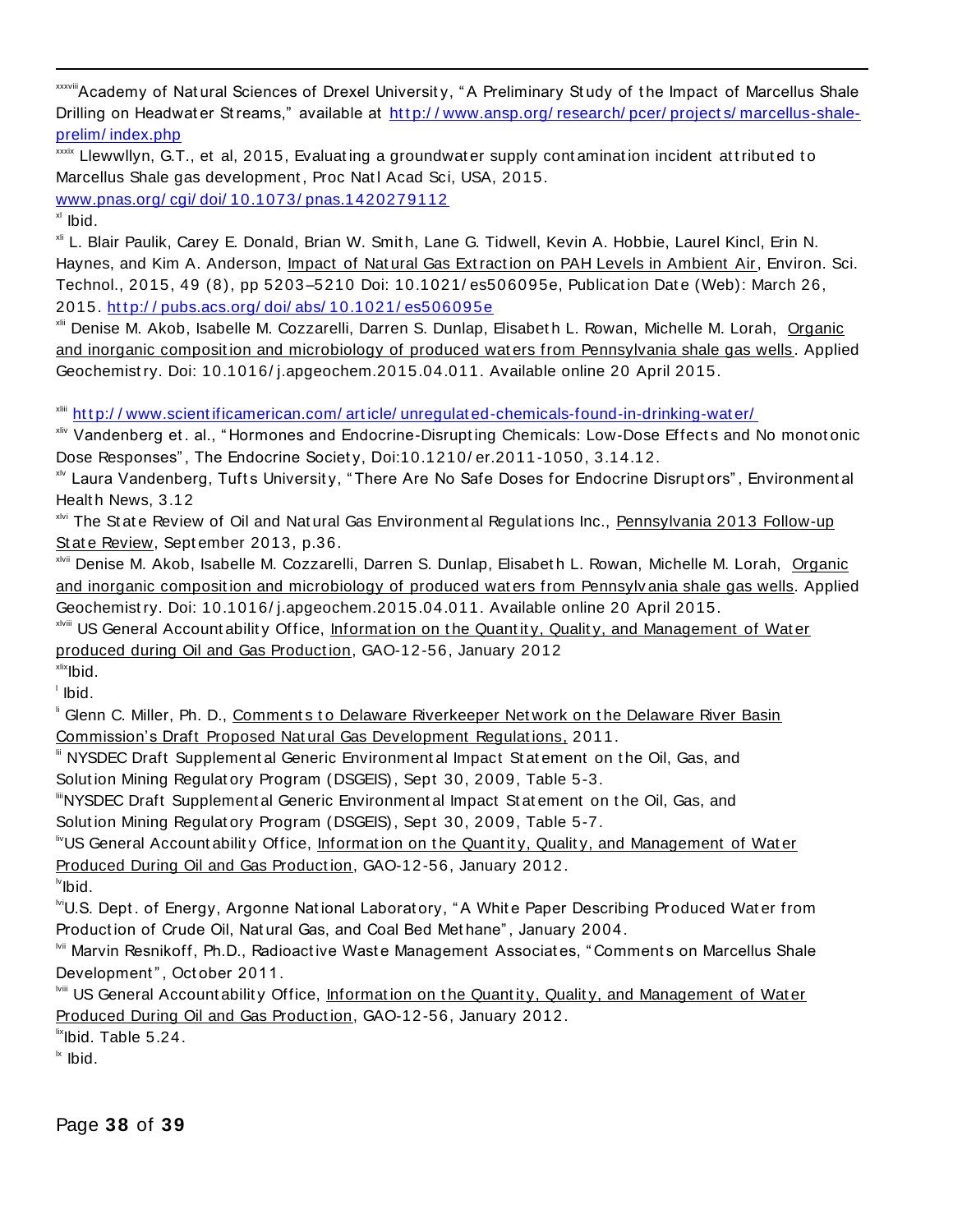<sup>ki</sup> Maryland Institute for Applied Environmental Health School of Public Health, Potential Public Health Impacts of Natural Gas Development and Production in the Marcellus Shale in Western Maryland. July 2014. **EXII** Ibid and Maryland Dept. of the Environment and Dept. of Natural Resources, Assessment of Risks from Unconventional Gas Well Development in the Marcellus Shale of Western Maryland, Final Draft. 01.20.2015. Ixiii (A83) 2011 EPA Nonpoint Oil and Gas Emission Estimation Tool, http://www.epa.gov/ttnchie1/net/2011inventory.html

**xiv Theo Coburn, Carol Kwiat kowski, Kim Schult z, and Mary Bachran 2011. Nat ural Gas Operations from a** Public Health Perspective 2014. Human and Ecological Risk Assessment: An International Journal, 17:5, 1039-1056.

 $\frac{dv}{dt}$  http://www.epa.gov/radiation/radionuclides/radium.html#inbody

lxvi Ibid.

 $\overline{a}$ 

lxvii<sub>lbid.</sub>

**Isvilli** Dan Heyman, Public News Service – WVA, "Marcellus Waste Radioact ivit y in Wat er Leaching from Landfills," April 2014. http://www.publicnewsservice.org/2014-04-21/environment/marcellus-waste[radioact ivit y-in-wat er-leaching-from-landfills/ a38864-1](http://www.publicnewsservice.org/2014-04-21/environment/marcellus-waste-radioactivity-in-water-leaching-from-landfills/a38864-1)

bixResnikoff, Marvin. " CSSD Performance Standards: Water and Contaminant Transport Review, Unsafe and Unsust ainable" , Delaware Riverkeeper Net work, 2014, p. 51.

 $\mathsf{lkx}$ lbid.

<sup>Ixxi</sup> Denise M. Akob, Isabelle M. Cozzarelli, Darren S. Dunlap, Elisabeth L. Rowan, Michelle M. Lorah, Organic and inorganic composit ion and microbiology of produced wat ers from Pennsylvania shale gas wells. Applied Geochemist ry. Doi: 10.1016/ j.apgeochem.2015.04.011. Available online 20 April 2015.

<sup>Ixxii</sup> US General Account ability Office, Information on the Quantity, Quality, and Management of Water Produced During Oil and Gas Production, GAO-12-56, January 2012, p. 1.

lxxiii Ibid.

Ixxiv Daniel J. Rozell and Sheldon J. Reaven, Wat er Pollution Risk Associated with Natural Gas Extraction from t he Marcellus Shale, Risk Analysis, Vol. 32, No. 8, 2012 Doi: 10.1111/ j.1539-6924.2011.01757.x, 1382- 1393, p. 1387. 2012.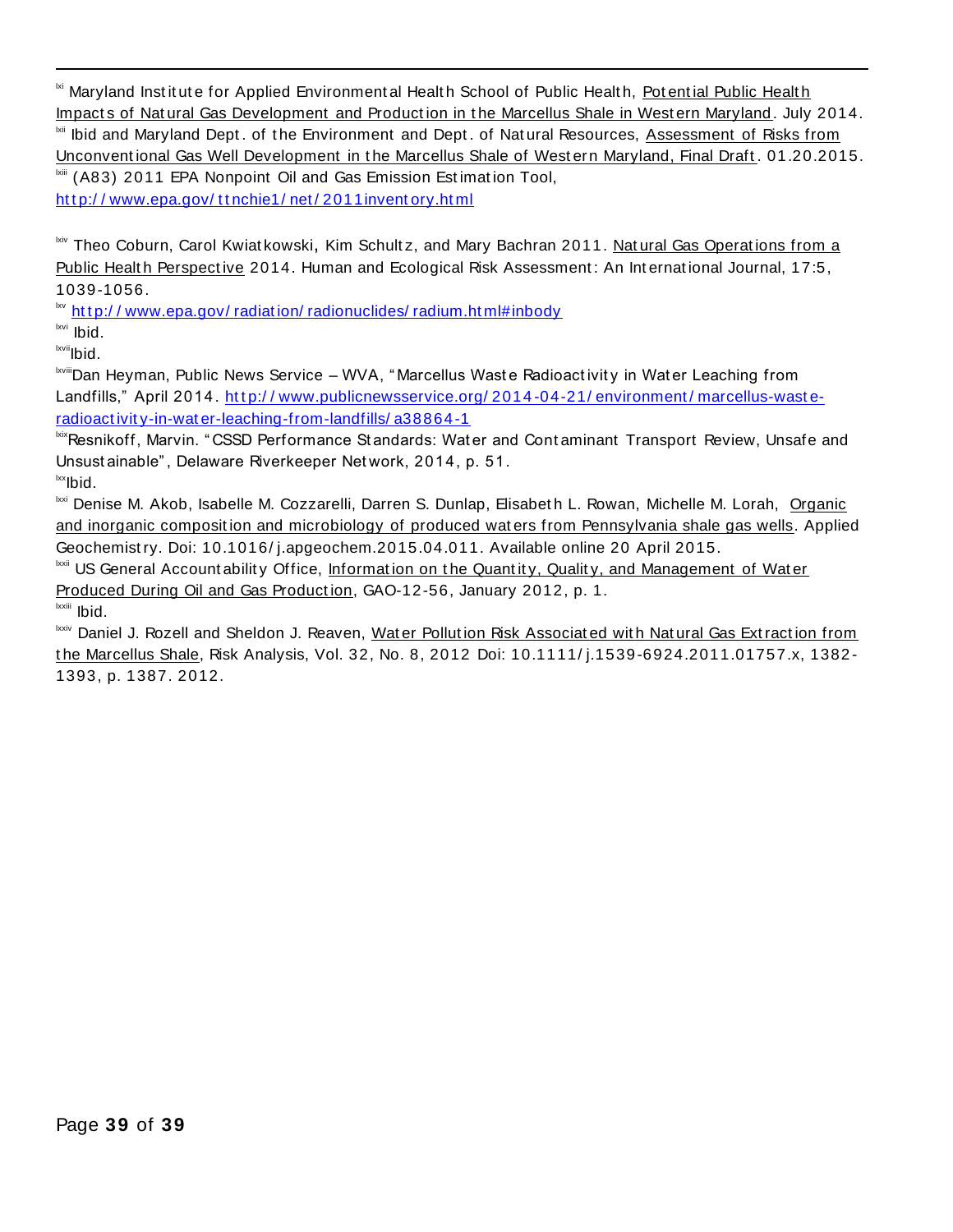

January 10, 2014

Division of Wetlands, Encroachments, and Training PADEP Bureau of Waterways Engineering and Wetlands P.O. Box 8460 Harrisburg, PA 17105-8460

### **RE: DRN Comment on Proposal to Modify and Reissue General Permit BWEW-GP-8 (Temporary Crossings and Environmental Testing or Monitoring Activities)**

The Delaware Riverkeeper Network ("DRN") submit this comment letter in response to the Pennsylvania Department of Environmental Protection's (the "Department") announcement of a proposal to modify and reissue General Permit BWEW-GP-8 (Temporary Road Crossings) as General Permit BWEW-GP-8 (Temporary Crossings and Environmental Testing or Monitoring Activities), which allows the construction, operation, maintenance and removal of temporary crossings across regulated waters of this Commonwealth, including wetlands, where no practicable alternatives exist. For the reasons set forth below, DRN request that the PADEP amend the proposed BWEW-GP-8 ("GP-8") in accordance with the numbered comments articulated below. Until such time that the GP-8 the issues identified below are addressed significant portions of the permit are overly vague, unenforceable, and not sufficiently protective to human health and the environment. The Department has indicated that written comments on the proposed modifications to this General Permit by January 10, 2014.

### **COMMENT**

1) Item 2 states that "The Department shall have the discretion, on a case-by-case basis, to deny, revoke or suspend the authorization to use this General Permit for any project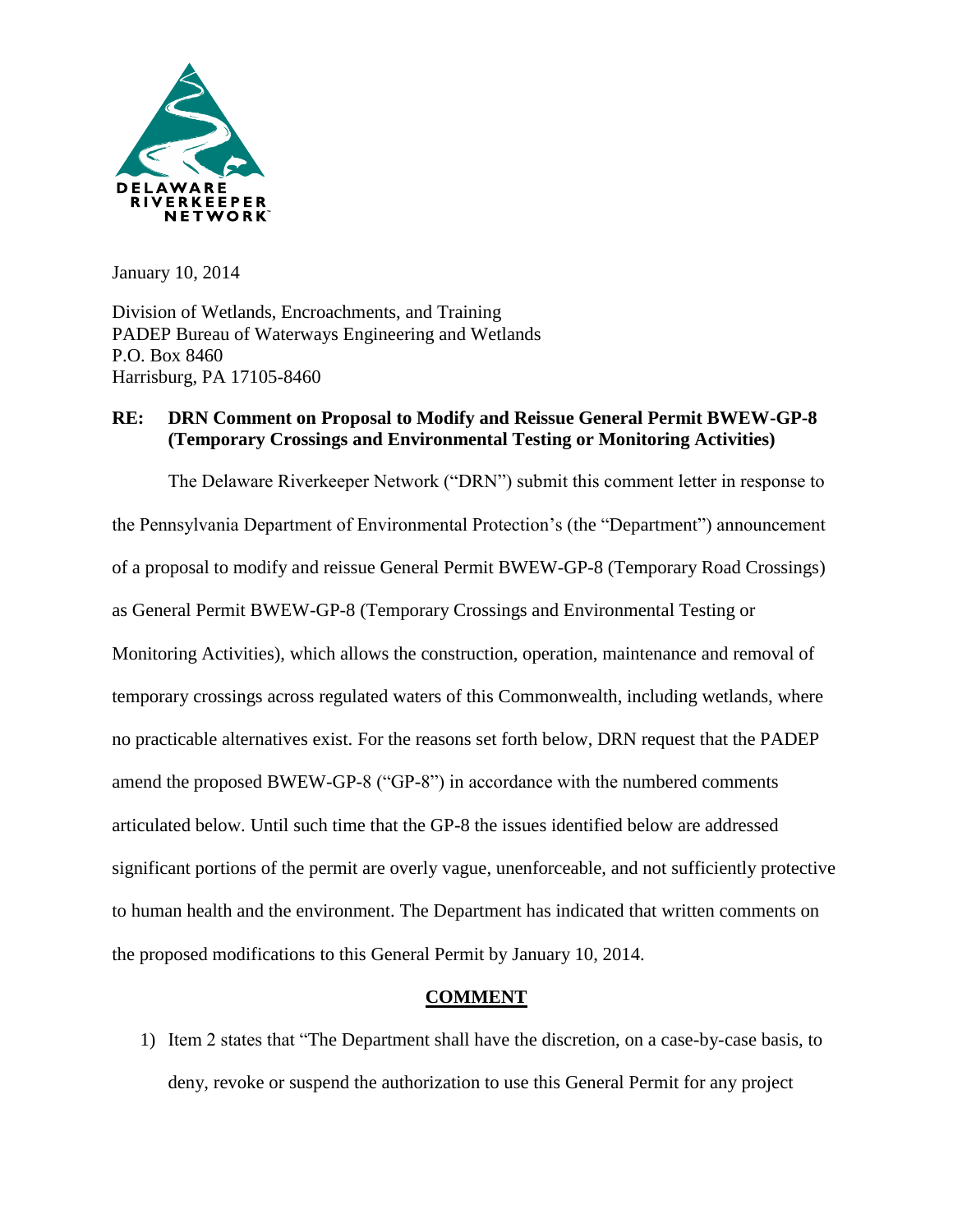

which the Department determines to have a significant effect on the safety and protection of life, health, property or the environment or otherwise would not be adequately regulated by the provisions of this General Permit or determines that the representations made in the application to register are not accurate."

**Comment: Item 2 provides a description of the Department's discretion to deny, revoke, or suspend authorization to use the GP-8; however, this provision provides no guidance or timeframe for review of potential violations that would result in a denial, revocation, or suspension of the permit. Without such a time frame this provision becomes unenforceable. For example, there needs to be a regulatory review process in place that ensures that once potential violations of terms and conditions of the permit occur as a result of construction activity, the potential violations are reviewed before the construction activity is completed. It is simply not possible to revoke or suspend a permit when the Department waits until all the activity is completed before reviewing the potential violation. This has already occurred in numerous linear infrastructure projects in Pennsylvania in the context of Chapter 105 and 102 permit authorizations (i.e. Tennessee Gas 300 Line Upgrade Project).**

2) Item 6.C states that this general permit does not apply for temporary service lines that are "trenched or bored."

**Comment: The terms "trenched" and "bored" are not defined in the "Definitions" section of the proposed GP-8, furthermore, there is no guidance anywhere in the**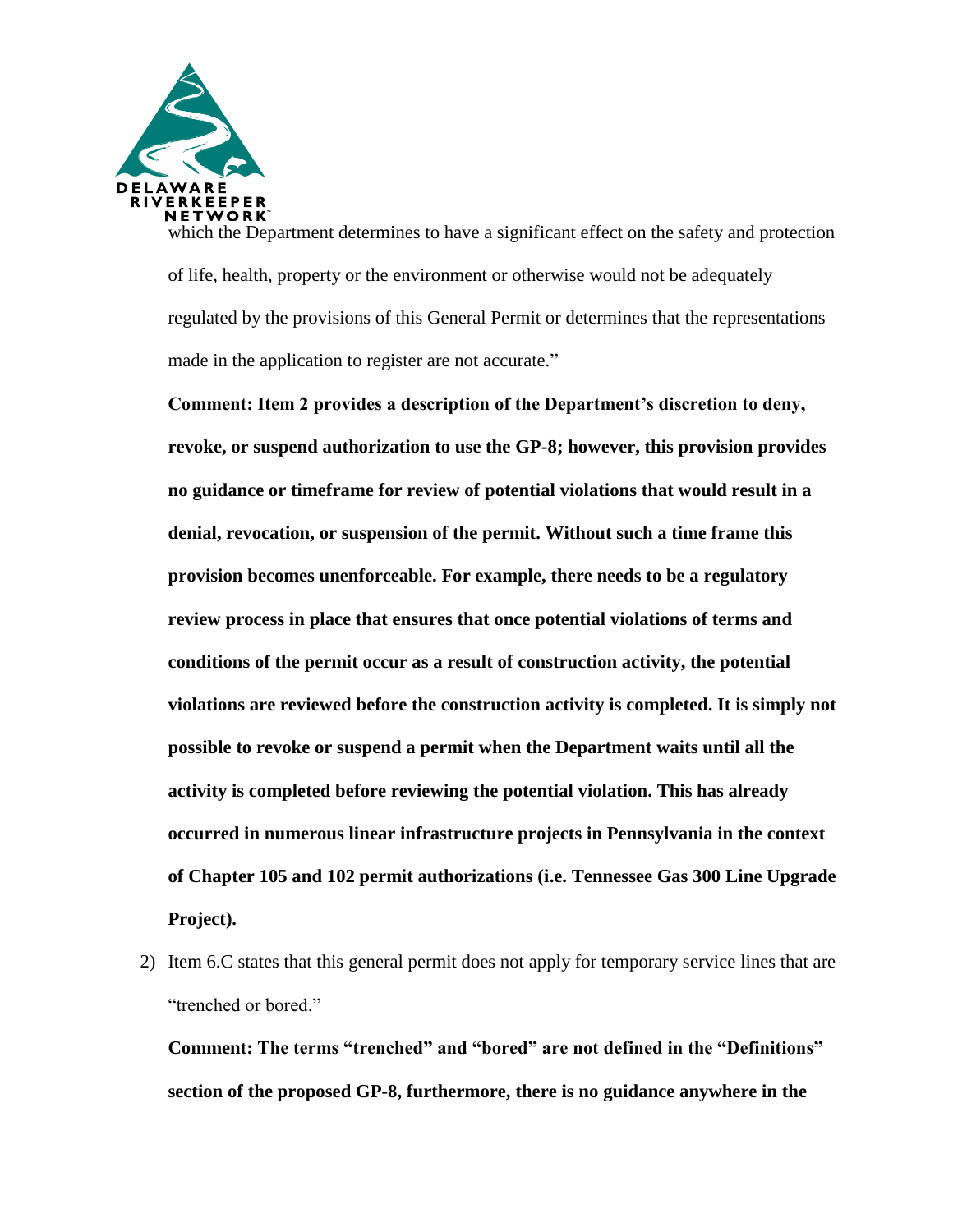

**GP-8 that provides an explanation as to how the Department will interpret these terms. The Department needs to identify what level of ground disturbance triggers the term "trench" or "bored" as those terms are interpreted differently across the regulated community? The GP-8 should make clear that no trenching activies are permitted by the GP-8. Without more specific language identifying what activities are limited to under this item, this section is overly vague.** 

3) Item 6.E. states that this general permit does not apply for temporary service lines that "transmit hazardous or toxic material."

**Comment: The term "hazardous or toxic material" is not defined in the "Definitions" section of the proposed GP-8, furthermore, there is no guidance anywhere in the GP-8 that provides an explanation as to how the Department will interpret this provision. Without more specific language identifying what types of material are "hazardous" or "toxic" this provision is overly vague and unenforceable. Furthermore, the Department should require that the project applicant submit, and make publically available, what constituents each temporary line is carrying.**

4) Item 6.H-I provide descriptions of activities that are not authorized under the GP-8. **Comment: Section 6.H-I do not provide any prohibitions against adversely impacting Exceptional Value wetlands similar to the protections afforded in 25 Pa. Code 105.18(a) for similar linear activities. The provisions of 105.18(a) should be either expressly written into the proposal or incorporated by reference.**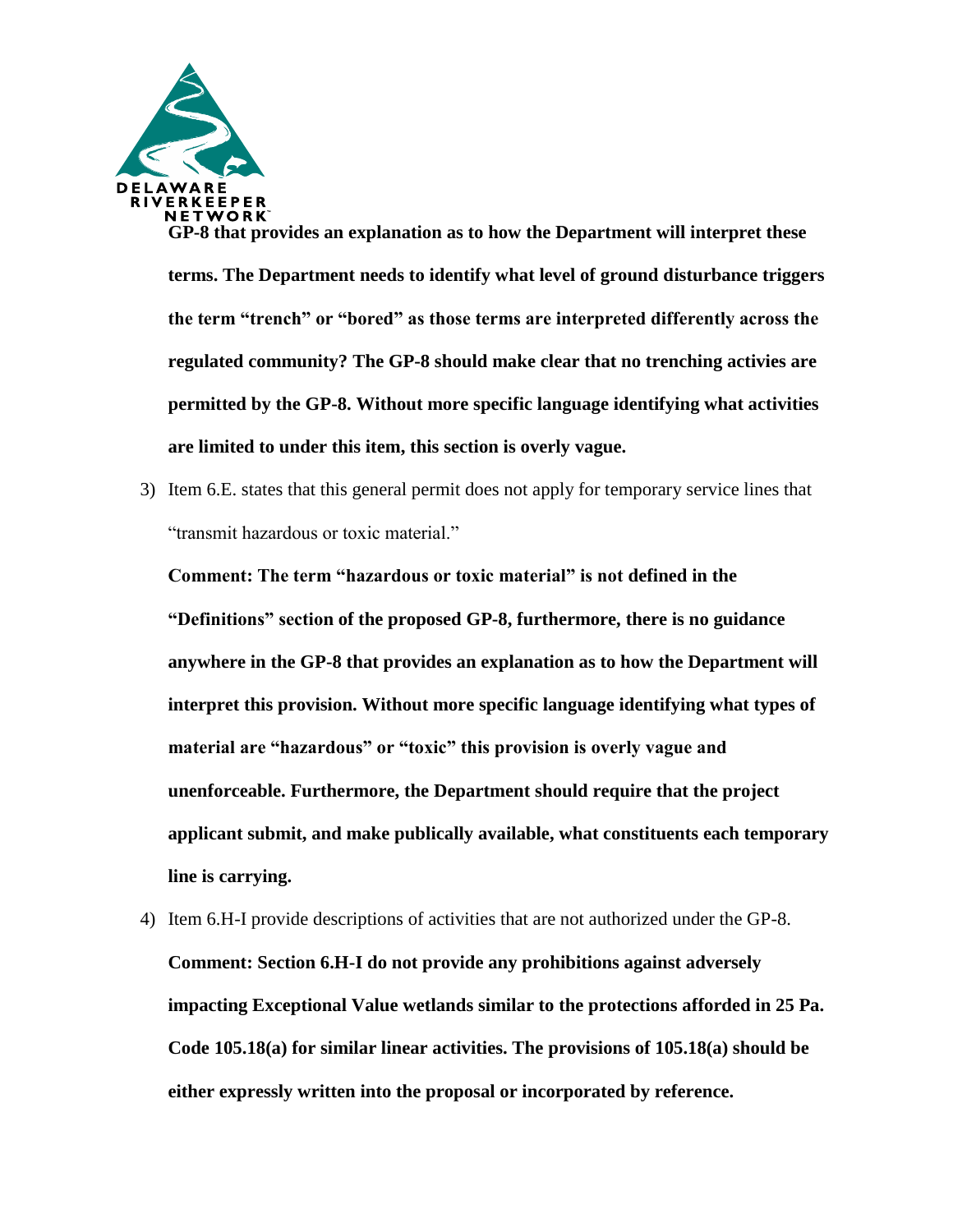

Item 7.A.2 states "The Department may extend the time, in writing, on a case by case basis not to exceed an additional one (1) year based on the owner's documentation of need"

**Comment: The proposed GP-8 does not define the term "need" in the context of 7.A.2, furthermore, there is no guidance anywhere in the GP-8 that provides an explanation as to how the Department will interpret this provision. Without more specific language identifying how a project applicant can demonstrate "need" the provision is overly vague.**

6) Item 12.A.4 states "Wetlands shall be identified and delineated in accordance with the 1987 Corps of Engineers Wetlands Delineation Manual and the appropriate Regional Supplements to the Corps of Engineers Wetland Delineation Manual for use in Pennsylvania."

**Comment: Item 12.A.4 should also indicate that the wetlands be classified as either "Exceptional Value" or "Other" consistent with the designations under 25 Pa. Code 105.17. The Corps of Engineers Wetland Delineation Manual does not provide for this specific designation.**

7) Item 12.A.5 states "Temporary crossings of wetlands shall be avoided if an alternate location is possible. If the crossing of wetlands cannot be avoided, the crossing is permissible if it is located at the narrowest practicable point of the wetland." **Comment: Item 12.A.4 should describe generally what a project applicant needs to demonstrate in order to prove that a wetlands crossing cannot be avoided. For**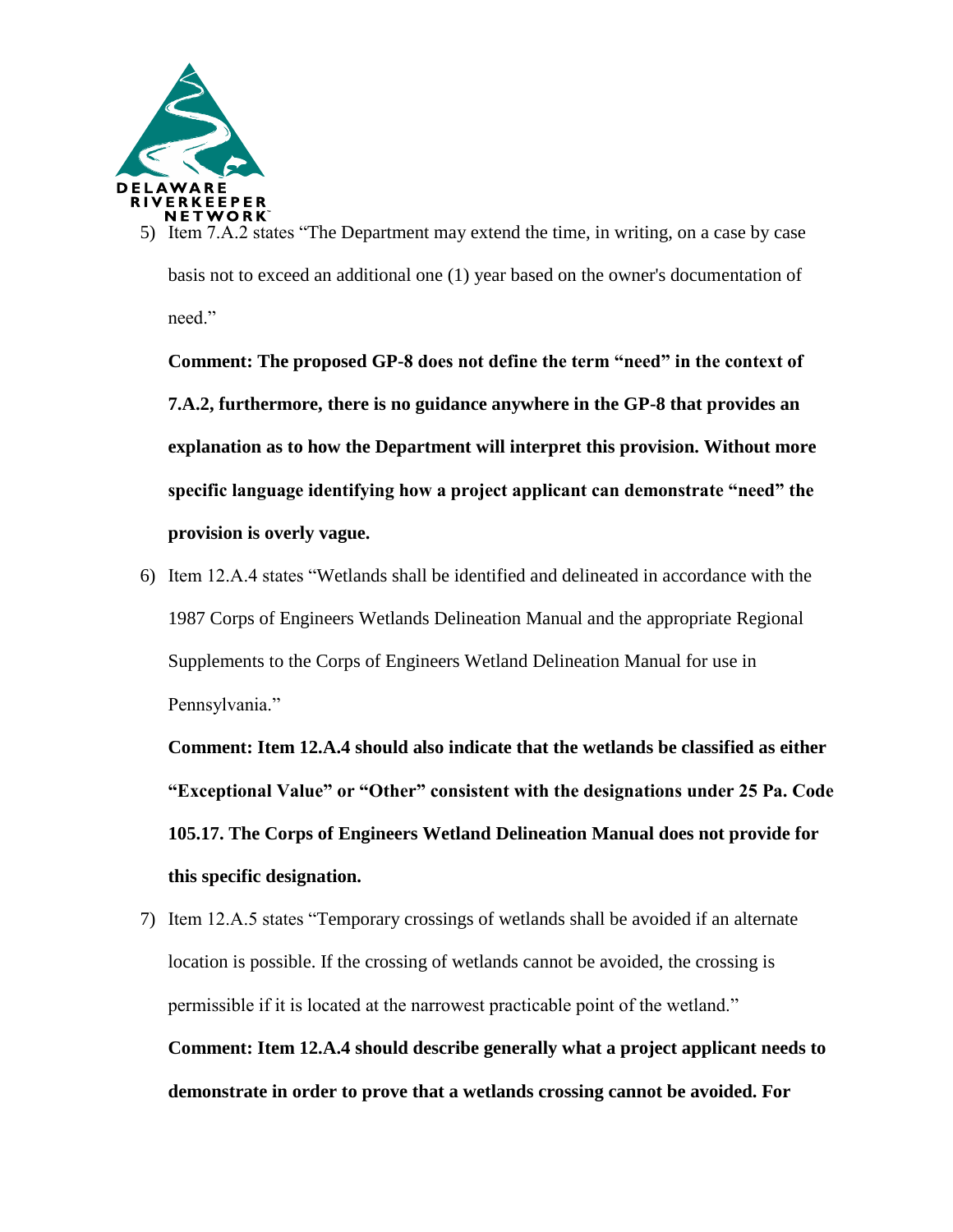

**example, is it sufficient for the project applicant simply to not own the ROW that would avoid the wetland? Does the applicant need to at least request permission for expanding the ROW from the landowner…etc? Does the Department perform a cost/benefit analysis in making this determination? The Department needs to provide guidance on how this provision will be interpreted.**

8) Item 12.A.9 states "Pollution of the waterway, including its floodplains, with harmful chemicals, fuels, oils, greases, bituminous material, acid, and/or other harmful or polluting materials, is prohibited."

# **Comment: Item 12.A.9 should include protections from pollution not just for waterways but also for wetlands.**

9) Item 12.A.13 states that "Temporary crossings of all watercourses, including support structures, shall be inspected by the owner on a regular basis to provide for continued operation and maintenance during the lifetime of the structure."

**Comment: Item 12.A.9 must provide more specific guidance on the interval of time between inspections to satisfy this provision. The term "regular basis" is overly broad and is interpreted differently across the regulated community. Unless modified this item does not provide useful guidance on how to interpret this provision.**

10) Item 12.G.6 states that "Temporary service line crossings of all watercourses transmitting fresh water which may contain any pollutional materials during the lifetime of the temporary crossing shall be done by a single continuous span of pipe at a minimum from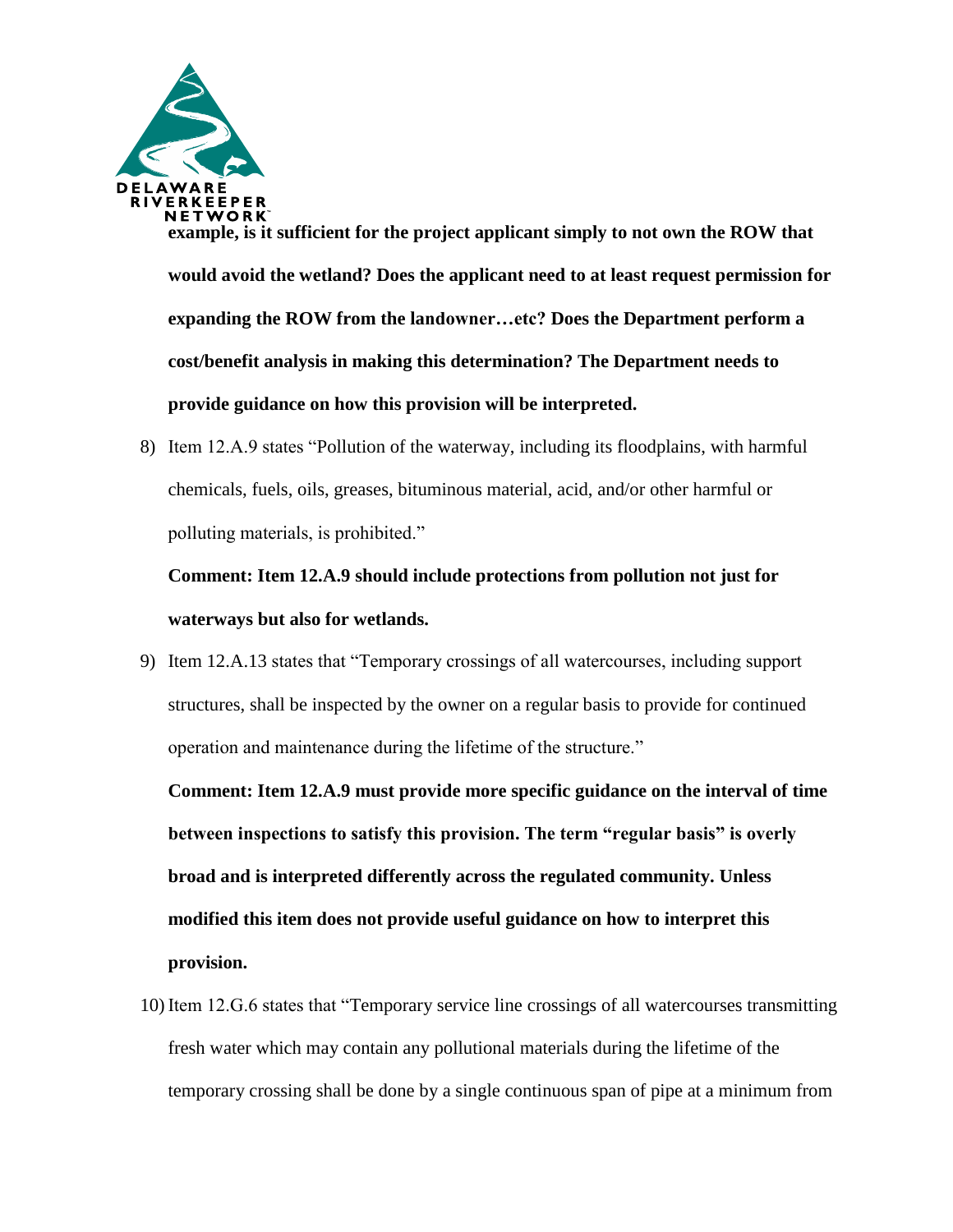

the outer limit of the floodway across the watercourse to the other side of the floodway outer limit."

**Comment: Item 12.G.6 is inconsistent with item 6.E., which states that this general permit does not apply for temporary service lines that "transmit hazardous or toxic material." Yet, 12.G.6 indicates that a temporary service line may contain "pollutional materials." First, there is no definition or guidance in the GP-8 that demonstrates how the Department will interpret the term "pollutional materials." This term must be specifically defined. Furthermore, to the extent that it is defined, the definition must not conflict with the requirement that no "toxic" or "hazardous" materials are carried in the service line. As proposed, item 12.G.6 and item 6.E cannot be reconciled. The same problem arises in the context of item 12.G.7.**

11) Item 12.G.8.a states that Temporary service line crossings of all watercourses transmitting fresh water which may contain any pollutional materials during the lifetime of the temporary crossing shall have an operations and maintenance plan which shall include at a minimum the following: Periodic inspection schedule of the temporary service line.

**Comment: Item 12.A.9 must provide more specific guidance on the interval of time between inspections to satisfy this provision. The term "periodic" is overly broad and is interpreted differently across the regulated community. Unless modified this item does not provide useful guidance on how to interpret this provision.**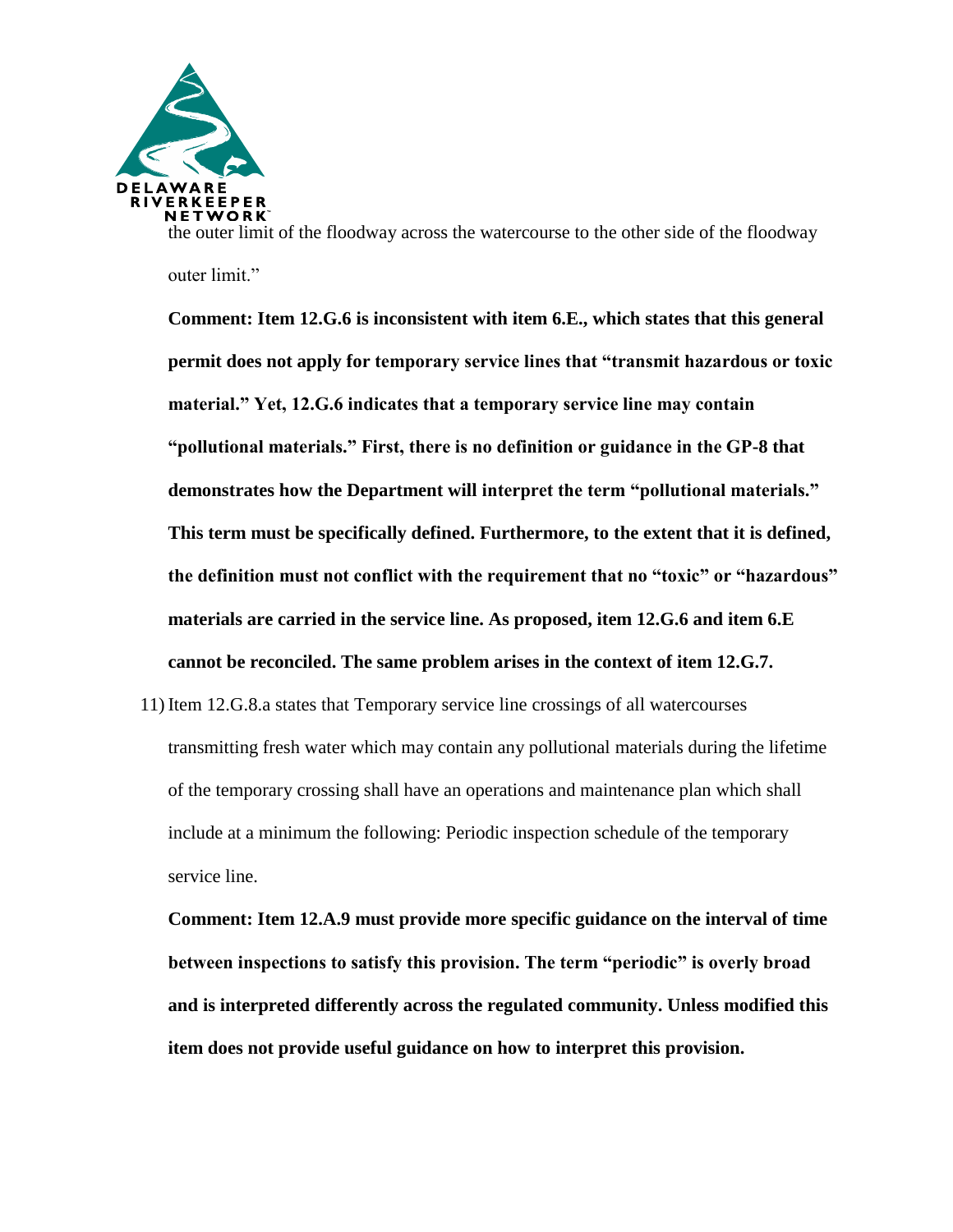

12) Item 12.G.16 states that "No regulated activity may substantially disrupt the movement of those species of aquatic life indigenous to the watercourse, stream or body of water,

including those species which normally migrate through the area."

**Comment: The term "substantially disrupt" is not defined in the "Definitions" section of the proposed GP-8, furthermore, there is no guidance anywhere in the GP-8 that provides an explanation as to how the Department will interpret this provision. Without more specific language identifying what types of material are "substantially disrupts" means and how it will be interpreted by the Department this provision is overly vague and unenforceable.** 

13) GP-8, generally.

**Comment: Under what conditions may a project applicant fell trees for a ROW for a temporary service line? How wide may a ROW be for a temporary service line? What are the restoration and mitigation requirements for such activities?**

### **CONCLUSION**

Until such time that the items above are addressed significant sections of the proposed GP-8 permit are overly vague, unenforceable, and not sufficiently protective to human health and the environment. DRN respectfully requests that these changes be made before the permit is issued.

Dated: January 10, 2014 By: /s/ Maya K. van Rossum

Maya K. van Rossum, the Delaware Riverkeeper Aaron Stemplewicz, Staff Attorney Delaware Riverkeeper Network 925 Canal St., Suite 3701 Bristol, PA 19007